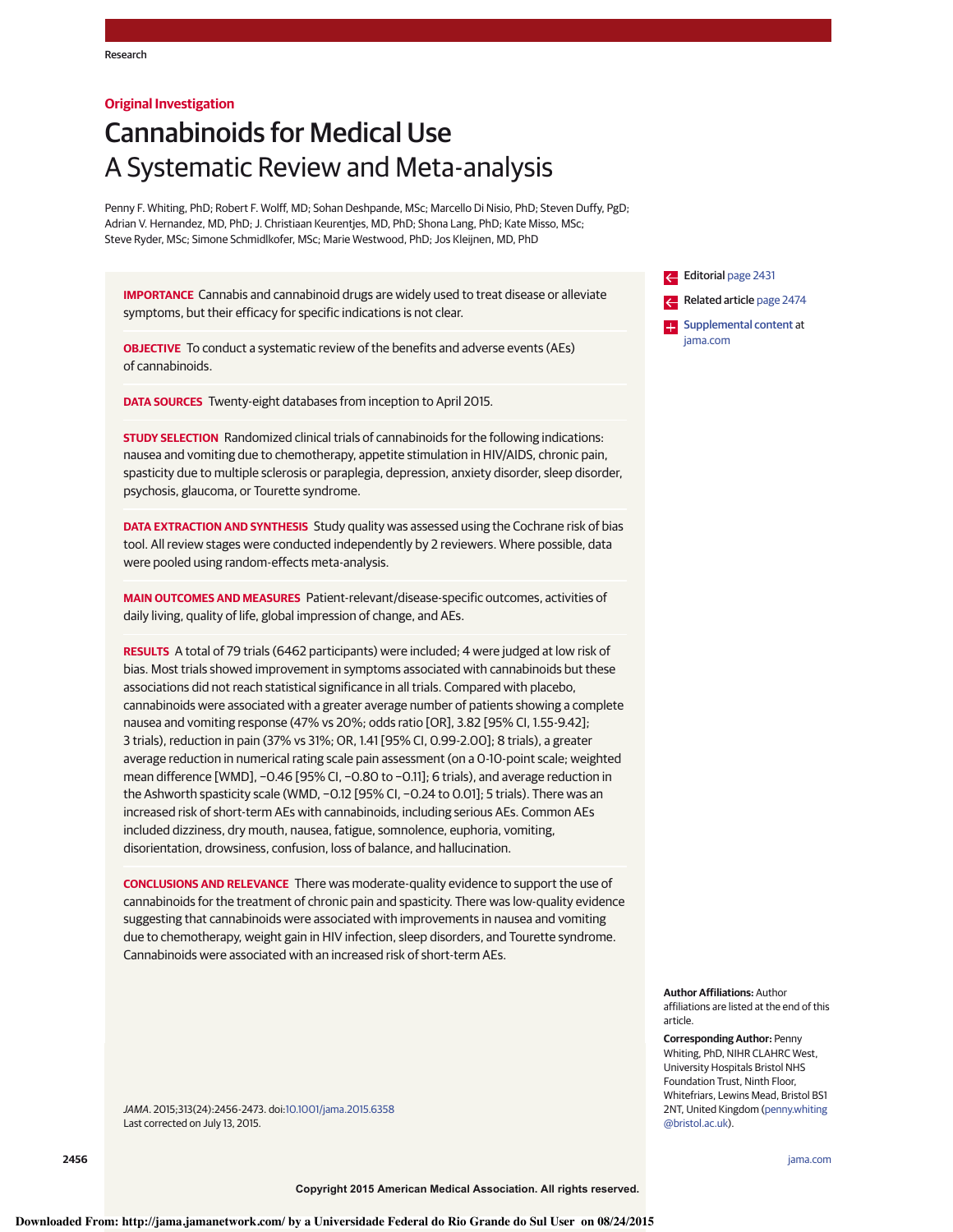annabis is a generic term used for drugs produced from<br>plants belonging to the genus *Cannabis*.<sup>1</sup> It is one of the<br>most popular recreational drugs; worldwide, an esti-<br>most are williams and track *C* there is a popular plants belonging to the genus Cannabis.<sup>1</sup> It is one of the mated 178 million people aged 15 to 64 years used cannabis at least once in 2012.<sup>2</sup> Cannabis was included as a controlled drug in the United Nations' Single Convention on Narcotic Drugs, held in 1961,<sup>3</sup> and its use is illegal in most countries.

Medical cannabis refers to the use of cannabis or cannabinoids as medical therapy to treat disease or alleviate symptoms. Cannabinoids can be administered orally, sublingually,or topically; they can be smoked, inhaled, mixed with food, or made into tea. They can be taken in herbal form, extracted naturally from the plant, gained by isomerisation of cannabidiol, or manufactured synthetically.<sup>4</sup> Prescribed cannabinoids include dronabinol capsules, nabilone capsules, and the oromucosal spray nabiximols.<sup>4</sup> Some countries have legalized medicinal-grade cannabis for chronically ill patients. Canada and the Netherlands have government-run programs in which specialized companies supply quality-controlled herbal cannabis.<sup>5</sup> In the United States, 23 states and Washington, DC (May 2015), have introduced laws to permit the medical use of cannabis<sup>6</sup>; other countries have similar laws. The aim of this systematic review was to evaluate the evidence for the benefits and adverse events (AEs) of medical cannabinoids across a broad range of indications.

## Methods

This review followed guidance published by the Centre for Reviews and Dissemination and the Cochrane Collaboration.7,8 We established a protocol for the review (eAppendix 1 in [Supplement 1\)](http://jama.jamanetwork.com/article.aspx?doi=10.1001/jama.2015.6358&utm_campaign=articlePDF%26utm_medium=articlePDFlink%26utm_source=articlePDF%26utm_content=jama.2015.6358).

#### Study Eligibility Criteria

Randomized clinical trials (RCTs) that compared cannabinoids with usual care, placebo, or no treatment in the following indications were eligible: nausea and vomiting due to chemotherapy, appetite stimulation in HIV/AIDS, chronic pain, spasticity due to multiple sclerosis (MS) or paraplegia, depression, anxiety disorder, sleep disorder, psychosis, intraocular pressure in glaucoma, or Tourette syndrome. These indications were prespecified by the project funders, the Swiss Federal Office of Public Health. If no RCTs were available for a particular indication or outcome (eg, long-term AEs such as cancer, psychosis, depression, or suicide), nonrandomized studies including uncontrolled studies (such as case series) with at least 25 patients were eligible.

#### Identification and Selection of Studies

Twenty-eight databases and gray literature sources were searched from inception to April 2015 without language restriction (Embase search strategy and details of databases searched available in eAppendix 2 in Supplement 2). The search strategy was peer reviewed<sup>9</sup> by a second information specialist. Reference lists of included studies were screened. Search results and full-text articles were independently assessed by

2 reviewers; disagreements were resolved through consensus or referral to a third reviewer.

## Data Collection and Study Appraisal

We extracted data about baseline characteristics and outcomes (patient-relevant and disease-specific outcomes, activities of daily living, quality of life, global impression of change, and specified AEs). For dichotomous data such as number of patients with at least 30% improvement in pain, we calculated the odds ratio (OR) and 95% CI. For categorical data, we extracted details about each category assessed and the numbers of patients with an outcome in each category. Continuous data such as the Ashworth spasticity score<sup>10</sup> were extracted as means and SDs at baseline, follow-up, and the change from baseline and used to calculate mean differences with 95% CIs. Results (mean difference, 95% CIs, and P values) from the between-group statistical analyses reported by the study were also extracted. All relevant sources were used for data extraction including full-text journal articles, abstracts, and clinical trial registry entries. Where available, the journal article was used as the primary publication because it had been peer reviewed.

RCTs were assessed for methodological quality using the Cochrane Risk of Bias tool.11 If at least one of the domains was rated as high, the trial was considered at high risk of bias. If all domains were judged as low, the trial was considered at low risk of bias. Otherwise, the trial was considered as having unclear risk of bias. Data extraction and risk-of-bias assessment were performed independently by 2 reviewers; disagreements were resolved by a third reviewer.

## **Synthesis**

Clinical heterogeneity was assessed by grouping studies by indication, cannabinoid, and outcome. If there were 2 or more trials within a single grouping, data were pooled using random-effects meta-analysis.<sup>12</sup> For continuous outcomes, we analyzed the mean difference in change from baseline; if this was not reported and could not be calculated from other data, we used the mean difference at follow-up.<sup>13</sup> For dichotomous data, we used the OR. In order to avoid double counting, we selected a single data set from each study to contribute to the analysis. For studies evaluating multiple interventions, we selected the intervention or dose that was most similar to the other interventions being evaluated in the same analysis. Heterogeneity was investigated using forest plots and the  $I^2$  statistic. Where data were considered too heterogeneous to pool or not reported in a format suitable for pooling (eg, data reported as medians), we used a narrative synthesis.

Sensitivity analyses were used to assess the statistical effect of trial design. The primary analysis included only parallel-group trials, results from crossover trials were included in an additional analysis. For the analysis of AEs, data for all conditions were combined. We conducted stratified analyses and meta-regression to investigate whether associations varied according to type of cannabinoid, study design (parallel group vs crossover trial), indication (each of the indication categories included in this report), compara-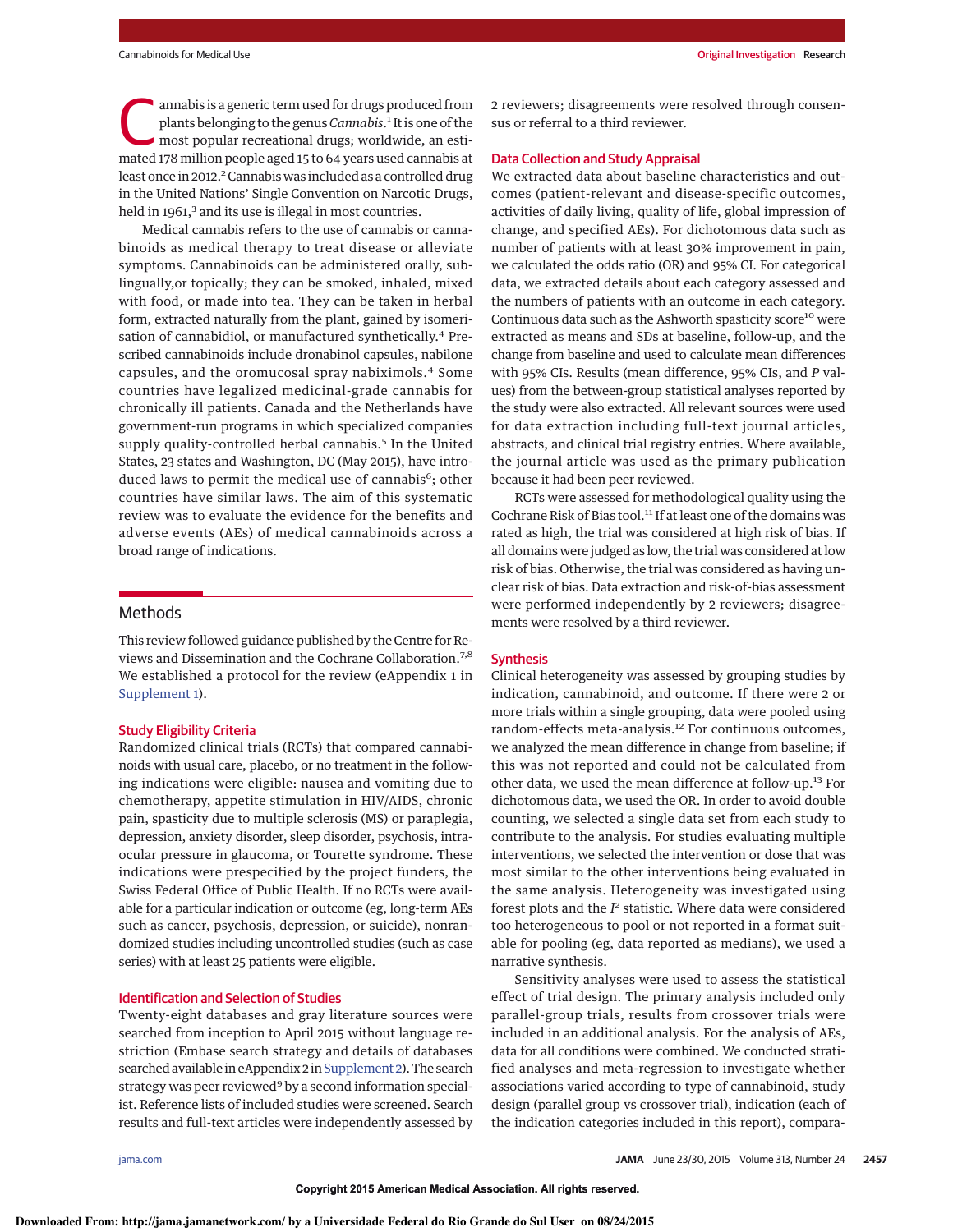tor (active vs placebo), and duration of follow-up (<24 hours, 24 hours-1 week, >1 week-4 weeks, >4 weeks) for the outcome of any AE. Statistical analyses were performed using Stata statistical software (version 10).

GRADE (Grading of Recommendations Assessment, Development and Evaluation) was used to rate the overall quality of the evidence for risk of bias, publication bias, imprecision, inconsistency, indirectness, and magnitude of effect. The GRADE ratings of very low–, low-, moderate-, or high-quality evidence reflect the extent to which we are confident that the effect estimates are correct.<sup>14</sup>

## Results

The searches identified 23 754 hits (records) of which 505 were considered potentially relevant, based on title and abstract screening, and obtained as full-text studies. A total of 79 studies (6462 participants), available as 151 reports, were included; 3 studies (6 reports) were included in multiple indication categories (Figure 1). Thirty-four studies were parallel-group trials (4436 participants), and 45 were crossover trials (2026 participants). Four studies were available only as an abstract, $15-18$  a further 3 were available only as abstracts<sup>19-21</sup> but with additional details available on trial registries including full results in one,<sup>19</sup> and details of 2 trials (including full trial results) were available only as trial registry entries $22,23$ ; all other trials were reported in full-length journal articles. Where reported, the proportion of participants who were men ranged from 0% to 100% (median, 50% [57 studies]), and the proportion of white participants ranged from 50% to 99% (median, 78% [18 studies]). Publication dates ranged from 1975 to 2015 (median, 2004 [with one-third of trials published before 1990]). Studies were conducted in a wide range of countries. A variety of cannabinoids were evaluated and compared with various different active comparators or placebos; most active comparators were included in the nausea and vomiting indication (Table 1). eAppendices 3 to 12 in [Supplement 1](http://jama.jamanetwork.com/article.aspx?doi=10.1001/jama.2015.6358&utm_campaign=articlePDF%26utm_medium=articlePDFlink%26utm_source=articlePDF%26utm_content=jama.2015.6358) provide an overview of the included studies and their findings.

Four (5%) trials were judged at low risk of bias, 55 (70%) were judged at high risk of bias, and 20 (25%) at unclear risk of bias (eAppendix 13 in [Supplement 2\)](http://jama.jamanetwork.com/article.aspx?doi=10.1001/jama.2015.6358&utm_campaign=articlePDF%26utm_medium=articlePDFlink%26utm_source=articlePDF%26utm_content=jama.2015.6358). The major potential source of bias in the trials was incomplete outcome data. More than 50% of trials reported substantial withdrawals and did not adequately account for this in the analysis. Selective outcome reporting was a potential risk of bias in 16% of trials. These studies did not report data for all outcomes specified in the trial register, protocol, or methods section or changed the primary outcome from that which was prespecified. Most studies reported being doubleblinded but only 57% reported that appropriate methods had been used for participant blinding and only 24% reported that outcome assessors had been appropriately blinded.

Full results from included studies are presented in eAppendices 3-12 in [Supplement 2;](http://jama.jamanetwork.com/article.aspx?doi=10.1001/jama.2015.6358&utm_campaign=articlePDF%26utm_medium=articlePDFlink%26utm_source=articlePDF%26utm_content=jama.2015.6358) pooled results and GRADE ratings are presented in Table 2.



AE indicates adverse event; RCT, randomized controlled trial; and SR, systematic review.

<sup>a</sup> These excluded reports were screened as full-text articles/reports.

<sup>b</sup> The number of included RCTS does not sum because some were included in more than 1 indication category.

## Nausea and Vomiting Due to Chemotherapy

Nausea and vomiting due to chemotherapy was assessed in 28 studies (37 reports; 1772 participants).<sup>15,16,24-58</sup> Fourteen studies assessed nabilone and there were 3 for dronabinol, 1 for nabiximols, 4 for levonantradol, and 6 for THC. Two studies also included a combination therapy group of dronabinol with ondansetron or prochlorperazine. Eight studies included a placebo control, 3 of these also included an active comparator, and 20 studies included only an active comparator. The most common active comparators were prochlorperazine (15 studies), chlorpromazine (2 studies) and domperidone (2 studies). Other comparators (alizapride, hydroxyzine, metoclopramide and ondansetron) were evaluated in single studies (Table 1). Of all 28 studies,

**Downloaded From: http://jama.jamanetwork.com/ by a Universidade Federal do Rio Grande do Sul User on 08/24/2015**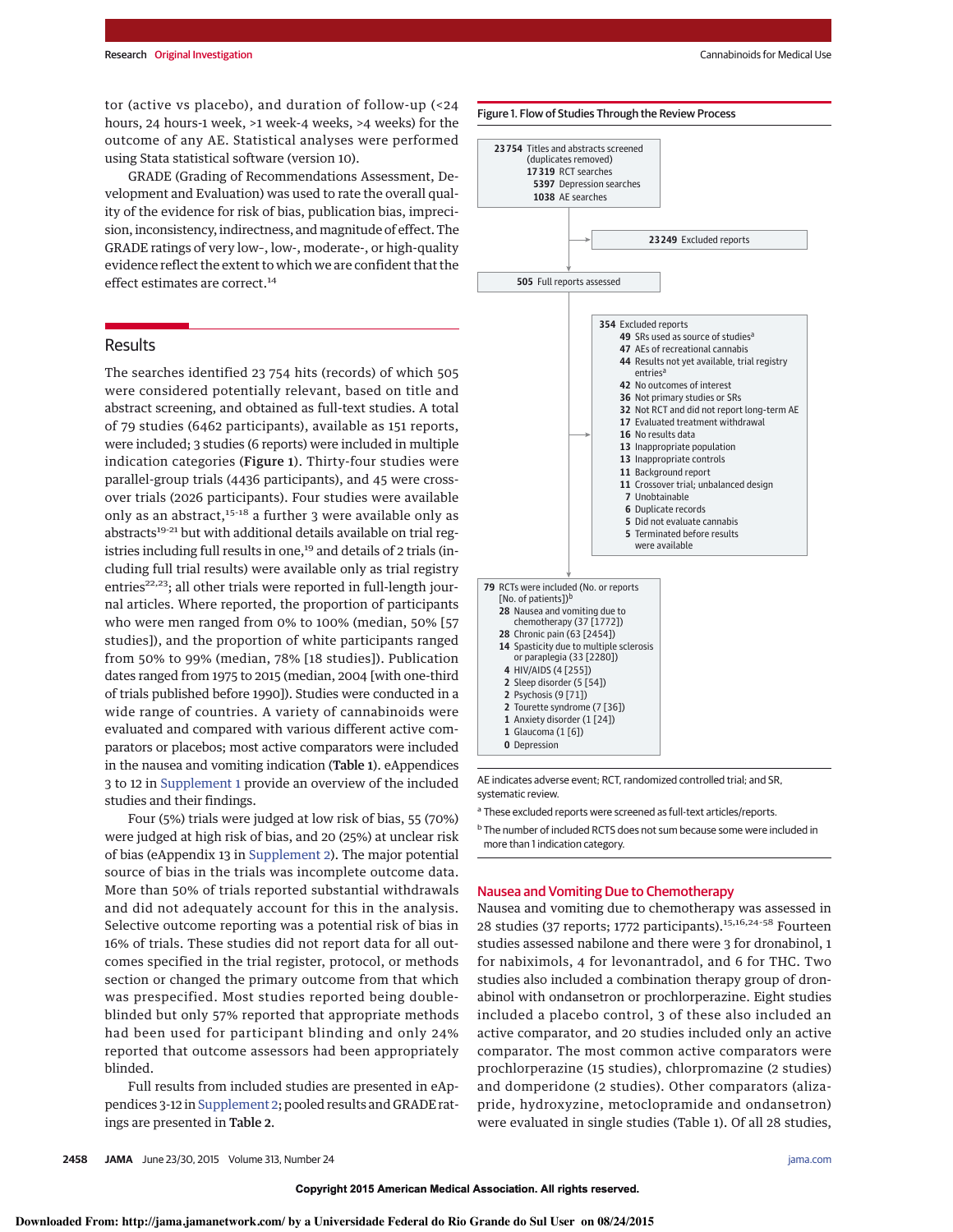| Studies <sup>a</sup> Indication<br>Intervention<br>and Approved Use<br><b>Properties</b><br>Method<br>Dose Evaluated<br>Comparator<br>$\mathbf{1}$<br>Ajulemic acid<br>Available for<br>Synthetic<br>Maximum 40 mg $2 \times$ /d<br>Placebo<br>Pain<br>Capsules (oral)<br>(CT3)<br>licensing since<br>nonpsychoactive<br>cannabinoid<br>February 10, 2015<br>Approved for<br>Derivate of the THC<br>treatment of<br>metabolite<br>11-nor-9-carboxy-THC<br>inflammation in<br>scleroderma in 2015<br>CBD<br>Active cannabinoid part<br>200-800mg/d<br>Placebo<br>$\overline{2}$<br>Use does not appear to<br>Capsules (oral)<br>Psychosis,<br>be explicitly restricted<br>of cannabis<br>anxiety<br>$\mathbf{1}$<br>Amisulpride<br>Psychosis<br>$\mathbf{1}$<br>Oromuscosal<br>20 mg $1 \times/d$<br>Placebo<br>Glaucoma<br>or 40 mg $1 \times$ /d (2 doses<br>spray<br>evaluated)<br>Cannabis<br>Numerous active<br>Two concentrations:<br>Placebo<br>$\mathbf{1}$<br>Pain<br>Regulated under<br>Vaporized<br>Schedule I of the<br>cannabinoids that will<br>1.29% and 3.53%<br>(marijuana)<br><b>Controlled Substances</b><br>vaporize at different<br>4 puffs after 1 h then 4-8<br>Act 1970<br>puffs after 3 h<br>temperatures<br>Legal for medical use<br>Smoked<br>Maximum 3 cigarettes/d<br>Placebo<br>$\mathbf{1}$<br><b>HIV</b><br>in 23 states<br>Dronabinol<br>Licensed for treatment<br>Synthetic THC<br>10<br>Nausea and<br>Capsules (oral)<br>Maximum 5-30 mg/d<br>Placebo<br>of anorexia associated<br>1-4 doses/d (most<br>vomiting, pain,<br>with weight loss in<br>common, 2 doses)<br>spasticity, HIV,<br>patients with AIDS<br>sleep<br>Also for nausea and<br>$\mathbf{1}$<br><b>HIV</b><br>Megestrol acetate<br>vomiting associated<br>with cancer<br>$\mathbf{1}$<br>Dronabinol +<br>Nausea and<br>chemotherapy (United<br>prochlorperazine<br>vomiting<br>States and Germany)<br>or<br>prochlorperazine<br>$\mathbf{1}$<br>Dronabinol +<br>ondansetron,<br>ondansetron,<br>or placebo<br>Synthetic analogue of<br>Capsules (oral)<br>Maximum 5 mg/d<br>Prochlorperazine<br>$\mathbf{1}$<br>Nausea and<br>Levonantradol<br>Not currently in<br>dronabinol<br>1 mg 2 hours before<br>clinical use<br>vomiting<br>chemotherapy then 1 mg<br>every 4 hours<br>Maximum 1.5 mg -4 mg<br>Prochlorperazine<br>$\mathbf{1}$<br>Intramuscular<br>$0.5$ mg-1 mg, 1-2 h<br>Chlorpromazine<br>$\mathbf{1}$<br>before chemotherapy<br>then every 4 h<br>$\mathbf{1}$<br>Metoclopramide<br>7 <sup>b</sup><br>Nabilone<br>Synthetic cannabinoid<br>Placebo<br>Approved by the US<br>Capsules (oral)<br>Maximum 0.5 mg-8 mg<br>Spasticity, pain,<br>FDA in 1985 for<br>derivate mimicking THC<br>Most common dose 2 mg<br>sleep, nausea<br>and vomiting<br>treatment of<br>$2 \times/d$<br>chemotherapy-induced<br>Dihydrocodeine<br>$\mathbf{1}$<br>Pain<br>nausea and vomiting<br>that has not responded<br>$\mathbf{1}$<br>Amitriptyline<br>Pain, sleep<br>to conventional<br>$\mathbf{1}$<br>Nausea and<br>Chlorpromazine<br>antiemtics<br>vomiting<br>Also marketed in the<br>$1\,$<br>Alizapride<br>United Kingdom,<br>Domperidone<br>2<br>Mexico, and Austria<br>7<br>Prochlorperazine<br>19<br>Nabiximols<br>Licensed for use in the<br>Each mL contains 27 mg<br>Titrated to a maximum of<br>Placebo<br>Spasticity, pain,<br>Oromuscosal<br>United Kingdom,<br>THC and 25 mg CBD<br>4-48 sprays/24 h<br>nausea and<br>spray<br>Spain, Czech Republic,<br>Most common maximum<br>vomiting<br>Germany, Demark,<br>was 8 sprays/3 h or 48<br>Sweden, Italy, Austria,<br>sprays/24 h<br>Canada, Poland, France<br>(for spasticity due to<br>multiple sclerosis)<br>Not currently licensed<br>in the United States<br>Initial target indication<br>for US FDA approval is<br>cancer pain<br>No current marketing<br>ECP002A<br>Pure (≥98%)<br>Individualized dose<br>$\mathbf{1}$<br>Spasticity<br>Oral tablet<br>Placebo<br>Natural $\Delta^9$ -THC<br>authorization |  | Table 1. Evaluation of Interventions by Included Studies |                  |                |  |        |  |
|---------------------------------------------------------------------------------------------------------------------------------------------------------------------------------------------------------------------------------------------------------------------------------------------------------------------------------------------------------------------------------------------------------------------------------------------------------------------------------------------------------------------------------------------------------------------------------------------------------------------------------------------------------------------------------------------------------------------------------------------------------------------------------------------------------------------------------------------------------------------------------------------------------------------------------------------------------------------------------------------------------------------------------------------------------------------------------------------------------------------------------------------------------------------------------------------------------------------------------------------------------------------------------------------------------------------------------------------------------------------------------------------------------------------------------------------------------------------------------------------------------------------------------------------------------------------------------------------------------------------------------------------------------------------------------------------------------------------------------------------------------------------------------------------------------------------------------------------------------------------------------------------------------------------------------------------------------------------------------------------------------------------------------------------------------------------------------------------------------------------------------------------------------------------------------------------------------------------------------------------------------------------------------------------------------------------------------------------------------------------------------------------------------------------------------------------------------------------------------------------------------------------------------------------------------------------------------------------------------------------------------------------------------------------------------------------------------------------------------------------------------------------------------------------------------------------------------------------------------------------------------------------------------------------------------------------------------------------------------------------------------------------------------------------------------------------------------------------------------------------------------------------------------------------------------------------------------------------------------------------------------------------------------------------------------------------------------------------------------------------------------------------------------------------------------------------------------------------------------------------------------------------------------------------------------------------------------------------------------------------------------------------------------------------------------------------------------------------------------------------------------------------------------------------------------------------------------------------------------------------------------------------------------------------------------------------------------------------------------|--|----------------------------------------------------------|------------------|----------------|--|--------|--|
|                                                                                                                                                                                                                                                                                                                                                                                                                                                                                                                                                                                                                                                                                                                                                                                                                                                                                                                                                                                                                                                                                                                                                                                                                                                                                                                                                                                                                                                                                                                                                                                                                                                                                                                                                                                                                                                                                                                                                                                                                                                                                                                                                                                                                                                                                                                                                                                                                                                                                                                                                                                                                                                                                                                                                                                                                                                                                                                                                                                                                                                                                                                                                                                                                                                                                                                                                                                                                                                                                                                                                                                                                                                                                                                                                                                                                                                                                                                                                                                 |  | <b>US Legal Status</b>                                   | Cannabis-Related | Administration |  | No. of |  |
|                                                                                                                                                                                                                                                                                                                                                                                                                                                                                                                                                                                                                                                                                                                                                                                                                                                                                                                                                                                                                                                                                                                                                                                                                                                                                                                                                                                                                                                                                                                                                                                                                                                                                                                                                                                                                                                                                                                                                                                                                                                                                                                                                                                                                                                                                                                                                                                                                                                                                                                                                                                                                                                                                                                                                                                                                                                                                                                                                                                                                                                                                                                                                                                                                                                                                                                                                                                                                                                                                                                                                                                                                                                                                                                                                                                                                                                                                                                                                                                 |  |                                                          |                  |                |  |        |  |
|                                                                                                                                                                                                                                                                                                                                                                                                                                                                                                                                                                                                                                                                                                                                                                                                                                                                                                                                                                                                                                                                                                                                                                                                                                                                                                                                                                                                                                                                                                                                                                                                                                                                                                                                                                                                                                                                                                                                                                                                                                                                                                                                                                                                                                                                                                                                                                                                                                                                                                                                                                                                                                                                                                                                                                                                                                                                                                                                                                                                                                                                                                                                                                                                                                                                                                                                                                                                                                                                                                                                                                                                                                                                                                                                                                                                                                                                                                                                                                                 |  |                                                          |                  |                |  |        |  |
|                                                                                                                                                                                                                                                                                                                                                                                                                                                                                                                                                                                                                                                                                                                                                                                                                                                                                                                                                                                                                                                                                                                                                                                                                                                                                                                                                                                                                                                                                                                                                                                                                                                                                                                                                                                                                                                                                                                                                                                                                                                                                                                                                                                                                                                                                                                                                                                                                                                                                                                                                                                                                                                                                                                                                                                                                                                                                                                                                                                                                                                                                                                                                                                                                                                                                                                                                                                                                                                                                                                                                                                                                                                                                                                                                                                                                                                                                                                                                                                 |  |                                                          |                  |                |  |        |  |
|                                                                                                                                                                                                                                                                                                                                                                                                                                                                                                                                                                                                                                                                                                                                                                                                                                                                                                                                                                                                                                                                                                                                                                                                                                                                                                                                                                                                                                                                                                                                                                                                                                                                                                                                                                                                                                                                                                                                                                                                                                                                                                                                                                                                                                                                                                                                                                                                                                                                                                                                                                                                                                                                                                                                                                                                                                                                                                                                                                                                                                                                                                                                                                                                                                                                                                                                                                                                                                                                                                                                                                                                                                                                                                                                                                                                                                                                                                                                                                                 |  |                                                          |                  |                |  |        |  |
|                                                                                                                                                                                                                                                                                                                                                                                                                                                                                                                                                                                                                                                                                                                                                                                                                                                                                                                                                                                                                                                                                                                                                                                                                                                                                                                                                                                                                                                                                                                                                                                                                                                                                                                                                                                                                                                                                                                                                                                                                                                                                                                                                                                                                                                                                                                                                                                                                                                                                                                                                                                                                                                                                                                                                                                                                                                                                                                                                                                                                                                                                                                                                                                                                                                                                                                                                                                                                                                                                                                                                                                                                                                                                                                                                                                                                                                                                                                                                                                 |  |                                                          |                  |                |  |        |  |
|                                                                                                                                                                                                                                                                                                                                                                                                                                                                                                                                                                                                                                                                                                                                                                                                                                                                                                                                                                                                                                                                                                                                                                                                                                                                                                                                                                                                                                                                                                                                                                                                                                                                                                                                                                                                                                                                                                                                                                                                                                                                                                                                                                                                                                                                                                                                                                                                                                                                                                                                                                                                                                                                                                                                                                                                                                                                                                                                                                                                                                                                                                                                                                                                                                                                                                                                                                                                                                                                                                                                                                                                                                                                                                                                                                                                                                                                                                                                                                                 |  |                                                          |                  |                |  |        |  |
|                                                                                                                                                                                                                                                                                                                                                                                                                                                                                                                                                                                                                                                                                                                                                                                                                                                                                                                                                                                                                                                                                                                                                                                                                                                                                                                                                                                                                                                                                                                                                                                                                                                                                                                                                                                                                                                                                                                                                                                                                                                                                                                                                                                                                                                                                                                                                                                                                                                                                                                                                                                                                                                                                                                                                                                                                                                                                                                                                                                                                                                                                                                                                                                                                                                                                                                                                                                                                                                                                                                                                                                                                                                                                                                                                                                                                                                                                                                                                                                 |  |                                                          |                  |                |  |        |  |
|                                                                                                                                                                                                                                                                                                                                                                                                                                                                                                                                                                                                                                                                                                                                                                                                                                                                                                                                                                                                                                                                                                                                                                                                                                                                                                                                                                                                                                                                                                                                                                                                                                                                                                                                                                                                                                                                                                                                                                                                                                                                                                                                                                                                                                                                                                                                                                                                                                                                                                                                                                                                                                                                                                                                                                                                                                                                                                                                                                                                                                                                                                                                                                                                                                                                                                                                                                                                                                                                                                                                                                                                                                                                                                                                                                                                                                                                                                                                                                                 |  |                                                          |                  |                |  |        |  |
|                                                                                                                                                                                                                                                                                                                                                                                                                                                                                                                                                                                                                                                                                                                                                                                                                                                                                                                                                                                                                                                                                                                                                                                                                                                                                                                                                                                                                                                                                                                                                                                                                                                                                                                                                                                                                                                                                                                                                                                                                                                                                                                                                                                                                                                                                                                                                                                                                                                                                                                                                                                                                                                                                                                                                                                                                                                                                                                                                                                                                                                                                                                                                                                                                                                                                                                                                                                                                                                                                                                                                                                                                                                                                                                                                                                                                                                                                                                                                                                 |  |                                                          |                  |                |  |        |  |
|                                                                                                                                                                                                                                                                                                                                                                                                                                                                                                                                                                                                                                                                                                                                                                                                                                                                                                                                                                                                                                                                                                                                                                                                                                                                                                                                                                                                                                                                                                                                                                                                                                                                                                                                                                                                                                                                                                                                                                                                                                                                                                                                                                                                                                                                                                                                                                                                                                                                                                                                                                                                                                                                                                                                                                                                                                                                                                                                                                                                                                                                                                                                                                                                                                                                                                                                                                                                                                                                                                                                                                                                                                                                                                                                                                                                                                                                                                                                                                                 |  |                                                          |                  |                |  |        |  |
|                                                                                                                                                                                                                                                                                                                                                                                                                                                                                                                                                                                                                                                                                                                                                                                                                                                                                                                                                                                                                                                                                                                                                                                                                                                                                                                                                                                                                                                                                                                                                                                                                                                                                                                                                                                                                                                                                                                                                                                                                                                                                                                                                                                                                                                                                                                                                                                                                                                                                                                                                                                                                                                                                                                                                                                                                                                                                                                                                                                                                                                                                                                                                                                                                                                                                                                                                                                                                                                                                                                                                                                                                                                                                                                                                                                                                                                                                                                                                                                 |  |                                                          |                  |                |  |        |  |
|                                                                                                                                                                                                                                                                                                                                                                                                                                                                                                                                                                                                                                                                                                                                                                                                                                                                                                                                                                                                                                                                                                                                                                                                                                                                                                                                                                                                                                                                                                                                                                                                                                                                                                                                                                                                                                                                                                                                                                                                                                                                                                                                                                                                                                                                                                                                                                                                                                                                                                                                                                                                                                                                                                                                                                                                                                                                                                                                                                                                                                                                                                                                                                                                                                                                                                                                                                                                                                                                                                                                                                                                                                                                                                                                                                                                                                                                                                                                                                                 |  |                                                          |                  |                |  |        |  |
|                                                                                                                                                                                                                                                                                                                                                                                                                                                                                                                                                                                                                                                                                                                                                                                                                                                                                                                                                                                                                                                                                                                                                                                                                                                                                                                                                                                                                                                                                                                                                                                                                                                                                                                                                                                                                                                                                                                                                                                                                                                                                                                                                                                                                                                                                                                                                                                                                                                                                                                                                                                                                                                                                                                                                                                                                                                                                                                                                                                                                                                                                                                                                                                                                                                                                                                                                                                                                                                                                                                                                                                                                                                                                                                                                                                                                                                                                                                                                                                 |  |                                                          |                  |                |  |        |  |
|                                                                                                                                                                                                                                                                                                                                                                                                                                                                                                                                                                                                                                                                                                                                                                                                                                                                                                                                                                                                                                                                                                                                                                                                                                                                                                                                                                                                                                                                                                                                                                                                                                                                                                                                                                                                                                                                                                                                                                                                                                                                                                                                                                                                                                                                                                                                                                                                                                                                                                                                                                                                                                                                                                                                                                                                                                                                                                                                                                                                                                                                                                                                                                                                                                                                                                                                                                                                                                                                                                                                                                                                                                                                                                                                                                                                                                                                                                                                                                                 |  |                                                          |                  |                |  |        |  |
|                                                                                                                                                                                                                                                                                                                                                                                                                                                                                                                                                                                                                                                                                                                                                                                                                                                                                                                                                                                                                                                                                                                                                                                                                                                                                                                                                                                                                                                                                                                                                                                                                                                                                                                                                                                                                                                                                                                                                                                                                                                                                                                                                                                                                                                                                                                                                                                                                                                                                                                                                                                                                                                                                                                                                                                                                                                                                                                                                                                                                                                                                                                                                                                                                                                                                                                                                                                                                                                                                                                                                                                                                                                                                                                                                                                                                                                                                                                                                                                 |  |                                                          |                  |                |  |        |  |
|                                                                                                                                                                                                                                                                                                                                                                                                                                                                                                                                                                                                                                                                                                                                                                                                                                                                                                                                                                                                                                                                                                                                                                                                                                                                                                                                                                                                                                                                                                                                                                                                                                                                                                                                                                                                                                                                                                                                                                                                                                                                                                                                                                                                                                                                                                                                                                                                                                                                                                                                                                                                                                                                                                                                                                                                                                                                                                                                                                                                                                                                                                                                                                                                                                                                                                                                                                                                                                                                                                                                                                                                                                                                                                                                                                                                                                                                                                                                                                                 |  |                                                          |                  |                |  |        |  |
|                                                                                                                                                                                                                                                                                                                                                                                                                                                                                                                                                                                                                                                                                                                                                                                                                                                                                                                                                                                                                                                                                                                                                                                                                                                                                                                                                                                                                                                                                                                                                                                                                                                                                                                                                                                                                                                                                                                                                                                                                                                                                                                                                                                                                                                                                                                                                                                                                                                                                                                                                                                                                                                                                                                                                                                                                                                                                                                                                                                                                                                                                                                                                                                                                                                                                                                                                                                                                                                                                                                                                                                                                                                                                                                                                                                                                                                                                                                                                                                 |  |                                                          |                  |                |  |        |  |
|                                                                                                                                                                                                                                                                                                                                                                                                                                                                                                                                                                                                                                                                                                                                                                                                                                                                                                                                                                                                                                                                                                                                                                                                                                                                                                                                                                                                                                                                                                                                                                                                                                                                                                                                                                                                                                                                                                                                                                                                                                                                                                                                                                                                                                                                                                                                                                                                                                                                                                                                                                                                                                                                                                                                                                                                                                                                                                                                                                                                                                                                                                                                                                                                                                                                                                                                                                                                                                                                                                                                                                                                                                                                                                                                                                                                                                                                                                                                                                                 |  |                                                          |                  |                |  |        |  |
|                                                                                                                                                                                                                                                                                                                                                                                                                                                                                                                                                                                                                                                                                                                                                                                                                                                                                                                                                                                                                                                                                                                                                                                                                                                                                                                                                                                                                                                                                                                                                                                                                                                                                                                                                                                                                                                                                                                                                                                                                                                                                                                                                                                                                                                                                                                                                                                                                                                                                                                                                                                                                                                                                                                                                                                                                                                                                                                                                                                                                                                                                                                                                                                                                                                                                                                                                                                                                                                                                                                                                                                                                                                                                                                                                                                                                                                                                                                                                                                 |  |                                                          |                  |                |  |        |  |
|                                                                                                                                                                                                                                                                                                                                                                                                                                                                                                                                                                                                                                                                                                                                                                                                                                                                                                                                                                                                                                                                                                                                                                                                                                                                                                                                                                                                                                                                                                                                                                                                                                                                                                                                                                                                                                                                                                                                                                                                                                                                                                                                                                                                                                                                                                                                                                                                                                                                                                                                                                                                                                                                                                                                                                                                                                                                                                                                                                                                                                                                                                                                                                                                                                                                                                                                                                                                                                                                                                                                                                                                                                                                                                                                                                                                                                                                                                                                                                                 |  |                                                          |                  |                |  |        |  |
|                                                                                                                                                                                                                                                                                                                                                                                                                                                                                                                                                                                                                                                                                                                                                                                                                                                                                                                                                                                                                                                                                                                                                                                                                                                                                                                                                                                                                                                                                                                                                                                                                                                                                                                                                                                                                                                                                                                                                                                                                                                                                                                                                                                                                                                                                                                                                                                                                                                                                                                                                                                                                                                                                                                                                                                                                                                                                                                                                                                                                                                                                                                                                                                                                                                                                                                                                                                                                                                                                                                                                                                                                                                                                                                                                                                                                                                                                                                                                                                 |  |                                                          |                  |                |  |        |  |
|                                                                                                                                                                                                                                                                                                                                                                                                                                                                                                                                                                                                                                                                                                                                                                                                                                                                                                                                                                                                                                                                                                                                                                                                                                                                                                                                                                                                                                                                                                                                                                                                                                                                                                                                                                                                                                                                                                                                                                                                                                                                                                                                                                                                                                                                                                                                                                                                                                                                                                                                                                                                                                                                                                                                                                                                                                                                                                                                                                                                                                                                                                                                                                                                                                                                                                                                                                                                                                                                                                                                                                                                                                                                                                                                                                                                                                                                                                                                                                                 |  |                                                          |                  |                |  |        |  |
|                                                                                                                                                                                                                                                                                                                                                                                                                                                                                                                                                                                                                                                                                                                                                                                                                                                                                                                                                                                                                                                                                                                                                                                                                                                                                                                                                                                                                                                                                                                                                                                                                                                                                                                                                                                                                                                                                                                                                                                                                                                                                                                                                                                                                                                                                                                                                                                                                                                                                                                                                                                                                                                                                                                                                                                                                                                                                                                                                                                                                                                                                                                                                                                                                                                                                                                                                                                                                                                                                                                                                                                                                                                                                                                                                                                                                                                                                                                                                                                 |  |                                                          |                  |                |  |        |  |

(continued)

risk of bias was high for 23 or unclear for 5. All studies suggested a greater benefit of cannabinoids compared with both active comparators and placebo, but these did not reach statistical significance in all studies. The average

number of patients showing a complete nausea and vomiting response was greater with cannabinoids (dronabinol or nabiximols) than placebo (OR, 3.82 [95% CI, 1.55-9.42]; 3 trials). There was no evidence of heterogeneity for this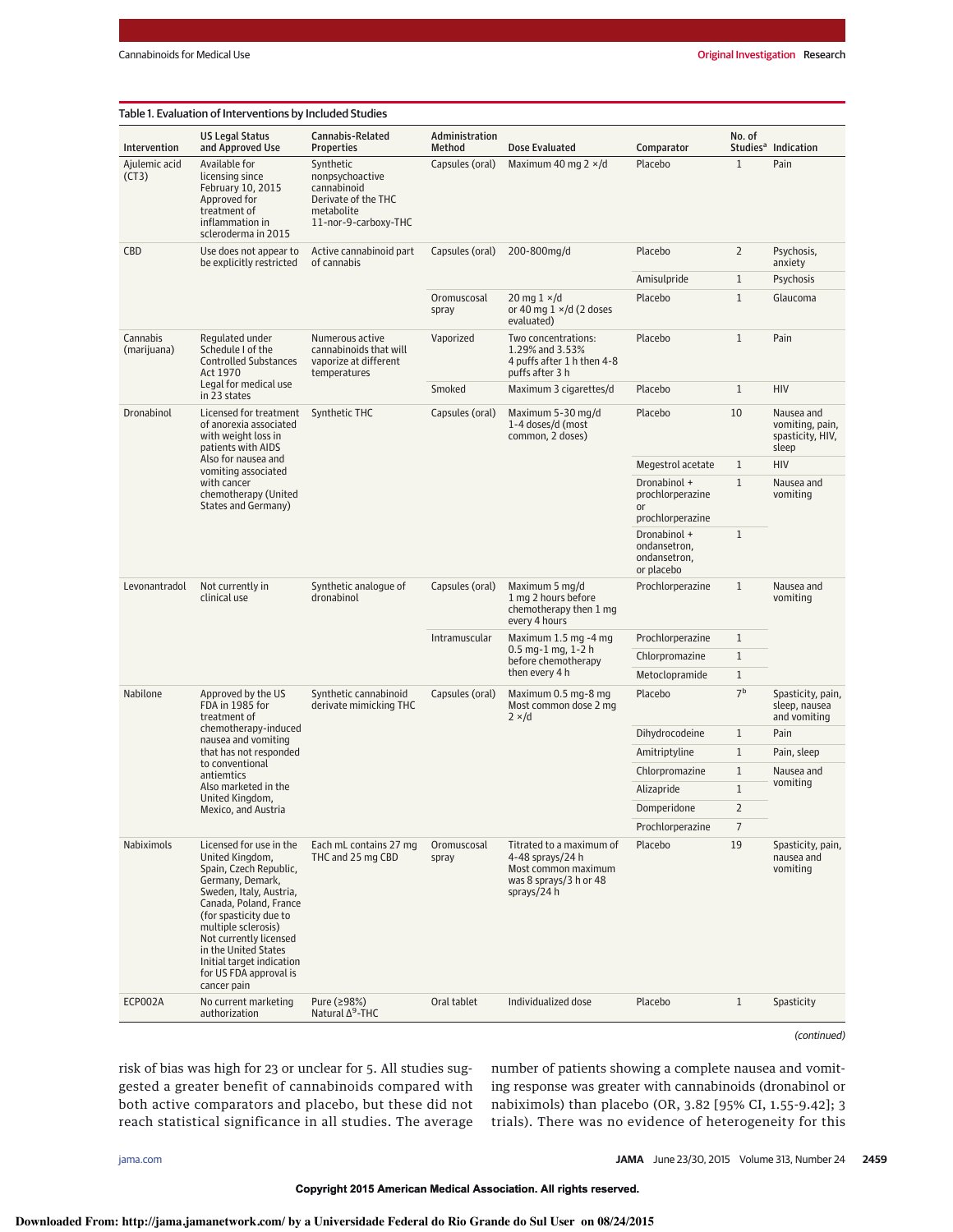#### Table 1. Evaluation of Interventions by Included Studies (continued)

| Intervention | <b>US Legal Status</b><br>and Approved Use | Cannabis-Related<br><b>Properties</b>  | Administration<br>Method | Dose Evaluated                                                                   | Comparator                       | No. of<br>Studies <sup>a</sup> | <b>Indication</b>          |
|--------------|--------------------------------------------|----------------------------------------|--------------------------|----------------------------------------------------------------------------------|----------------------------------|--------------------------------|----------------------------|
| <b>THC</b>   | Same as cannabis                           | Active cannabinoid part<br>of cannabis | Capsules (oral)          | Maximum 5 mg-60 mg/d,<br>given $1 \times$ /d or every 4-6 h                      | Placebo                          | 3                              | Pain, Tourette<br>syndrome |
|              |                                            |                                        |                          | in chemotherapy patients                                                         | Placebo and<br>codeine           | $\mathbf{1}$                   | Pain                       |
|              |                                            |                                        |                          |                                                                                  | Placebo and<br>prochloreperazine | $\overline{2}$                 | Nausea and<br>vomiting     |
|              |                                            |                                        |                          |                                                                                  | Prochlorperazine                 | 3                              |                            |
|              |                                            |                                        |                          |                                                                                  | Hydroxizine                      | $\mathbf{1}$                   |                            |
|              |                                            |                                        | Smoked                   | 1-5 cigarettes/d Potency,<br>where reported, ranged<br>from 2.5%-9.4%            | Placebo                          | 5                              | Spasticity, pain           |
|              |                                            |                                        | Oromuscosal<br>spray     | Single daily dose to a<br>maximum of 8<br>actuations/24 h<br>Concentration 1%-7% | Placebo                          | $\overline{4}$                 | Pain, glaucoma             |
| THC/CBD      | See individual<br>components               | <b>Combination of CBD</b><br>and THC   | Capsules (oral)          | Maximum 10 mg-60 mg/d,<br>given as 2 doses                                       | Placebo                          | $\overline{4}$                 | Spasticity                 |

Abbreviations: CBD, cannabidiol; US FDA, US Food and Drug Administration; THC, tetrahydrocannabinol.

<sup>a</sup> The number of studies does not sum to 79 because some reported more than 2 treatment groups and were accounted more than once.

**b** One trial evaluated nabilone as an adjunctive to gabapentin.

analysis ( $I^2 = 0$ %) and results were similar for both dronabinol and nabiximols.

## Appetite Stimulation in HIV/AIDS Infection

Appetite stimulation in HIV/AIDS was assessed in 4 studies  $(4$  reports; 255 participants).<sup>59-62</sup> All studies assessed dronabinol, 3 compared with placebo (1 of which also assessed marijuana), and 1 compared with megastrol acetate. All studies were at high risk of bias. There was some evidence that dronabinol is associated with an increase in weight when compared with placebo. More limited evidence suggested that it may also be associated with increased appetite, greater percentage of body fat, reduced nausea, and improved functional status. However, these outcomes were mostly assessed in single studies and associations failed to reach statistical significance. The trial that evaluated marijuana and dronabinol found significantly greater weight gain with both forms of cannabinoid when compared with placebo.<sup>59</sup> The active comparison trial found that megastrol acetate was associated with greater weight gain than dronabinol and that combining dronabinol with megastrol acetate did not lead to additional weight gain.<sup>60</sup>

## Chronic Pain

Chronic pain was assessed in 28 studies (63 reports; 2454 participants).19,20,22,23,63-120 Thirteen studies evaluated nabiximols, 4 were for smoked THC, 5 for nabilone, 3 for THC oromucosal spray, 2 dronabinol, 1 vaporized cannabis (included 2 doses), 1 for ajuvenic acid capsules, and 1 for oral THC. One trial compared nabilone with amitriptyline<sup>64</sup>; all other studies were placebo controlled. One of these studies evaluated nabilone as an adjunctive treatment to gabapentin.<sup>121</sup> The conditions causing the chronic pain varied between studies and included neuropathic pain (central, peripheral, or not specified; 12 studies), 3 for cancer pain, 3 for diabetic peripheral neuropathy, 2 for fibromyalgia, 2 for HIV-associated sensory neuropathy, and 1 study for each of the following indications: refractory pain due to MS or other neurological conditions, for rheumatoid arthritis, for noncancer pain (nociceptive and neuropathic), central pain (not specified further), musculoskeletal problems, and chemotherapy-induced pain.

Two studies were at low risk of bias, 9 at unclear risk, and 17 at high risk of bias. Studies generally suggested improvements in pain measures associated with cannabinoids but these did not reach statistical significance in most individual studies.

The average number of patients who reported a reduction in pain of at least 30% was greater with cannabinoids than with placebo (OR, 1.41 [95% CI, 0.99-2.00]; 8 trials; Figure 2). One trial assessed smoked THC<sup>77</sup> and reported the greatest beneficial effect (OR, 3.43 [95% CI, 1.03-11.48]), and 7 trials assessed nabiximols (Figure 2). Pain conditions evaluated in these trials were neuropathic pain (OR, 1.38 [95% CI, 0.93-2.03]; 6 trials) and cancer pain (OR, 1.41 [95% CI, 0.99-2.00]; 2 trials), with no clear differences between pain conditions. Nabiximols was also associated with a greater average reduction in the Numerical Rating Scale (NRS; 0-10 scale) assessment of pain (weighted mean difference [WMD], −0.46 [95% CI, −0.80 to −0.11]; 6 trials), brief pain inventory-short form, severity composite index (WMD, −0.17 [95% CI, −0.50 to 0.16]; 3 trials), neuropathic pain scale (WMD, −3.89 [95% CI, −7.32 to −0.47]; 5 trials), and the proportion of patients reporting improvement on a global impression of change score (OR, 2.08 [95% CI, 1.21 to 3.59]; 6 trials) compared with placebo. There was some evidence to support this based on continuous data but this was not consistent across trials. There was no difference in average quality-of-life scores as measured by the EQ-5D health status index (WMD, −0.01 [95% CI, −0.05 to 0.02]; 3 trials) between nabiximols and placebo. Two of the studies included in the meta-analysis for the NRS (0-10 scale)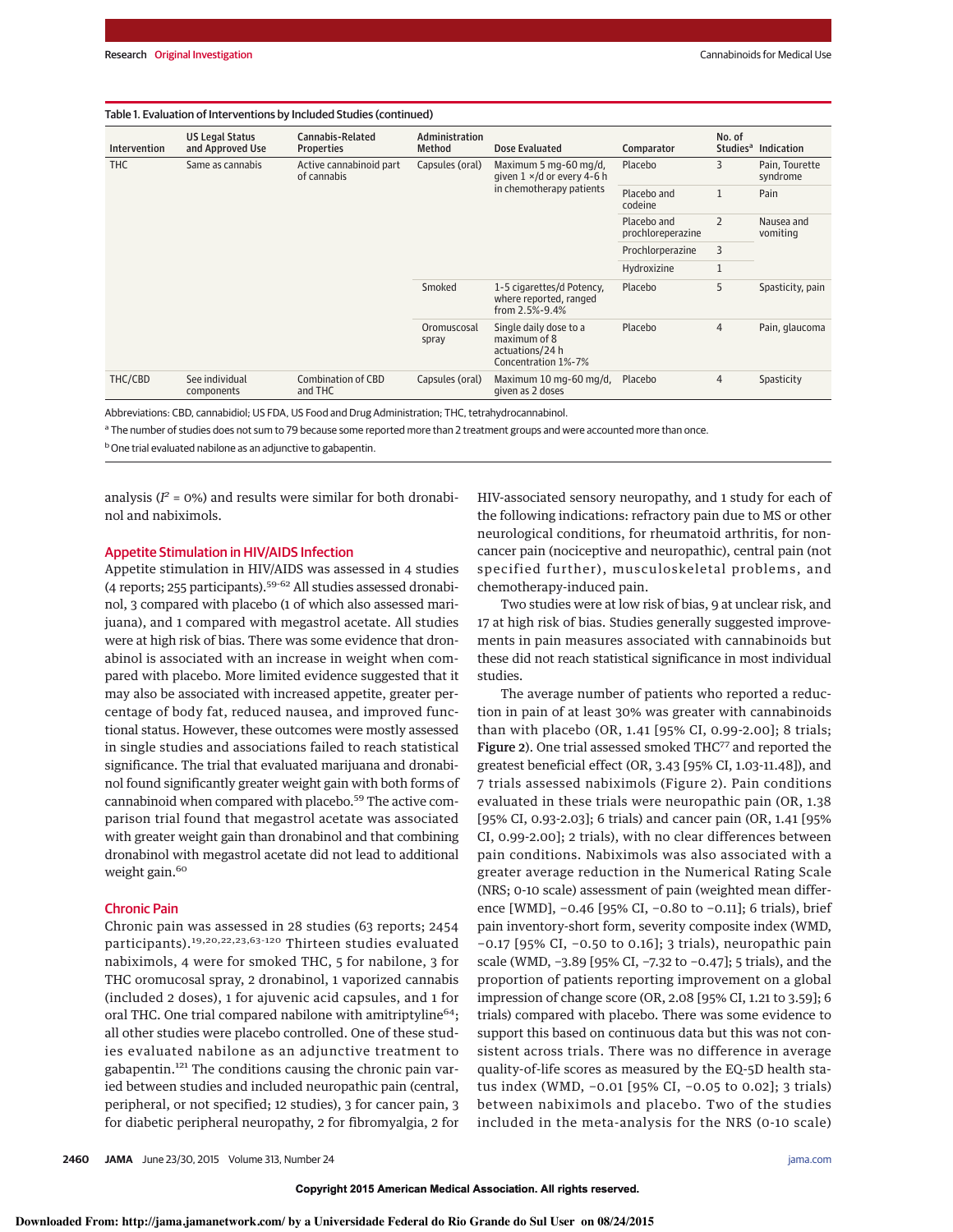| Indication <sup>a</sup>                                  | (No. of Patients)<br>No. of Studies | (No. of Studies)<br>Cannabinoid                   | mparator<br>වි     | Outcome <sup>b</sup>                                                                | Summary Estimate                                                            | Favors  | $\%$<br>≃.     | <b>GRADE Rating<sup>c</sup></b> |
|----------------------------------------------------------|-------------------------------------|---------------------------------------------------|--------------------|-------------------------------------------------------------------------------------|-----------------------------------------------------------------------------|---------|----------------|---------------------------------|
| vomiting due to<br>chemotherapy<br>Nausea and            | 3(102)                              | Dronabinol (2),<br>Nabiximols (1)                 | cebo<br>Pla        | Nausea and vomiting<br>Complete response                                            | OR (95% Cl), 3.82 (1.55 to 9.42)                                            | CBM     | 0              | NOT                             |
| <b>HIV/AIDS</b>                                          | 1 (88)                              | Dronabinol                                        | cebo<br>Pla        | No. of patients who gained 22 kg within 6 weeks<br>Weight gain                      | OR (95% CI), 2.2 (0.68 to 7.27)                                             | CBM     | ₹              | <b>MOT</b>                      |
| (neuropathic and<br>Chronic pain<br>cancer pain)         | 8 (1370)                            | Smoked THC (1),<br>Nabiximols (7)                 | cebo<br>Pla        | Follow-up 2-15 weeks<br>Pain reduction 230%<br>NRS or VAS scores                    | OR (95% CI), 1.41 (0.99 to 2.00)                                            | CBM     | 48             | Moderate                        |
|                                                          | 6(948)                              | Nabiximols (6)                                    | cebo<br>Pla        | Follow-up 2-14 weeks<br>NRS scores (0-10)<br>Pain                                   | WMD (95% Cl),<br>-0.46 (-0.80 to -0.11)                                     | CBM     | 59             | Moderate                        |
|                                                          | 3(613)                              | Nabiximols (3)                                    | cebo<br><u>na</u>  | Brief Pain Inventory-Short Form scale (0 to 10)<br>Follow-up 3-15 weeks<br>Pain     | WMD (95% Cl),<br>-0.17 (-0.50 to 0.16)                                      | CBM     | $\circ$        | Moderate                        |
|                                                          | 6(267)                              | Nabiximols (5),<br>Nabilone (1)                   | cebo<br><u>Fla</u> | Patient global impression of change<br>Follow-up 3-14 weeks                         | OR (95% CI), 2.08 (1.21 to 3.59)                                            | CBM     | 68             | <b>NOT</b>                      |
|                                                          | 5 (764)                             | Nabiximols (5)                                    | cebo<br>Pla        | Neuropathic pain<br>Neuropath <u>i</u> c Pain Scale (0-100)<br>Follow-up 5-15 weeks | WMD (95% Cl),<br>-3.89(-7.32 to -0.47)                                      | CBM     | $\overline{4}$ | Moderate                        |
|                                                          | 3(573)                              | Nabiximols (3)                                    | cebo<br>Pla        | Follow-up 12-15 weeks<br>EQ-5D scale (0 to 100)<br>Quality of life                  | WMD (95% Cl),<br>-0.01 (-0.05 to 0.02)                                      | Placebo | $\circ$        | Moderate                        |
| multiple sclerosis<br>Spasticity due to<br>or paraplegia | 2(519)                              | Nabiximols (2)                                    | cebo<br><b>Pla</b> | 50% Reduction in spasticity symptoms<br>Follow-up 6-14 weeks<br>NRS (0-10)          | OR (95% CI), 1.40 (0.81 to 2.41)                                            | CBM     | $\circ$        | MOT                             |
|                                                          | 2(519)                              | Nabiximols (2)                                    | cebo<br>Pla        | 30% Reduction in spasticity symptoms<br>Follow-up 6-14 weeks<br><b>NRS</b>          | OR (95% CI), 1.64 (0.95 to 2.83)                                            | CBM     | 44             | <b>NO7</b>                      |
|                                                          | 5 (1244)                            | Nabiximols (4),<br>$THC(EB (1),$ Dronabinol $(1)$ | cebo<br>Pla        | Ashworth Spasticity Scale<br>Follow-up 3-15 weeks<br>Spasticity                     | $-0.11(-0.23 to 0.02)$<br>$-0.32$ ( $-1.59$ to 0.95)<br><b>WMD (95% CI)</b> | CBM     | $\circ$        | Moderate                        |
|                                                          |                                     |                                                   |                    |                                                                                     | $-0.94$ ( $-2.37$ to 0.49)                                                  |         |                |                                 |
|                                                          | 3 (698)                             | Nabiximols (2),<br>Nabilone (1)                   | cebo<br>Pla        | Spasticity<br>NRS or VAS scores                                                     | WMD (95% Cl),<br>-0.76 (-1.38 to -0.14)                                     | CBM     | 73             | <b>NOT</b>                      |
|                                                          | 4(1433)                             | Nabilone (2),<br>Dronabinol (1),<br>THC/CBD (1)   | cebo<br>Pla        | ADLS<br>Barthel Index of ADL                                                        | $-0.58(-1.73$ to $0.56)$<br>$0.23$ (-0.13 to 0.59)<br>WMD (95% CI),         | Placebo | $\circ$        | Moderate                        |
|                                                          |                                     |                                                   |                    |                                                                                     | $-0.03(-0.39 to 0.33)$                                                      |         |                |                                 |
|                                                          | (197)                               | Nabiximols (2)                                    | cebo<br>Pla        | Walking speed as assessed by timing                                                 | $-0.86$ ( $-3.08$ to 1.36)<br>WMD (95% CI)                                  | CBM     | 24             | Moderate                        |
|                                                          | 3(461)                              | Nabiximols                                        | Placebo            | Global Impression<br>Patient global impression of change                            | OR (95% CI), 1.44 (1.07 to 1.94)                                            | CBM     | $\circ$        | MOT                             |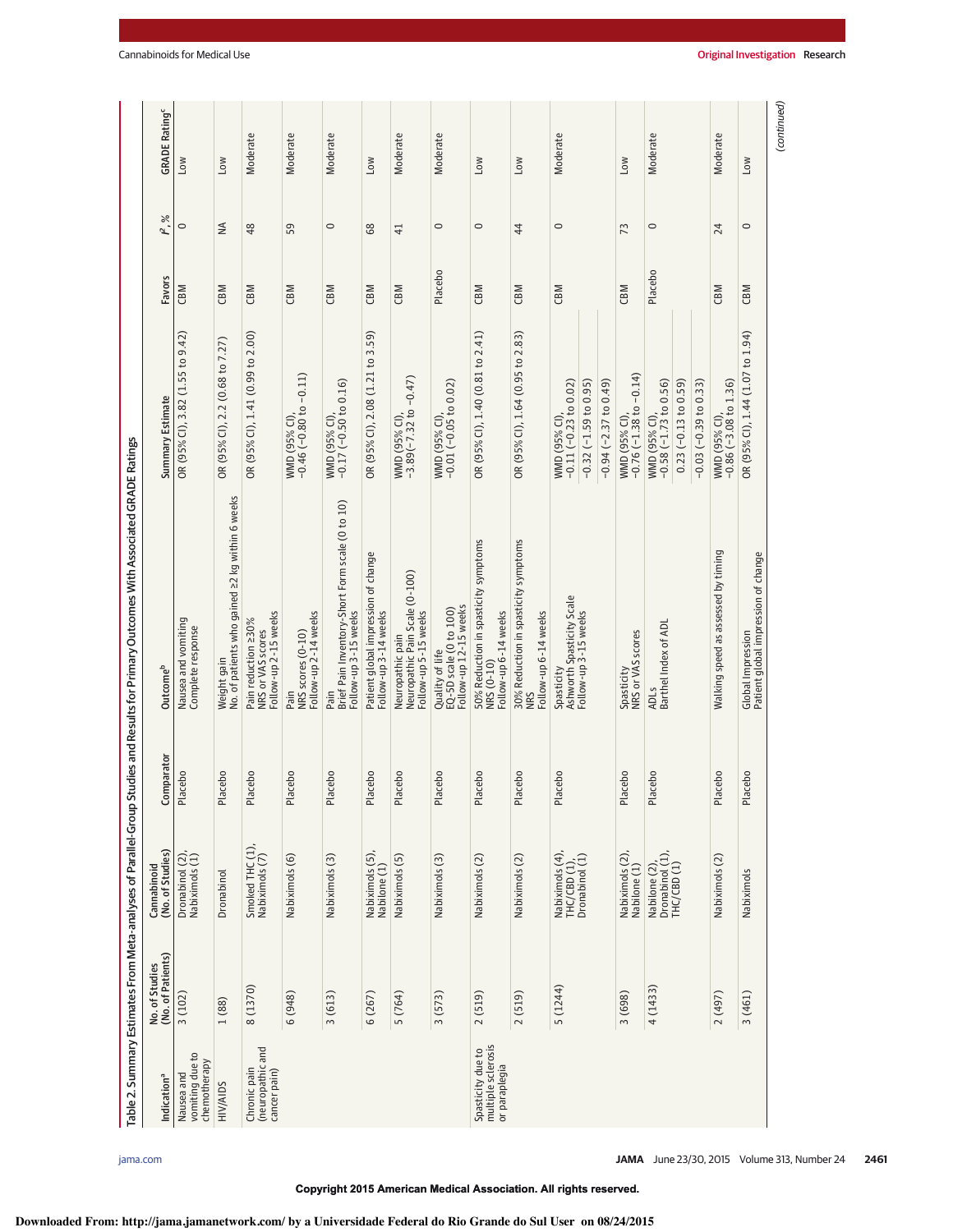| Indication <sup>a</sup> | (No. of Patients)<br>No. of Studies                      | (No. of Studies)<br>Cannabinoid                                                                                                                                                                                                                                                                                                                                                                               | Comparator  | <b>Outcome</b> <sup>b</sup>                                                                             | Summary Estimate                                                                                                                                                                                                                                                                                                                                                                                                                                                                                                                                                        | Favors      | $\%$<br>"≥                   | <b>GRADE Rating</b> |
|-------------------------|----------------------------------------------------------|---------------------------------------------------------------------------------------------------------------------------------------------------------------------------------------------------------------------------------------------------------------------------------------------------------------------------------------------------------------------------------------------------------------|-------------|---------------------------------------------------------------------------------------------------------|-------------------------------------------------------------------------------------------------------------------------------------------------------------------------------------------------------------------------------------------------------------------------------------------------------------------------------------------------------------------------------------------------------------------------------------------------------------------------------------------------------------------------------------------------------------------------|-------------|------------------------------|---------------------|
| Depression              | 1 (66)                                                   | Nabiximols                                                                                                                                                                                                                                                                                                                                                                                                    | Placebo     | Hospital Anxiety and Depression Scale (0-52)<br>Follow-up 5 weeks<br>Depressio                          | (95% Cl),<br>0.15 (-1.0 to 1.31)<br>Mean difference                                                                                                                                                                                                                                                                                                                                                                                                                                                                                                                     | Placebo     | $\leq$                       | Very low            |
|                         | 1(182)                                                   | Nabiximols                                                                                                                                                                                                                                                                                                                                                                                                    | Placebo     | Depression assessed using the Montgomery-<br>Åsberg Depression Scale (0-54)<br>Follow-up 9 weeks        | $1.90 (-0.22 to 4.02)$<br>Mean difference<br>$(95%$ CI),                                                                                                                                                                                                                                                                                                                                                                                                                                                                                                                | Placebo     | $\leq$                       | Very low            |
|                         | 1(160)                                                   | Nabiximols                                                                                                                                                                                                                                                                                                                                                                                                    | Placebo     | Beck Depression Inventory Scale (0-63)<br>Follow-up 6 weeks<br>Depression                               | $0.69$ (-0.76 to 2.14)<br>Mean difference<br>(95% <sup>o</sup> Cl)                                                                                                                                                                                                                                                                                                                                                                                                                                                                                                      | Placebo     | $\stackrel{\triangle}{\geq}$ | Very low            |
| Anxiety disorder        | 1(24)                                                    | Cannabidiol                                                                                                                                                                                                                                                                                                                                                                                                   | Placebo     | Anxiety Visual Analogue Mood Scale (anxiety<br>Follow-up 107 minutes<br>factor scale; 0-100)            | $-16.52$<br>Mean difference,<br>P value = .01                                                                                                                                                                                                                                                                                                                                                                                                                                                                                                                           | CBM         | $\leq$                       | Very low            |
| Sleep disorder          | 1(22)                                                    | Nabilone                                                                                                                                                                                                                                                                                                                                                                                                      | Placebo     | Apnea Hypopnea Index<br>Follow-up 3 weeks<br>Sleep apnea/hypopnea                                       | Mean difference, -19.64<br>$P$ value = .02                                                                                                                                                                                                                                                                                                                                                                                                                                                                                                                              | CBM         | ≸                            | Low                 |
|                         | 8 (539) In other<br>indications                          | Nabiximols (7),<br>THC/CBD (1)                                                                                                                                                                                                                                                                                                                                                                                | Placebo     | Follow-up 2-15 weeks<br>Sleep quality<br>NRS (0-10)                                                     | WMD (95% Cl),<br>-0.58 (-0.87 to -0.29)                                                                                                                                                                                                                                                                                                                                                                                                                                                                                                                                 | CBM         | 33                           | Very low            |
|                         | 3 (1637) In other<br>indications                         | Nabiximols <sub>(3)</sub>                                                                                                                                                                                                                                                                                                                                                                                     | Placebo     | Follow-up 2-15 weeks<br>Sleep disturbance<br>NRS (0-10)                                                 | WMD (95% Cl),<br>-0.26 (-0.52 to 0.00)                                                                                                                                                                                                                                                                                                                                                                                                                                                                                                                                  | CBM         | 64                           | Very low            |
| Psychosis               | 1(35)                                                    | Cannabidiol                                                                                                                                                                                                                                                                                                                                                                                                   | Amisulpride | Brief Psychiatric Rating Scale<br>Follow-up 4 weeks<br>Mental health                                    | $-0.10(-9.20 to 8.90)$<br>Mean difference<br>$(95%$ CI)                                                                                                                                                                                                                                                                                                                                                                                                                                                                                                                 | CBM         | $\leq$                       | Low                 |
|                         | 1(35)                                                    | Cannabidiol                                                                                                                                                                                                                                                                                                                                                                                                   | Amisulpride | Positive and Negative Syndrome Scale (30-210)<br>Follow-up 4 weeks<br>Mood                              | $1(-12.60 \text{ to } 14.60)$<br>Mean difference<br>$(95%$ CI),                                                                                                                                                                                                                                                                                                                                                                                                                                                                                                         | Amisulpride | $\stackrel{\triangle}{\geq}$ | <b>MOT</b>          |
| Tourette syndrome       | 1(17)                                                    | THC capsules                                                                                                                                                                                                                                                                                                                                                                                                  | Placebo     | Shapiro Tourette Syndrome Severity Scale (0-6)<br>Follow-up 6 weeks<br>Tic severity                     | Mean difference, -0.70<br>P value = .03                                                                                                                                                                                                                                                                                                                                                                                                                                                                                                                                 | ТHC         | ≸                            | <b>NO7</b>          |
|                         | 1(17)                                                    | THC capsules                                                                                                                                                                                                                                                                                                                                                                                                  | Placebo     | Tourette syndrome symptom list (tic rating)<br>Follow-up 6 weeks<br>Tic severity                        | $-16.2$<br>Mean difference,<br>P value < .05                                                                                                                                                                                                                                                                                                                                                                                                                                                                                                                            | <b>HLC</b>  | $\leq$                       | <b>MOT</b>          |
|                         | 1(18)                                                    | THC capsules                                                                                                                                                                                                                                                                                                                                                                                                  | Placebo     | Yale Global Tic Severity Scale (0-100)<br>Follow-up 6 weeks<br>Tic severity                             | Mean difference, -12.03<br>P value = .061                                                                                                                                                                                                                                                                                                                                                                                                                                                                                                                               | ТHC         | $\frac{4}{2}$                | <b>NOT</b>          |
|                         | 1(17)                                                    | THC capsules                                                                                                                                                                                                                                                                                                                                                                                                  | Placebo     | Tourette Syndrome Clinical Global Impression<br>Follow-up 6 weeks<br>Scale (0-6)<br><b>Tic severity</b> | Mean difference, -0.57<br>P value = .008                                                                                                                                                                                                                                                                                                                                                                                                                                                                                                                                | <b>THC</b>  | $\lessgtr$                   | <b>MOT</b>          |
| mean difference.        | the interventions used in the reviewed glaucoma studies. | No studies for glaucoma were included in the study estimate. The authors note that THC and cannabidiol were<br>Abbreviations: ADL, activities of daily living; CBM, cannabis based medicine; EQ-5D, EuroQol Five Dimension<br>Scale; GRADE, Grading of Recommendations Assessment, Development and Evaluation; NA, not applicable;<br>NRS, numerical rating scale; OR, odds ratio; THC, tetrahydrocannabinol; |             | about the estimate.<br>VAS, visual analog scale; WMD, weighted                                          | in the estimate of effect and is likely to change the estimate; (4) very low quality, the group is very uncertain<br><sup>c</sup> GRADE Working Group grades of evidence: (1) high quality, further research is very unlikely to change the<br>an important impact on the group's confidence in the estimate of effect and may change the estimate;<br>(3) low quality, further research is very likely to have an important impact on the group's confidence<br>group's confidence in the estimate of effect; (2) moderate quality, further research is likely to have |             |                              |                     |

 $\mathsf{img}^\mathsf{c}$ 

folow-up (not shown for all studies).

 $^{\circ}$ Outcome includes the specific indication that was assessed, the means by which assessment was made, and

<sup>b</sup> Outcome includes the specific indication that was assessed, the means by which assessment was made, and<br>folow-up (not shown for all studies).

## **Downloaded From: http://jama.jamanetwork.com/ by a Universidade Federal do Rio Grande do Sul User on 08/24/2015**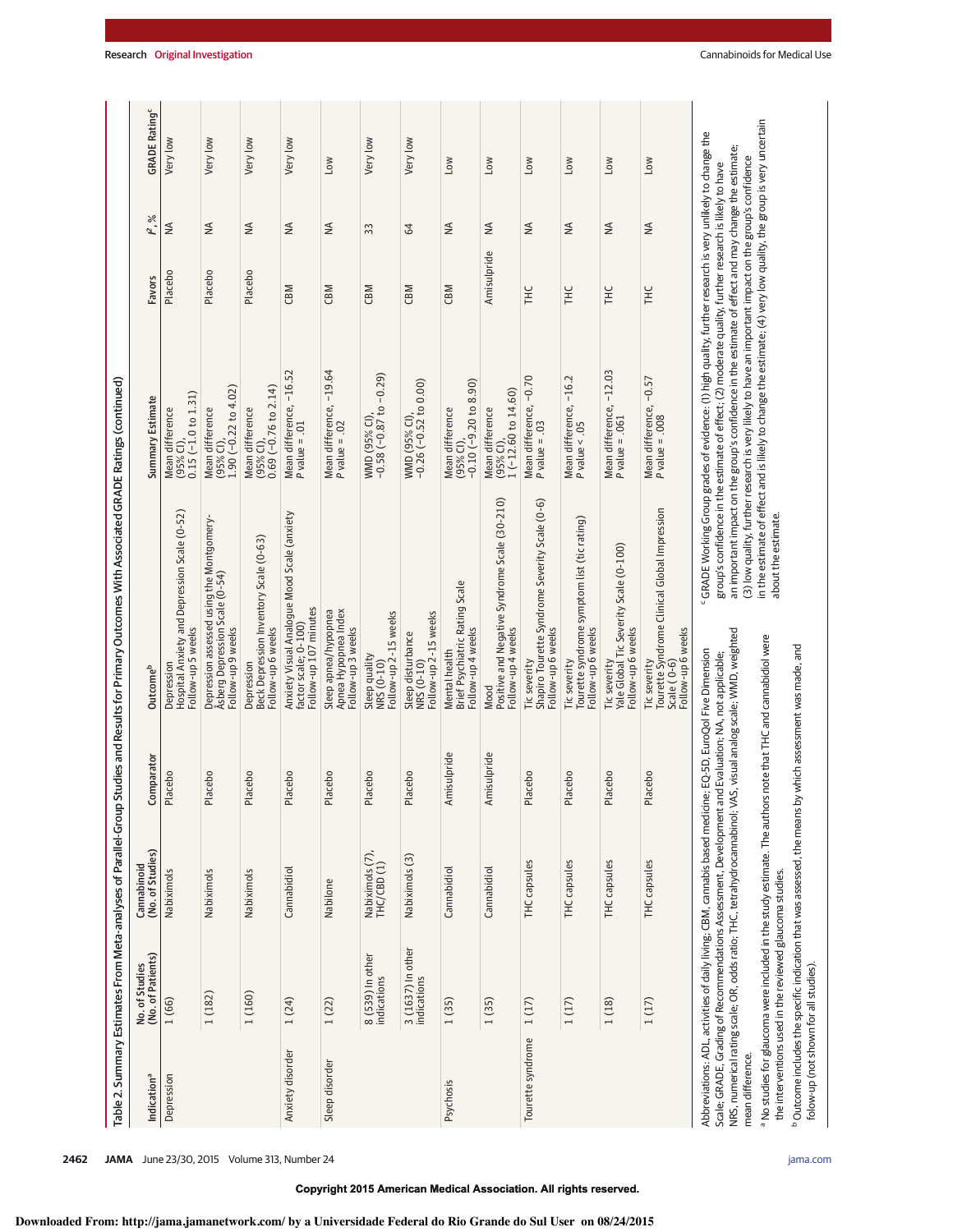#### Figure 2. Improvement in Pain

| Improvement in Pain With               | <b>Cannabinoid Events</b> |           |     | <b>Placebo Events</b> | <b>Odds Ratio</b>   | <b>Favors</b> | Favors                           |           |
|----------------------------------------|---------------------------|-----------|-----|-----------------------|---------------------|---------------|----------------------------------|-----------|
| Cannabinoid vs Placebo by Study        | No.                       | Total No. | No. | Total No.             | (95% CI)            | Placebo       | Cannabinoid                      | Weight, % |
| Tetrahydrocannabinol (smoked)          |                           |           |     |                       |                     |               |                                  |           |
| Abrams et al, 77 2007                  | 13                        | 25        | 6   | 25                    | 3.43 (1.03-11.48)   |               |                                  | 6.51      |
| Nabiximols                             |                           |           |     |                       |                     |               |                                  |           |
| GW Pharmaceuticals. <sup>22</sup> 2005 | 54                        | 149       | 59  | 148                   | $0.86(0.54-1.37)$   |               |                                  | 19.02     |
| Johnson et al, 69 2010                 | 23                        | 53        | 12  | 56                    | 2.81 (1.22-6.50)    |               |                                  | 10.87     |
| Langford et al, 65 2013                | 84                        | 167       | 77  | 172                   | $1.25(0.81-1.91)$   |               |                                  | 20.19     |
| Nurmikko et al. <sup>76</sup> 2007     | 16                        | 63        | 9   | 62                    | $2.00(0.81 - 4.96)$ |               |                                  | 9.84      |
| Portenoy et al, 67 2012                | 22                        | 90        | 24  | 91                    | $0.90(0.46-1.76)$   |               |                                  | 14.04     |
| Selvarajah et al, 70 2010              | 8                         | 15        | 9   | 14                    | $0.63(0.14-2.82)$   |               |                                  | 4.63      |
| Serpell et al, 88 2014                 | 34                        | 123       | 19  | 117                   | 1.97 (1.05-3.70)    |               |                                  | 14.91     |
| Subtotal $1^2$ = 44.5%, (P = .0.94)    | 241                       | 660       | 209 | 660                   | 1.32 (0.94-1.86)    |               |                                  | 93.49     |
| Overall $1^2$ = 47.6%. (P = .0.64)     | 254                       | 685       | 215 | 685                   | 1.41 (0.99-2.00)    |               |                                  | 100.00    |
|                                        |                           |           |     |                       |                     |               |                                  |           |
|                                        |                           |           |     |                       |                     | 0.2           | 1.0<br>10<br>Odds Ratio (95% CI) |           |

Odds indicate 30% or greater improvement in pain with cannabinoid compared with placebo, stratified according to cannabinoid. The square data markers indicate odds ratios (ORs) from primary studies, with sizes reflecting the statistical weight of the study using random-effects meta-analysis. The

horizontal lines indicate 95% CIs. The blue diamond data markers represent the subtotal and overall OR and 95% CI. The vertical dashed line shows the summary effect estimate, the dotted shows the line of no effect (OR = 1).

assessed patients with cancer pain, all other studies assessed patients with neuropathic pain. There were no clear differences based oncause of pain in the meta-analysis of NRS. Sensitivity analyses that included crossover trials showed results consistent with those based on parallelgroup trials alone.

## Spasticity Due to MS or Paraplegia

Fourteen studies (33 reports; 2280 participants) assessed spasticity due to MS or paraplegia.17,19,65,87,91,122-149 Eleven studies (2138 participants) included patients with MS and 3 included patients with paraplegia (142 participants) caused by spinal cord injury. Six studies assessed nabiximols, 3 for dronabinol, 1 for nabilone, 4 for THC/CBD (2 of these also assessed dronabinol), and 1 each for ECP002A and smoked THC. All studies included a placebo control group; none included an active comparator. Two studies were at low risk of bias, 5 were at unclear risk of bias, and 7 were at high risk of bias. Studies generally suggested that cannabinoids were associated with improvements in spasticity, but this failed to reach statistical significance in most studies. There were no clear differences based on type of cannabinoid. Only studies in MS patients reported sufficient data to allow summary estimates to be generated. Cannabinoids (nabiximols, dronabinol, and THC/CBD) were associated with a greater average improvement on the Ashworth scale for spasticity compared with placebo, although this did not reach statistical significance (WMD, −0.12 [95% CI, −0.24 to 0.01]; 5 trials; Figure 3). Cannabinoids (nabilone and nabiximols) were also associated with a greater average improvement in spasticity assessed using numerical rating scales (mean difference, −0.76 [95% CI, −1.38 to −0.14]; 3 trials). There was no evidence of a difference in association according to type of cannabinoid for either analysis. Other measures of spasticity also suggested a greater benefit of cannabinoid but did not reach statistical

significance (Table 2). The average number of patients who reported an improvement on a global impression of change score was also greater with nabiximols than placebo (OR, 1.44 [95% CI, 1.07 to 1.94]; 3 trials); this was supported by a further crossover trial of dronabinol and oral THC/CBD that provided continuous data for this outcome.<sup>132</sup> Sensitivity analyses that included crossover trials showed results consistent with those based on parallel group trials alone.

## **Depression**

No studies evaluating cannabinoids for the treatment of depression fulfilled inclusion criteria. Five studies included for other indications reported depression as an outcome measure; 4 evaluated chronic pain and 1 evaluated spasticity in MS patients.<sup>67,73,75,80,129</sup> One trial assessed dronabinol (2 doses), 3 assessed nabiximols, and 1 assessed nabilone. Two studies were rated as having unclear risk of bias and 3 as having high risk of bias. Three studies suggested no difference between cannabinoids (dronabinol and nabiximols) and placebo in depression outcomes. One parallel-group trial that compared different doses of nabiximols with placebo reported a negative effect of nabiximols for the highest dose (11-14 sprays per day) compared with placebo (mean difference from baseline, 2.50 [95% CI, 0.38 to 4.62]) but no difference between placebo and the 2 lower doses.<sup>67</sup>

#### Anxiety Disorder

One small parallel-group trial, judged at high risk of bias, evaluated patients with generalized social anxiety disorder.<sup>150</sup> The trial reported that cannabidiol was associated with a greater improvement on the anxiety factor of a visual analogue mood scale (mean difference from baseline, −16.52; P value = .01) comparedwith placebo during a simulated public speaking test. Additional data about anxiety outcomes provided by 4 studies (1 parallel group) in patients with chronic pain also sug-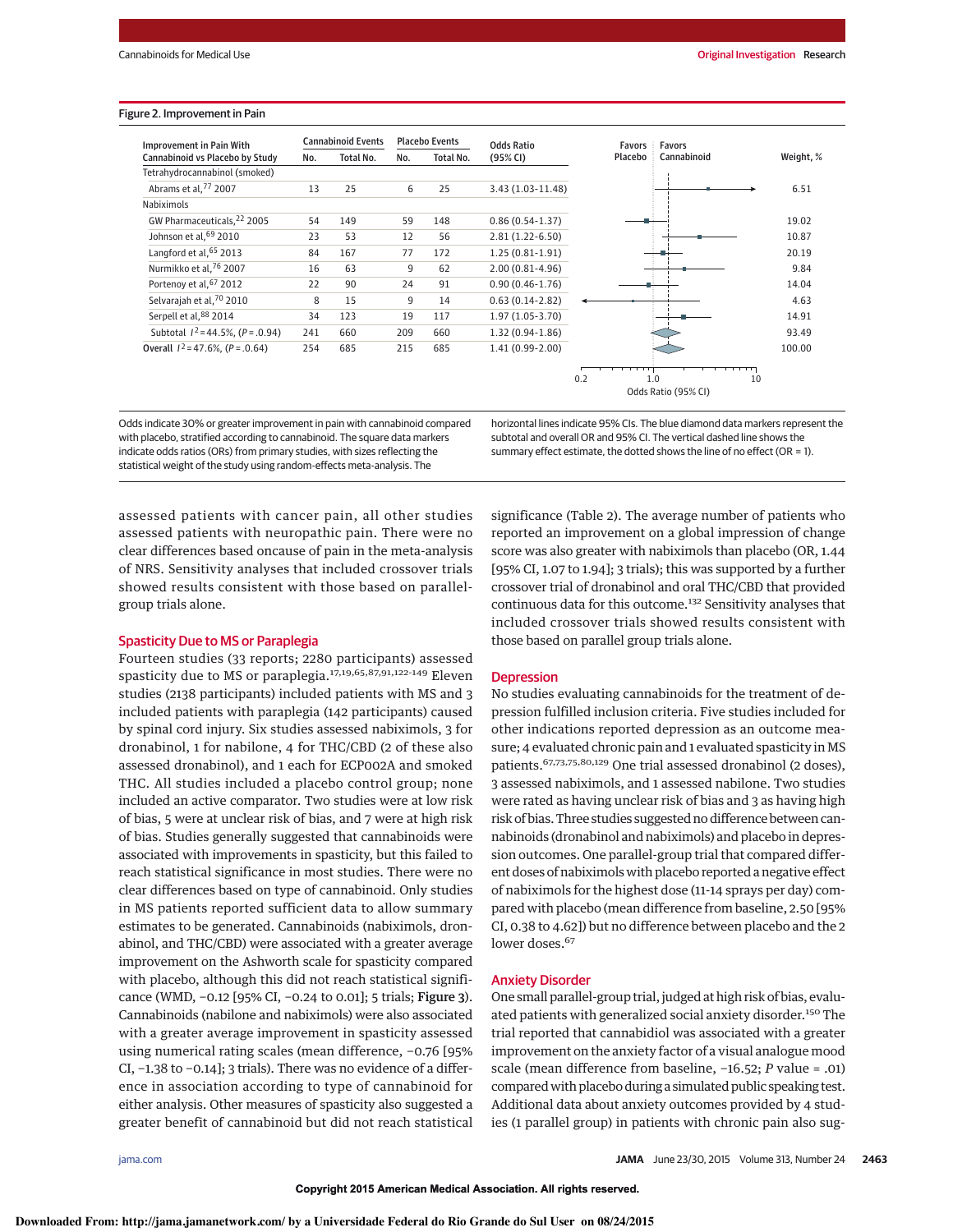#### Figure 3. Change in Ashworth Score for Cannabinoid Compared With Placebo, Stratified According to Cannabinoid

|                                                             | Cannabinoid               |                                  | Placebo                   |                                  |                                    |      |                          |                   |           |
|-------------------------------------------------------------|---------------------------|----------------------------------|---------------------------|----------------------------------|------------------------------------|------|--------------------------|-------------------|-----------|
| <b>Score Change With</b><br>Cannabinoid vs Placebo by Study | No. of<br><b>Patients</b> | Mean (SD)<br><b>Score Change</b> | No. of<br><b>Patients</b> | Mean (SD)<br><b>Score Change</b> | <b>Mean Difference</b><br>(95% CI) |      | Favors<br>Cannabinoid    | Favors<br>Placebo | Weight, % |
| Nabiximols                                                  |                           |                                  |                           |                                  |                                    |      |                          |                   |           |
| Collin, 125 2010                                            | 156                       | $-3.3(9.25)$                     | 160                       | $-2.8(7.81)$                     | $-0.50$ ( $-2.39$ to $1.39$ )      |      |                          |                   | 0.43      |
| Collin, 127 2007                                            | 114                       | $-.64(.56)$                      | 63                        | $-.53(.58)$                      | $-0.11$ ( $-0.29$ to $0.07$ )      |      |                          |                   | 49.11     |
| Wade, 129 2004                                              | 73                        | $-.37(2.51)$                     | 70                        | $-.59(2.04)$                     | $0.22$ (-0.53 to 0.97)             |      |                          |                   | 2.73      |
| Berman, 87 2007                                             | 40                        | $-.13(.43)$                      | 44                        | $-.01(.42)$                      | $-0.12$ ( $-0.30$ to $0.06$ )      |      |                          |                   | 46.03     |
| Subtotal $1^2$ = 0.0%, (P = .0.82)                          | 383                       |                                  | 337                       |                                  | $-0.11$ ( $-0.23$ to $0.02$ )      |      |                          |                   | 98.30     |
| Dronabinol                                                  |                           |                                  |                           |                                  |                                    |      |                          |                   |           |
| Zajicek, 131 2003                                           | 197                       | $-1.86(7.95)$                    | 207                       | $-.92(6.56)$                     | $-0.94$ ( $-2.37$ to $0.49$ )      |      |                          |                   | 0.75      |
| Tetrahydrocannabinol/cannabidiol                            |                           |                                  |                           |                                  |                                    |      |                          |                   |           |
| Zajicek, 131 2003                                           | 207                       | $-1.24(6.6)$                     | 207                       | $-.92(6.56)$                     | $-0.32$ ( $-1.59$ to 0.95)         |      |                          |                   | 0.95      |
| Overall $1^2$ = 0.0%, (P = .80)                             | 590                       |                                  | 544                       |                                  | $-0.12$ ( $-0.24$ to $0.01$ )      |      |                          |                   | 100.00    |
|                                                             |                           |                                  |                           |                                  |                                    | $-2$ | O                        |                   |           |
|                                                             |                           |                                  |                           |                                  |                                    |      | Mean Difference (95% CI) |                   |           |

The square data markers indicate mean differences from primary studies, with sizes reflecting the statistical weight of the study using random-effects meta-analysis. The horizontal line indicate, 95% CIs. The blue diamond data

markers represent the subtotal and overall weighted mean difference and 95% CI. The vertical dashed line shows the summary effect estimate, the solid vertical line shows the line of no effect (mean difference = 0).

gested a greater benefit of cannabinoids (dronabinol, nabilone, and nabiximols) than placebo but these studies were not restricted to patients with anxiety disorders.<sup>73-75,80</sup>

#### Sleep Disorder

Two studies (5 reports; 54 participants) evaluated cannabinoids (nabilone) specifically for the treatment of sleep problems. One was a parallel-group trial judged at high risk of bias. This reported a a greater benefit of nabilone compared with placebo on the sleep apnea/hypopnea index (mean difference from baseline, −19.64; P value = .02). The other was a crossover trial judged at low risk of bias in patients with fibromyalgia and compared nabilone with amitriptyline. This suggested that nabilone was associated with improvements in insomnia (mean difference from baseline, −3.25 [95% CI, −5.26 to −1.24]) but that amitriptyline was associated with greater sleep restfulness (mean difference from baseline, 0.48 [95% CI, 0.01 to 0.95]). Nineteen placebo-controlled studies included for other indications (chronic pain and MS) also evaluated sleep as an outcome.\* Thirteen studies assessed nabiximols, 1 for nabilone, 1 for dronabinol, 2 for THC/CBD capsules, and two assessed smoked THC (one at various doses). Two of the studies that assessed nabiximols also assessed oral THC and the trial of dronabinol also assessed oral THC/CBD. There was some evidence that cannabinoids may improve sleep in these patient groups. Cannabinoids (mainly nabiximols) were associated with a greater average improvement in sleep quality (WMD, −0.58 [95% CI, −0.87 to −0.29]; 8 trials) and sleep disturbance (WMD, −0.26 [95% CI, −0.52 to 0.00]; 3 trials). One trial assessed THC/CBD, all others assessed nabiximols, results were similar for both cannabinoids.

## **Psychosis**

Psychosis was assessed in 2 studies (9 reports; 71 participants) judged at high risk of bias, which evaluated cannabi-

\*References 22, 23, 65, 67-69, 75, 76, 79-81, 87, 88, 123-125, 129-131

diol compared with amisulpride or placebo.<sup>21,151-158</sup> The trials found no difference in mental health outcomes between treatment groups.

#### Glaucoma

One very small crossover trial (6 participants)<sup>159</sup> judged at unclear risk of bias compared tetrahydrocannabinol (THC; 5 mg), cannabidiol (20 mg), cannabidiol (40 mg) oromucosal spray, and placebo. This trial found no difference between placebo and cannabinoids on measures of intraocular pressure in patients with glaucoma.

## Movement Disorders Due to Tourette Syndrome

Two small placebo-controlled studies (4 reports; 36 participants)<sup>160-163</sup> suggested that THC capsules may be associated with a significant improvement in tic severity in patients with Tourette syndrome.

#### Adverse Events

Data about AEs were reported in 62 studies (127 reports). Metaregression and stratified analysis showed no evidence for a difference in the association of cannabinoids with the incidence of "any AE" based on type of cannabinoid, study design, indication, comparator, or duration of follow-up†; further analyses were conducted for all studies combined. Figure 4 shows the results of the meta-analyses for the number of participants experiencing any AE compared when compared with controls, stratified according to cannabinoid. Cannabinoids were associated with amuch greater risk of any AE, serious AE, withdrawals due to AE, and a number of specific AEs (Table 3). No studies evaluating the long-term AEs of cannabinoids were identified, even when searches were extended to lower levels of evidence.

†References 15, 16, 18, 22-26, 28-31, 33-38, 41, 42, 44-47, 51, 57, 58, 60, 62, 64- 69, 72-85, 87, 88, 123-127, 129-131, 159, 160, 162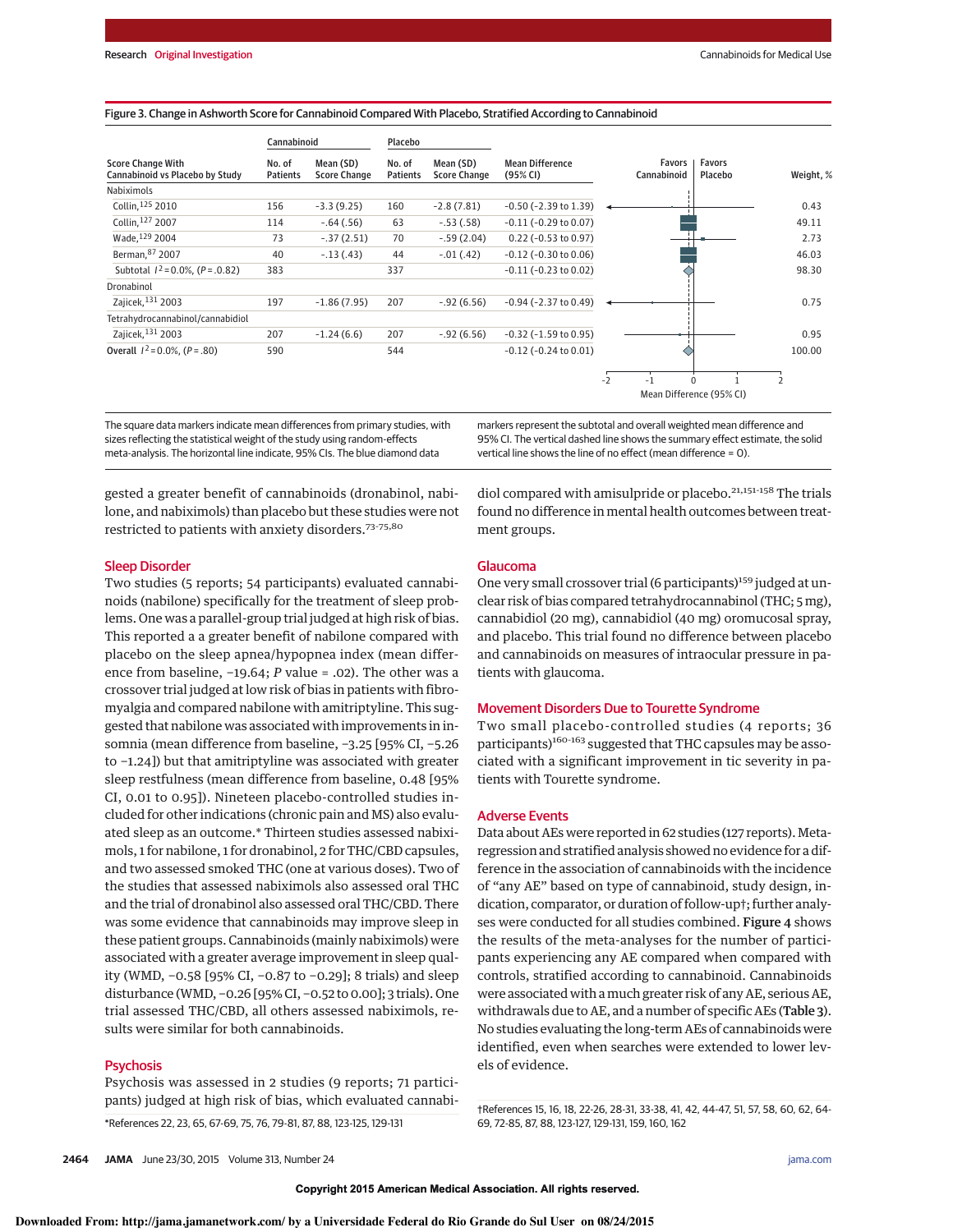#### Figure 4. Odds of Having Any Adverse Event With Cannabinoids Compared With Placebo, Stratified According to Cannabinoid

| <b>Adverse Events With</b><br>Cannabinoid vs Placebo<br>by Cannabinoid, |                | <b>Cannabinoid Events</b> |                | <b>Placebo Events</b> | <b>Odds Ratio</b>    | <b>More Adverse</b><br><b>Events With</b> | <b>More Adverse</b><br><b>Events With</b> |           |
|-------------------------------------------------------------------------|----------------|---------------------------|----------------|-----------------------|----------------------|-------------------------------------------|-------------------------------------------|-----------|
| Indication, and Study                                                   | No.            | <b>Total No.</b>          | No.            | Total No.             | (95% CI)             | Placebo                                   | Cannabinoid                               | Weight, % |
| <b>Dronabinol</b>                                                       |                |                           |                |                       |                      |                                           |                                           |           |
| HIV                                                                     |                |                           |                |                       |                      |                                           |                                           |           |
| Beal et al, 62 1995                                                     | 31             | 72                        | 9              | 67                    | 4.87 (2.10-11.32)    |                                           |                                           | 4.59      |
| Timpone et al, 60 1997                                                  | $\overline{7}$ | 11                        | 8              | 10                    | $0.44(0.06 - 3.16)$  |                                           |                                           | 1.17      |
| Nausea and vomiting                                                     |                |                           |                |                       |                      |                                           |                                           |           |
| Lane et al, 26 1991                                                     | 16             | 21                        | 7              | 21                    | $6.40(1.65 - 24.77)$ |                                           |                                           | 2.27      |
| Meiri et al, 25 2007                                                    | $\overline{2}$ | 17                        | 3              | 14                    | $0.49(0.07 - 3.44)$  |                                           |                                           | 1.20      |
| Pain                                                                    |                |                           |                |                       |                      |                                           |                                           |           |
| Svendsen et al, 82 2004                                                 | 23             | 24                        | 11             | 24                    | 27.18 (3.14-235.02)  |                                           |                                           | 1.00      |
| Subtotal $1^2$ =69.1%, $(P = .01)$                                      | 79             | 145                       | 38             | 136                   | 3.01 (0.87 - 10.43)  |                                           |                                           | 10.24     |
| <b>Nabiximols</b>                                                       |                |                           |                |                       |                      |                                           |                                           |           |
| Pain                                                                    |                |                           |                |                       |                      |                                           |                                           |           |
| Berman et al, 87 2007                                                   | 46             | 56                        | 29             | 60                    | 4.92 (2.10-11.52)    |                                           |                                           | 4.54      |
| GW Pharmaceuticals et al, 22 2005                                       | 120            | 149                       | 101            | 148                   | $1.93(1.13-3.28)$    |                                           |                                           | 7.51      |
| GW Pharmaceuticals et al, 23 2012                                       | 35             | 36                        | 26             | 34                    | 10.77 (1.27-91.52)   |                                           |                                           | 1.02      |
| Nurmikko et al, 76 2007                                                 | 57             | 63                        | 48             | 62                    | 2.77 (0.99-7.77)     |                                           |                                           | 3.48      |
| Portenoy et al, 67 2012                                                 | 83             | 90                        | 71             | 91                    | $3.34(1.33 - 8.36)$  |                                           |                                           | 4.10      |
| Rog et al, 80 2005                                                      | 30             | 34                        | 22             | 32                    | 3.41 (0.94-12.30)    |                                           |                                           | 2.48      |
| Serpell et al, 88 2014                                                  | 109            | 128                       | 83             | 118                   | 2.42 (1.29-4.53)     |                                           |                                           | 6.46      |
| Multiple sclerosis                                                      |                |                           |                |                       |                      |                                           |                                           |           |
| Collin et al, 127 2007                                                  | 102            | 124                       | 46             | 65                    | 1.92 (0.95-3.88)     |                                           |                                           | 5.70      |
| Collin et al, 125 2010                                                  | 156            | 167                       | 132            | 170                   | 4.08 (2.01-8.30)     |                                           |                                           | 5.66      |
| Langford et al, 65 2013                                                 | 120            | 167                       | 106            | 172                   | $1.59(1.01-2.51)$    |                                           |                                           | 8.46      |
| Wade et al, 129 2004                                                    | 67             |                           |                |                       |                      |                                           |                                           |           |
|                                                                         |                | 80                        | 57             | 80                    | 2.08 (0.97-4.47)     |                                           |                                           | 5.17      |
| Nausea and vomiting<br>Duran et al, 24 2010                             | 6              | 7                         | 6              | 9                     | 3.00 (0.24-37.67)    |                                           |                                           | 0.74      |
| Subtotal $1^2 = 8.3\%$ , $(P = .36)$                                    | 931            | 1101                      | 727            | 1041                  | 2.41 (1.91-3.05)     |                                           |                                           |           |
| Nabilone                                                                |                |                           |                |                       |                      |                                           |                                           | 55.32     |
|                                                                         |                |                           |                |                       |                      |                                           |                                           |           |
| Nausea and vomiting<br>Chan et al, 28 1987                              |                |                           |                |                       |                      |                                           |                                           |           |
| George et al, 35 1983                                                   | 32             | 36                        | 14             | 36                    | 12.57 (3.65-43.30)   |                                           |                                           | 2.63      |
| Johansson et al, 38 1982                                                | 17             | 20                        | 11             | 20                    | 4.64 (1.02-21.00)    |                                           |                                           | 1.89      |
| Pomeroy et al, <sup>29</sup> 1986                                       | 14             | 26                        | 9              | 23                    | $1.81(0.58-5.66)$    |                                           |                                           | 3.00      |
|                                                                         | 16             | 19                        | 15             | 19                    | $1.42(0.27 - 7.44)$  |                                           |                                           | 1.61      |
| Subtotal $1^2$ = 54.9%, (P = .08)                                       | 79             | 101                       | 49             | 98                    | 3.63 (1.31-10.02)    |                                           |                                           | 9.13      |
| Levonantradol                                                           |                |                           |                |                       |                      |                                           |                                           |           |
| Nausea and vomiting                                                     |                |                           |                |                       |                      |                                           |                                           |           |
| Heim et al, 33 1984                                                     | 32             | 45                        | 13             | 45                    | $6.06(2.43-15.08)$   |                                           |                                           | 4.14      |
| Hutcheon et al, 34 1983                                                 | 23             | 26                        | 20             | 27                    | $2.68(0.61 - 11.78)$ |                                           |                                           | 1.96      |
| Subtotal $1^2$ = 0.0%, (P = .36)                                        | 55             | 71                        | 33             | 72                    | 4.84 (2.23-10.52)    |                                           |                                           | 6.10      |
| Ajulemic acid (CT3)                                                     |                |                           |                |                       |                      |                                           |                                           |           |
| Pain                                                                    |                |                           |                |                       |                      |                                           |                                           |           |
| Karst et al, 83 2003                                                    | 12             | 19                        | 5              | 19                    | 4.80 (1.20-19.13)    |                                           |                                           | 2.19      |
| Tetrahydrocannabinol capsules                                           |                |                           |                |                       |                      |                                           |                                           |           |
| Tourette                                                                |                |                           |                |                       |                      |                                           |                                           |           |
| Müller-Vahl et al. <sup>160</sup> 2003                                  | 5              | 9                         | 3              | 11                    | 3.33 (0.51-21.58)    |                                           |                                           | 1.30      |
| Müller-Vahl et al, 162 2001                                             | 5              | 12                        | $\mathbf 2$    | 12                    | 3.57 (0.53-23.95)    |                                           |                                           | 1.26      |
| Ungerleider et al, 146 1982                                             | 136            | 172                       | 99             | 181                   | 3.13 (1.96-5.00)     |                                           |                                           | 8.29      |
| Subtotal $I^2 = 0.0\%$ , $(P = .99)$                                    | 146            | 193                       | 104            | 204                   | 3.16 (2.03-4.93)     |                                           |                                           | 10.85     |
| Tetrahydrocannabinol oromucosal spray                                   |                |                           |                |                       |                      |                                           |                                           |           |
| Tomida et al, 159 2006                                                  | 3              | 6                         | $\overline{2}$ | 6                     | $2.00(0.19 - 20.61)$ |                                           |                                           | 0.87      |
| Tetrahydrocannabinol/cannabidiol capsules                               |                |                           |                |                       |                      |                                           |                                           |           |
| Zajicek et al, 123 2012                                                 | 133            | 143                       | 100            | 134                   | 4.52 (2.13-9.59)     |                                           |                                           | 5.30      |
| Overall $I^2 = 31.2\%$ , (P = .057)                                     | 1438           | 1779                      | 1058           | 1710                  | 3.03 (2.42-3.80)     |                                           |                                           | 100.00    |
|                                                                         |                |                           |                |                       |                      | 0.1                                       | 1.0<br>10                                 | 100       |

The square data markers indicate odds ratios (ORs) from primary studies, with sizes reflecting the statistical weight of the study using random-effects meta-analysis. The horizontal lines indicate 95% CIs. The blue diamond data

markers represent the subtotal and overall OR and 95% CI. The vertical dashed line shows the summary effect estimate, the dotted line shows the line of no  $effect (OR = 1).$ 

Odds Ratio (95% CI)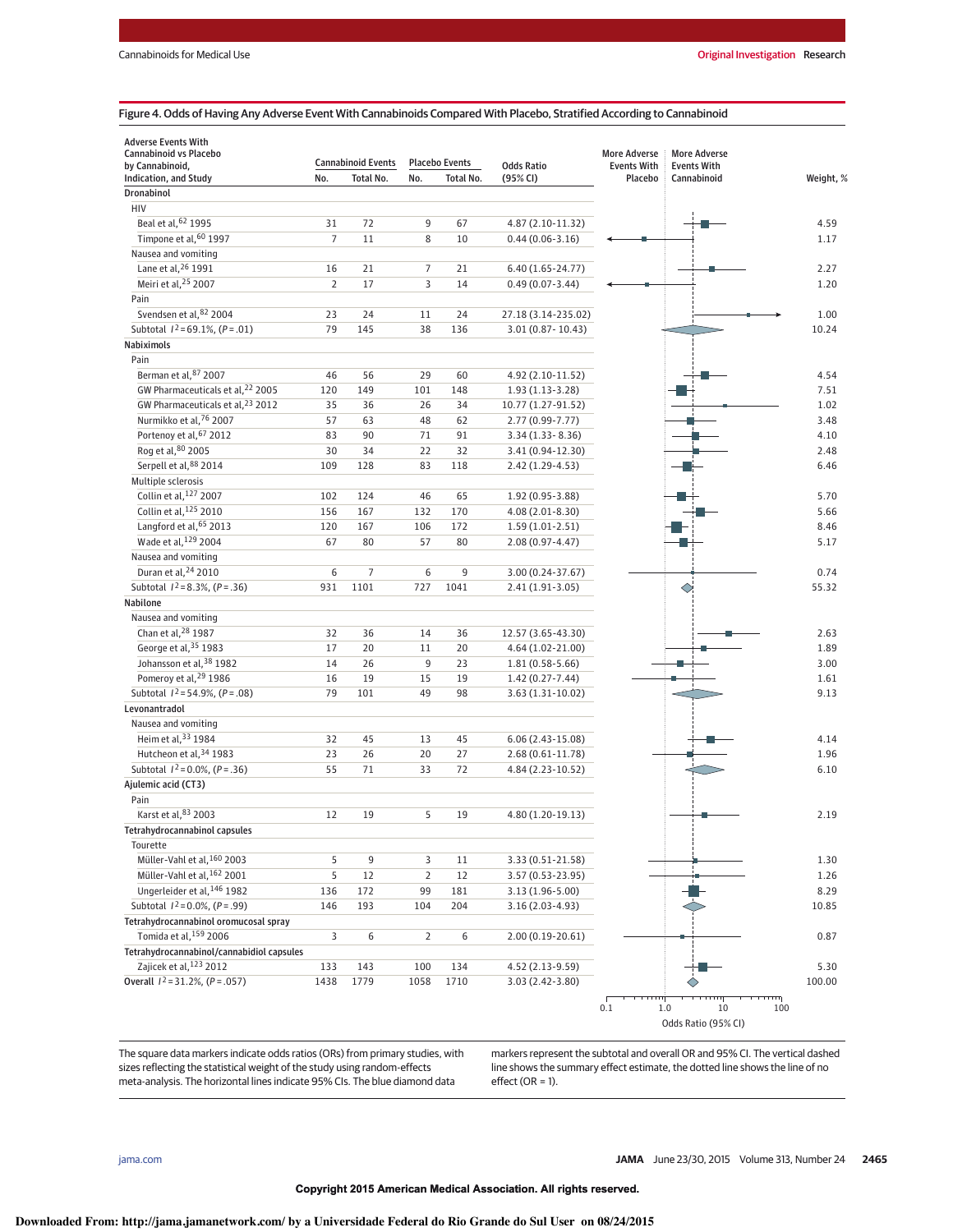Table 3. Summary Estimates From Meta-analyses for Each AE Assessed: Odds of Participants Experiencing AE With Cannabinoid vs Placebo or Active Comparison

|                                                         | No. of Studies<br>(No. of Patients) | Summary OR (95% CI)  | $1^2, %$       |
|---------------------------------------------------------|-------------------------------------|----------------------|----------------|
| General AE categories                                   |                                     |                      |                |
| Any                                                     | 29 (3714)                           | $3.03(2.42 - 3.80)$  | 31             |
| <b>Serious</b>                                          | 34 (3248)                           | $1.41(1.04-1.92)$    | $\Omega$       |
| Withdrawal due to AE                                    | 23 (2755)                           | 2.94 (2.18-3.96)     | $\overline{2}$ |
| MedDRA high-level grouping <sup>164</sup>               |                                     |                      |                |
| Gastrointestinal disorders                              | 10 (1960)                           | $1.78(1.43-2.22)$    | $\mathbf{0}$   |
| Infections and infestations                             | 7(1681)                             | $1.13(0.87-1.46)$    | $\Omega$       |
| Psychiatric disorders                                   | 8(1672)                             | $3.10(1.81-5.29)$    | 55             |
| Nervous system disorders                                | 10 (1521)                           | 3.17 (2.20-4.58)     | 46             |
| Musculoskeletal and connective tissues<br>disorders     | 7(1310)                             | $1.32(0.75-2.32)$    | 34             |
| General disorders and administration<br>site conditions | 6(1208)                             | 1.78 (1.34-2.36)     | $\mathbf{0}$   |
| <b>Death</b>                                            | 5 (929)                             | $1.01(0.51-2.00)$    | 0              |
| Ear and labyrinth disorders                             | 3(922)                              | $2.72(1.55-4.75)$    | $\Omega$       |
| Respiratory, thoracic, and mediastinal disorders        | 5(851)                              | $0.80(0.46-1.39)$    | 0              |
| Cardiac disorders                                       | 7(833)                              | $1.42(0.58-3.48)$    | 0              |
| <b>Blood disorders</b>                                  | 3(543)                              | 1.42 (0.20-10.25)    | 18             |
| Injury, poisoning and procedural complications          | 3(543)                              | $1.18(0.48-2.93)$    | $\mathbf{0}$   |
| Renal and urinary disorders                             | 3(470)                              | $2.45(2.27-2.65)$    | $\Omega$       |
| Investigations                                          | 2 (427)                             | $1.55(0.36-6.71)$    | $\Omega$       |
| Metabolism and nutrition                                | 2(427)                              | $2.37(1.00-5.61)$    | 0              |
| Neoplasms, benign, malignant, and unspecified           | 2(427)                              | $0.99(0.47 - 2.08)$  | $\Omega$       |
| Skin and subcutaneous                                   | 3(405)                              | $0.85(0.34-2.13)$    | $\Omega$       |
| Eye disorders                                           | 1(339)                              | 1.42 (0.46-4.33)     | <b>NA</b>      |
| Reproductive system                                     | 1(246)                              | 1.55 (0.20-11.92)    | <b>NA</b>      |
| Hepatobiliary disorders                                 | 1(181)                              | 3.07 (0.12-76.29)    | <b>NA</b>      |
| Mental status change                                    | 3(106)                              | 2.49 (0.49-12.64)    | $\Omega$       |
| Other body systems                                      | 1(42)                               | 2.59 (0.34-19.47)    | <b>NA</b>      |
| Injection site pain                                     | 1(32)                               | $2.49(0.92 - 6.68)$  | <b>NA</b>      |
| <b>Individual AEs</b>                                   |                                     |                      |                |
| <b>Dizziness</b>                                        | 41 (4243)                           | 5.09 (4.10-6.32)     | 18             |
| Dry mouth                                               | 36 (4181)                           | $3.50(2.58-4.75)$    | 28             |
| Nausea                                                  | 30 (3579)                           | $2.08(1.63-2.65)$    | $\mathbf{0}$   |
| Fatique                                                 | 20 (2717)                           | $2.00(1.54-2.62)$    | $\mathbf{0}$   |
| Somnolence                                              | 26 (3168)                           | 2.83 (2.05-3.91)     | 27             |
| Euphoria                                                | 27 (2420)                           | 4.08 (2.18-7.64)     | 49             |
| Depression                                              | 15 (2353)                           | $1.32(0.87 - 2.01)$  | $\mathbf{0}$   |
| Vomiting                                                | 17 (2191)                           | $1.67(1.13-2.47)$    | $\mathbf{0}$   |
| Diarrhea                                                | 17 (2077)                           | $1.65(1.04-2.62)$    | 15             |
| Disorientation                                          | 12 (1736)                           | $5.41(2.61-11.19)$   | $\pmb{0}$      |
| Asthenia                                                | 15(1717)                            | $2.03(1.35-3.06)$    | 0              |
| Drowsiness                                              | 18 (1272)                           | $3.68(2.24-6.01)$    | 44             |
| Anxiety                                                 | 12 (1242)                           | $1.98(0.73-5.35)$    | 54             |
| Confusion                                               | 13 (1160)                           | 4.03 (2.05-7.97)     | $\pmb{0}$      |
| Balance                                                 | 6(920)                              | $2.62(1.12-6.13)$    | $\pmb{0}$      |
| Hallucination                                           | 10 (898)                            | $2.19(1.02 - 4.68)$  | 0              |
| Dyspnea                                                 | 4 (375)                             | $0.83(0.26-2.63)$    | 0              |
| Paranoia                                                | 4 (492)                             | $2.05(0.42 - 10.10)$ | $\pmb{0}$      |
| Psychosis                                               | 2(37)                               | 1.09 (0.07-16.35)    | 25             |
| Seizures                                                | 2(42)                               | $0.91(0.05-15.66)$   | $\pmb{0}$      |

Abbreviations: AE, adverse event;  $l^2$ , measures of heterogeneity; NA, not applicable; OR, odds ratio; MedDRA, medical dictionary for regulatory activities.

**2466 JAMA** June 23/30, 2015 Volume 313, Number 24 **(Reprinted)** in the state of the state of the state of the state of the state of the state of the state of the state of the state of the state of the state of the state o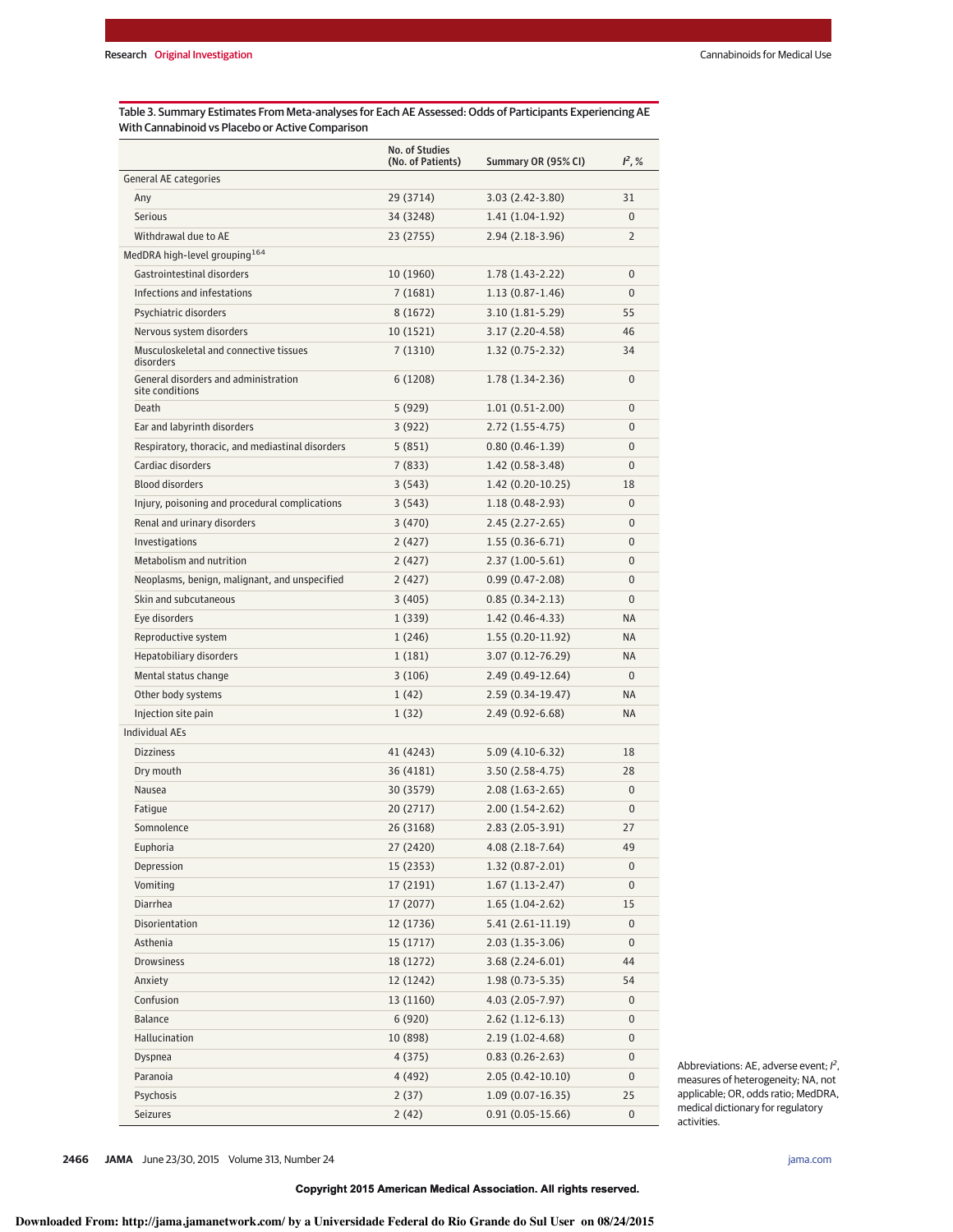# **Discussion**

We conducted an extensive systematic review of the benefits and AEs associated with medical cannabinoids across a broad range of conditions. We included 79 RCTs (6462 participants), the majority of which evaluated nausea and vomiting due to chemotherapy or chronic pain and spasticity due to MS and paraplegia. Other patient categories were evaluated in fewer than 5 studies.

Most studies suggested that cannabinoids were associated with improvements in symptoms, but these associations did not reach statistical significance in all studies. Based on the GRADE approach, there was moderate-quality evidence to suggest that cannabinoids may be beneficial for the treatment of chronic neuropathic or cancer pain (smoked THC and nabiximols) and spasticity due to MS (nabiximols, nabilone, THC/CBD capsules, and dronabinol). There was lowquality evidence suggesting that cannabinoids were associated with improvements in nausea and vomiting due to chemotherapy (dronabinol and nabiximols), weight gain in HIV (dronabinol), sleep disorders (nabilone, nabiximols), and Tourette syndrome (THC capsules); and very low-quality evidence for an improvement in anxiety as assessed by a public speaking test (cannabidiol). There was low-quality evidence for no effect on psychosis (cannabidiol) and very low-level evidence for no effect on depression (nabiximols). There was an increased risk of short-term AEs with cannabinoid use, including serious AEs. Common AEs included asthenia, balance problems, confusion, dizziness, disorientation, diarrhea, euphoria, drowsiness, dry mouth, fatigue, hallucination, nausea, somnolence, and vomiting. There was no clear evidence for a difference in association (either beneficial or harmful) based on type of cannabinoids or mode of administration. Only 2 studies evaluated cannabis.<sup>59,77</sup> There was no evidence that the effects of cannabis differed from other cannabinoids.

#### Strengths and Weaknesses

This review followed recommendations for rigorous systematic reviews.7,8 In order to identify as many relevant studies as possible and reduce the risk of publication bias, a highly sensitive search strategy was used and an extensive range of resources were searched including electronic databases, guidelines, and systematic reviews. Both published and unpublished trials were eligible for inclusion. There were no date or language restrictions. In order to minimize bias and errors, the main Embase strategies were peer reviewed by a second independent information specialist<sup>165</sup> and all stages of the review process were performed independently by 2 reviewers. We used the Cochrane risk of bias tool<sup>11</sup> to assess the included RCTs. This highlighted a number of methodological weaknesses in the included trials including failure to appropriately handle withdrawals, selective outcome reporting, and inadequate description of methods of randomization, allocation concealment, and blinding. An additional limitation of many included studies was their very small sample sizes. This was particularly the case for the trial of glaucoma ( $N = 6$ ), Tourette syndrome (average  $N = 18$ ), sleep

disorder (average  $N = 27$ ), and anxiety disorder ( $N = 24$ ), which means these studies may have lacked the power to detect differences between treatment groups.

The synthesis combined a narrative discussion of individual study results with meta-analysis (for studies in which suitable data were available), supplemented by interpretation (following guidance of the GRADE Working Group).<sup>14</sup> The data analysis was complicated by a number of issues. The included studies used a large variety of measures to evaluate outcomes, and even very similar outcomes were often assessed using different measures. Furthermore, a wide range of time points were reported in the included trials, which limited the applicability of the findings of these studies. Multiple different cannabinoids were evaluated in the included studies. We stratified analyses based on type of cannabinoid to investigate whether there were differences in associations based on type of cannabinoid. The majority of the studies were 2-group trials with a placebo control group; however, some studies included active comparisons and multiple groups comparing more than 1 form of cannabinoid, different doses of cannabinoids, or active and placebo comparator groups. This necessitated selecting a single result from each trial to contribute to the meta-analysis to avoid double counting of studies. Where possible, we selected the result for the treatment or dose most similar to the other studies contributing to that meta-analysis and for placebocontrolled comparisons rather than active comparisons. For the short-term AE analysis, we selected the highest-reported cannabinoids dose because we hypothesized that this would be most likely to be associated with AEs—additionally, this analysis would present a worst-case scenario. Studies evaluated various forms of cannabis administered via various routes (oral capsules, smoked, vaporized, oromucosal spray, intramuscular injection) and active comparators differed across trials. These differences in form, combined with the variety of outcome measures and the broad indication groupings considered by this review, resulted in a very heterogeneous set of included studies, which meant that metaanalysis was not always possible or appropriate. Many studies reported insufficient information to allow metaanalysis (eg, reporting only P values for group differences) or no information on the analysis performed. A further difficulty with the continuous data were that even for the same outcomes, some studies reported results as difference between groups at follow-up and others reported results for difference in change from baseline. As advised by the Cochrane Handbook for Systematic Reviews of Interventions, we combined both types of data when estimating summary mean differences.<sup>7</sup> A potential problem with RCTs using crossover designs is the possible unblinding due to strong treatment or AEs. Additionally, studies of this design were rarely analyzed appropriately and none reported the required data accounting for their crossover design to permit appropriate inclusion in meta-analyses.<sup>166</sup> Primary analyses were therefore based on parallel-group studies, with crossover trials included as sensitivity analyses.

Our search identified a number of existing reviews that assessed the use of medical cannabinoids for MS,<sup>167-170</sup> nau-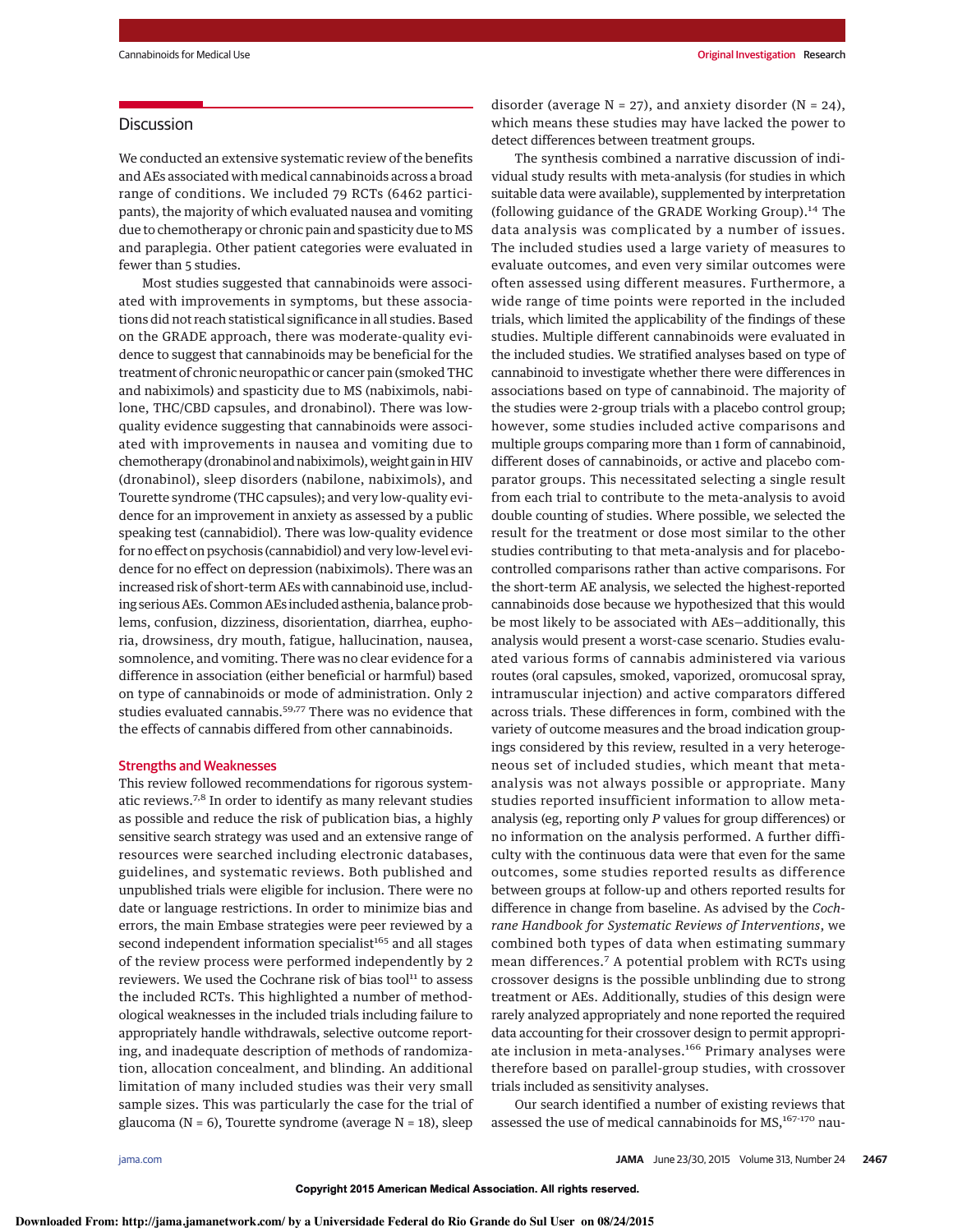sea and vomiting due to chemotherapy,  $171-175$  pain,  $176-191$ psychosis,<sup>192-194</sup> and Tourette syndrome.<sup>195,196</sup> Almost all previous reviews focused on single indications and all but one (which evaluated cannabinoids in 4 trials in patients with pain due to rheumatoid arthritis)<sup>188</sup> did not use the GRADE approach to rating the quality of the evidence. As far as we are aware, our review is the first comprehensive review to evaluate the safety and efficacy of cannabinoids across a broad range of indications. A key strength of review was that it allowed us to conduct pooled analysis for the AEs associated with medicinal cannabinoids, adding considerable power to this analysis.

#### Unanswered Questions and Future Research

Further large, robust, RCTs are needed to confirm the effects of cannabinoids, particularly on weight gain in patients with HIV/AIDS, depression, sleep disorders, anxiety disorders, psychosis, glaucoma, and Tourette syndrome are required. Further studies evaluating cannabis itself are also required because there is very little evidence on the effects and AEs of cannabis. Future trials should adhere to the CONSORT

(Consolidated Standards of Reporting Trials) reporting standards<sup>197</sup> and ensure that appropriate methods are used for randomization, allocation concealment, patient and outcome assessor blinding, handling of withdrawals, and avoiding selective outcome reporting. Future studies should assess patient-relevant outcomes (including disease-specific end points, quality of life, and AEs) using standardized outcome measures at similar time points to ensure inclusion in future meta-analyses.

# **Conclusions**

There was moderate-quality evidence to support the use of cannabinoids for the treatment of chronic pain and spasticity. There was low-quality evidence suggesting that cannabinoids were associated with improvements in nausea and vomiting due to chemotherapy, weight gain in HIV, sleep disorders, and Tourette syndrome. Cannabinoids were associated with an increased risk of short-term AEs.

#### ARTICLE INFORMATION

**Author Affiliations:** School of Social and Community Medicine, University of Bristol, Bristol, United Kingdom (Whiting); The National Institute for Health Research Collaboration for Leadership in Applied Health Research and Care West at University Hospitals, Bristol NHS Foundation Trust, Bristol, United Kingdom (Whiting); Kleijnen Systematic Reviews Ltd, Escrick, York, United Kingdom (Whiting, Wolff, Deshpande, Duffy, Lang, Misso, Ryder, Westwood, Kleijnen); Department of Medical, Oral, and Biotechnological Sciences, University "G. D'Annunzio" of Chieti-Pescara, Chieti, Italy (Di Nisio); Department of Vascular Medicine, Academic Medical Center, Amsterdam, the Netherlands (Di Nisio); Medical School, Universidad Peruana de Ciencias Aplicadas (UPC), Lima, Peru (Hernandez); Health Outcomes and Clinical Epidemiology Section, Department of Quantitative Health Sciences, Lerner Research Institute, Cleveland Clinic, Cleveland, Ohio (Hernandez); Department of Pathology, Radboud University Medical Center, Nijmegen, the Netherlands (Keurentjes); Institut für Epidemiologie und kongenitale Erkrankungen, Cepicon GmbH, Hamburg, Germany (Schmidlkofer); School for Public Health and Primary Care (CAPHRI), Maastricht University, Maastricht, the Netherlands (Kleijnen).

**Author Contributions:** Dr Whiting had full access to all of the data in the study and takes responsibility for the integrity of the data and the accuracy of the data analysis. Study concept and design: Whiting, Wolff, Misso, Kleijnen. Acquisition, analysis, or interpretation of data: Whiting, Wolff, Deshpande, Di Nisio, Duffy, Hernandez, Keurentjes, Lang, Misso, Ryder, Schmidlkofer, Westwood. Drafting of themanuscript:Whiting, Keurentjes, Ryder. Critical revision of the manuscript for important intellectual content: Whiting, Wolff, Deshpande,

Di Nisio, Duffy, Hernandez, Keurentjes, Lang, Misso, Ryder, Schmidlkofer, Westwood, Kleijnen. Statistical analysis: Whiting, Wolff, Di Nisio, Hernandez, Keurentjes, Schmidlkofer.

Obtained funding: Kleijnen. Administrative, technical, or material support: Deshpande, Lang, Ryder.

Study supervision: Whiting, Kleijnen. **Conflict of Interest Disclosures:** All authors have

completed and submitted the ICMJE Form for Disclosure of Potential Conflicts of Interest and declare support from the Swiss Federal Office of Public Health (FOPH) for the submitted work; no financial relationships with any organizations that might have an interest in the submitted work in the previous 3 years; and no other relationships or activities that could appear to have influenced the submitted work. Dr Whiting reports that part of her time on this review was supported by the National Institute for Health Research (NIHR) Collaboration for Leadership in Applied Health Research and Care West at University Hospitals Bristol NHS (National Health Service) Foundation Trust. No additional disclosures were reported.

**Funding/Support:** This funded by the Swiss Federal Office of Public Health (FOPH) under grant agreement 14.001443/204.0001/-1257.

**Role of the Funder/Sponsor:** The FOPH had no role in the design and conduct of the study; collection, management, analysis, and interpretation of the data; preparation, review, or approval of the manuscript; and decision to submit the manuscript for publication. The decision to submit the article for publication was a condition of the funding and was made before any results were available.

**Additional Author Contributions:**Dr Whiting drafted the article, produced tables and figures and performed the analysis. Drs Whiting, Wolff, and Kleijnen and Ms Misso and Mr Duffy drafted the protocol. Mr Duffy and Ms Misso conducted the literature searches. Drs Whiting, Wolff, and Lang screened searched results and selected full-text studies for inclusion. Drs Whiting, Wolff, Lang, Westwood, Keurentjes, Di Nisio, Hernandez, and Messrs Deshpande and Ryder, and Ms Schmidlkofer performed data extraction and risk-of-bias assessment. Dr Wolff performed the GRADE assessments. All authors agree to be accountable for all aspects of the work in ensuring that questions

related to the accuracy or integrity of any part of the work are appropriately investigated and resolved.

**Disclaimer:** The views expressed are those of the author and not necessarily those of the NHS, the NIHR or the Department of Health.

**Additional Contributions:** We would like to thank Julie Harker (MRes, Kleijnen Systematic Reviews at the time of this project) for help with inclusion screening and data extraction and Gillian Worthy (MSc, Kleijnen Systematic Reviews) for advice on data analysis. Neither of these individuals received additional compensation in association with their work on this article.

**Correction:** This article was corrected online July 13, 2015, for incorrect axis labeling in Figure 4 and for a corrected average reduction to the Ashworth spasticity scale (as reported in the Abstract).

#### **REFERENCES**

**1**. Small E, Cronquist A. A practical and natural taxonomy for cannabis. Taxon. 1976;25(4):405-435. doi[:10.2307/1220524.](http://dx.doi.org/10.2307/1220524)

**2**. Poznyak V. SY14-1 global epidemiology of cannabis use and implications for public health. Alcohol Alcohol. 2014;49(suppl 1):i14. doi:10.1093 /alcalc/agu052.58 i.

**3**. United Nations. Single Convention on Narcotic Drugs, 1961. New York, NY: United Nations; 1962.

**4**. Hazekamp A, Ware MA, Müller-Vahl KR, Abrams D, Grotenhermen F. The medicinal use of cannabis and cannabinoids—an international cross-sectional survey on administration forms. [J Psychoactive Drugs](http://www.ncbi.nlm.nih.gov/pubmed/24175484). [2013;45\(3\):199-210.](http://www.ncbi.nlm.nih.gov/pubmed/24175484)

**5**. Hazekamp A, Heerdink ER. The prevalence and incidence of medicinal cannabis on prescription in the Netherlands. [Eur J Clin Pharmacol](http://www.ncbi.nlm.nih.gov/pubmed/23588562). 2013;69(8): [1575-1580.](http://www.ncbi.nlm.nih.gov/pubmed/23588562)

**6**. Office of National Drug Control Policy. Marijuana Resource Center: State Laws Related to Marijuana. [https://www.whitehouse.gov/ondcp/state-laws](https://www.whitehouse.gov/ondcp/state-laws-related-to-marijuana) [-related-to-marijuana.](https://www.whitehouse.gov/ondcp/state-laws-related-to-marijuana) Accessed May 18, 2015.

**7**. Higgins JPT, Green S, eds. Cochrane Handbook for Systematic Reviews of Interventions. Version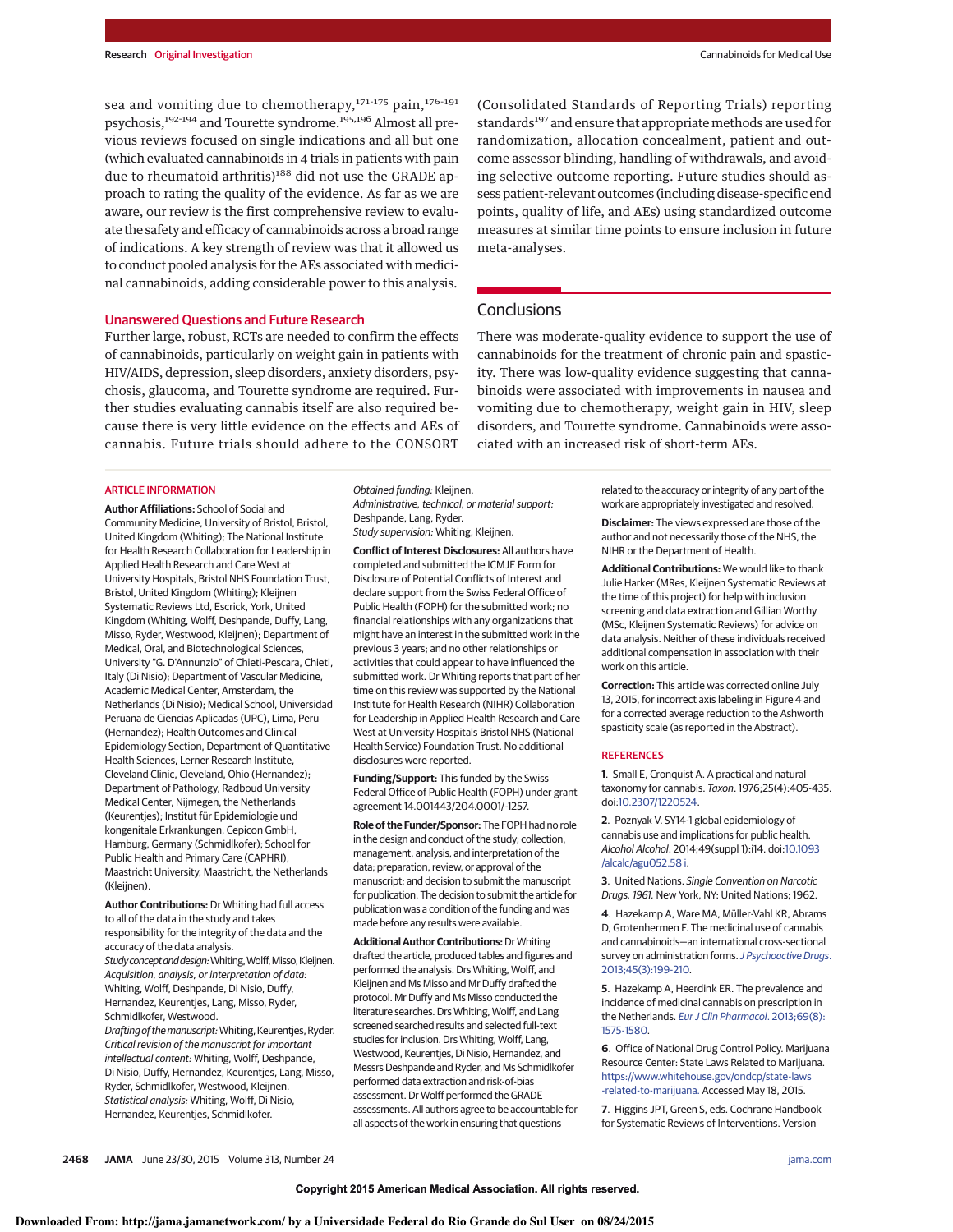5.1.0 (updated March 2011). The Cochrane Collaboration website. [http://handbook.cochrane](http://handbook.cochrane.org/) [.org/.](http://handbook.cochrane.org/) Accessed March 23, 2011.

**8**. Centre for Reviews and Dissemination. Systematic Reviews: CRD's Guidance for Undertaking Reviews in Health Care (Internet). York, England: University of York; 2009. [https://www.york](https://www.york.ac.uk/media/crd/Systematic_Reviews.pdf) [.ac.uk/media/crd/Systematic\\_Reviews.pdf.](https://www.york.ac.uk/media/crd/Systematic_Reviews.pdf) Accessed March 23, 2011.

**9**. Canadian Agency for Drugs and Technologies in Health. CADTH Peer Review Checklist for Search Strategies (Internet). Ottawa, Canada: CADTH; 2013. [https://www.cadth.ca/resources/finding-evidence](https://www.cadth.ca/resources/finding-evidence/cadth-peer-review-checklist-search-strategies) [/cadth-peer-review-checklist-search-strategies.](https://www.cadth.ca/resources/finding-evidence/cadth-peer-review-checklist-search-strategies) Accessed March 17, 2014.

**10**. Bohannon RW, Smith MB. Interrater reliability of a modified Ashworth scale of muscle spasticity. Phys Ther[. 1987;67\(2\):206-207.](http://www.ncbi.nlm.nih.gov/pubmed/3809245)

**11**. Higgins JP, Altman DG, Gøtzsche PC, et al; Cochrane Bias Methods Group; Cochrane Statistical Methods Group. The Cochrane Collaboration's tool for assessing risk of bias in randomised trials. [BMJ](http://www.ncbi.nlm.nih.gov/pubmed/22008217). [2011;343:d5928.](http://www.ncbi.nlm.nih.gov/pubmed/22008217)

**12**. DerSimonian R, Laird N. Meta-analysis in clinical trials. Control Clin Trials[. 1986;7\(3\):177-188.](http://www.ncbi.nlm.nih.gov/pubmed/3802833)

**13**. Higgins JP, Thompson SG. Quantifying heterogeneity in a meta-analysis. [Stat Med](http://www.ncbi.nlm.nih.gov/pubmed/12111919). 2002; [21\(11\):1539-1558.](http://www.ncbi.nlm.nih.gov/pubmed/12111919)

**14**. Guyatt GH, Oxman AD, Vist G, et al. GRADE guidelines: 4. rating the quality of evidence—study limitations (risk of bias). [J Clin Epidemiol](http://www.ncbi.nlm.nih.gov/pubmed/21247734). 2011;64 [\(4\):407-415.](http://www.ncbi.nlm.nih.gov/pubmed/21247734)

**15**. Broder LE, Lean NL, Hilsenbeck SG. A randomized blinded clinical trial comparing delta-9-tetrahydrocannabinol (THC) and hydroxizine (HZ) as antiemetics (AE) for cancer chemotherapy (CT). Proc Am Assoc Cancer Res. 1982;23:514.

**16**. Long A, Mioduszewski J, Natale R. A randomized double-blind cross-over comparison of the antiemetic activity of levonantradol and prochlorperazine. Proc Am Soc Clin Oncol. 1982;1: C-220.

**17**. Hagenbach U, Luz S, Brenneisen R, Mäder M. The treatment of spasticity with D9-tetrahydrocannabinol (D9-THC) in patients with spinal cord injury. Paper presented at: IACM 2nd Conference on Cannabinoids in Medicine; September 12-13, 2003; Cologne, Germany.

**18**. Prasad B, Radulovacki MG, Carley DW. Randomized placebo controlled trial of dronabinol in obstructive sleep apnea. Paper presented at: American Thoracic Society International Conference, ATS 2011; May 13-18, 2011; Denver, CO. Am J Respir Crit Care Med. 2011;183(1):A2720.

**19**. GW Pharmaceuticals Ltd. A study of cannabis based medicine extracts and placebo in patients with pain due to spinal cord injury. ClinicalTrials.gov. [http://ClinicalTrials.gov/show/NCT01606202.](http://ClinicalTrials.gov/show/NCT01606202) Accessed April 7, 2014.

**20**. Center for Medicinal Cannabis Research. Efficacy of inhaled cannabis in diabetic painful peripheral neuropathy. ClinicalTrials.gov. [http:](http://ClinicalTrials.gov/show/NCT00781001) [//ClinicalTrials.gov/show/NCT00781001.](http://ClinicalTrials.gov/show/NCT00781001) Accessed April 7, 2014.

**21**. Stanley Medical Research Institute, Coordinating Centre for Clinical Trials Cologne. University of Cologne. A clinical trial on the antipsychotic properties of cannabidiol.

ClinicalTrials.gov. [http://ClinicalTrials.gov/show](http://ClinicalTrials.gov/show/NCT00309413) [/NCT00309413.](http://ClinicalTrials.gov/show/NCT00309413) Accessed April 7, 2014.

**22**. GW Pharma Ltd. A double blind, randomised, placebo controlled, parallel group study of Sativex in the treatment of subjects with pain due to diabetic neuropathy. EU Clinical Trials Register. [https://www.clinicaltrialsregister.eu](https://www.clinicaltrialsregister.eu/ctr-search/search?query=eudract_number:2004-002530-20) [/ctr-search/search?query=eudract\\_number:2004](https://www.clinicaltrialsregister.eu/ctr-search/search?query=eudract_number:2004-002530-20) [-002530-20.](https://www.clinicaltrialsregister.eu/ctr-search/search?query=eudract_number:2004-002530-20) Accessed August 4, 2014.

**23**. GW Pharmaceuticals Ltd. A study to evaluate the effects of cannabis based medicine in patients with pain of neurological origin. ClinicalTrials.gov. <http://ClinicalTrials.gov/show/NCT01606176> Accessed April 7, 2014.

**24**. Duran M, Pérez E, Abanades S, et al. Preliminary efficacy and safety of an oromucosal standardized cannabis extract in chemotherapyinduced nausea and vomiting. [Br J Clin Pharmacol](http://www.ncbi.nlm.nih.gov/pubmed/21039759). [2010;70\(5\):656-663.](http://www.ncbi.nlm.nih.gov/pubmed/21039759)

**25**. Meiri E, Jhangiani H, Vredenburgh JJ, et al. Efficacy of dronabinol alone and in combination with ondansetron versus ondansetron alone for delayed chemotherapy-induced nausea and vomiting. Curr Med Res Opin[. 2007;23\(3\):533-543.](http://www.ncbi.nlm.nih.gov/pubmed/17355735)

**26**. Lane M, Vogel CL, Ferguson J, et al. Dronabinol and prochlorperazine in combination for treatment of cancer chemotherapy-induced nausea and vomiting. [J Pain Symptom Manage](http://www.ncbi.nlm.nih.gov/pubmed/1652611). 1991;6(6):352-[359.](http://www.ncbi.nlm.nih.gov/pubmed/1652611)

**27**. McCabe M, Smith FP, Macdonald JS, Woolley PV, Goldberg D, Schein PS. Efficacy of tetrahydrocannabinol in patients refractory to standard antiemetic therapy. [Invest New Drugs](http://www.ncbi.nlm.nih.gov/pubmed/2847994). [1988;6\(3\):243-246.](http://www.ncbi.nlm.nih.gov/pubmed/2847994)

**28**. Chan HS, Correia JA, MacLeod SM. Nabilone versus prochlorperazine for control of cancer chemotherapy-induced emesis in children: a double-blind, crossover trial. [Pediatrics](http://www.ncbi.nlm.nih.gov/pubmed/3035479). 1987;79 [\(6\):946-952.](http://www.ncbi.nlm.nih.gov/pubmed/3035479)

**29**. Pomeroy M, Fennelly JJ, Towers M. Prospective randomized double-blind trial of nabilone versus domperidone in the treatment of cytotoxic-induced emesis. [Cancer Chemother Pharmacol](http://www.ncbi.nlm.nih.gov/pubmed/3017596). 1986;17(3): [285-288.](http://www.ncbi.nlm.nih.gov/pubmed/3017596)

**30**. Dalzell AM, Bartlett H, Lilleyman JS. Nabilone: an alternative antiemetic for cancer chemotherapy. Arch Dis Child[. 1986;61\(5\):502-505.](http://www.ncbi.nlm.nih.gov/pubmed/3013104)

**31**. Niederle N, Schütte J, Schmidt CG. Crossover comparison of the antiemetic efficacy of nabilone and alizapride in patients with nonseminomatous testicular cancer receiving cisplatin therapy. [Klin](http://www.ncbi.nlm.nih.gov/pubmed/3009962) Wochenschr[. 1986;64\(8\):362-365.](http://www.ncbi.nlm.nih.gov/pubmed/3009962)

**32**. Niiranen A, Mattson K. A cross-over comparison of nabilone and prochlorperazine for emesis induced by cancer chemotherapy. [Am J Clin](http://www.ncbi.nlm.nih.gov/pubmed/3002167) Oncol[. 1985;8\(4\):336-340.](http://www.ncbi.nlm.nih.gov/pubmed/3002167)

**33**. Heim ME, Queisser W, Altenburg HP. Randomized crossover study of the antiemetic activity of levonantradol and metoclopramide in cancer patients receiving chemotherapy. [Cancer](http://www.ncbi.nlm.nih.gov/pubmed/6467496) [Chemother Pharmacol](http://www.ncbi.nlm.nih.gov/pubmed/6467496). 1984;13(2):123-125.

**34**. Hutcheon AW, Palmer JB, Soukop M, et al. A randomised multicentre single blind comparison of a cannabinoid anti-emetic (levonantradol) with chlorpromazine in patients receiving their first cytotoxic chemotherapy. [Eur J Cancer Clin Oncol](http://www.ncbi.nlm.nih.gov/pubmed/6352278). [1983;19\(8\):1087-1090.](http://www.ncbi.nlm.nih.gov/pubmed/6352278)

**35**. George M, Pejovic MH, Thuaire M, Kramar A, Wolff JP. [Randomized comparative trial of a new

**Copyright 2015 American Medical Association. All rights reserved.**

anti-emetic: nabilone, in cancer patients treated with cisplatin]. [Biomed Pharmacother](http://www.ncbi.nlm.nih.gov/pubmed/6311306). 1983;37(1): [24-27.](http://www.ncbi.nlm.nih.gov/pubmed/6311306)

**36**. Jones SE, Durant JR, Greco FA, Robertone A. A multi-institutional phase III study of nabilone vs placebo in chemotherapy-induced nausea and vomiting. Cancer Treat Rev. [1982;9\(suppl B\):45-48.](http://www.ncbi.nlm.nih.gov/pubmed/6299555)

**37**. Wada JK, Bogdon DL, Gunnell JC, Hum GJ, Gota CH, Rieth TE. Double-blind, randomized, crossover trial of nabilone vs placebo in cancer chemotherapy. Cancer Treat Rev. [1982;9\(suppl B\):39-44.](http://www.ncbi.nlm.nih.gov/pubmed/6299554)

**38**. Johansson R, Kilkku P, Groenroos M. A double-blind, controlled trial of nabilone vs. prochlorperazine for refractory emesis induced by cancer chemotherapy. [Cancer Treat Rev.](http://www.ncbi.nlm.nih.gov/pubmed/6299551) 1982;9(suppl [B\):25-33.](http://www.ncbi.nlm.nih.gov/pubmed/6299551)

**39**. Orr LE, McKernan JF. Antiemetic effect of delta 9-tetrahydrocannabinol in chemotherapyassociated nausea and emesis as compared to placebo and compazine. [J Clin Pharmacol.](http://www.ncbi.nlm.nih.gov/pubmed/6271846) 1981;21(8-9 [suppl\):76S-80S.](http://www.ncbi.nlm.nih.gov/pubmed/6271846)

**40**. Einhorn LH, Nagy C, Furnas B, Williams SD. Nabilone: an effective antiemetic in patients receiving cancer chemotherapy.[J Clin Pharmacol.](http://www.ncbi.nlm.nih.gov/pubmed/6271844) [1981;21\(8-9 suppl\):64S-69S.](http://www.ncbi.nlm.nih.gov/pubmed/6271844)

**41**. Orr LE, McKernan JF, Bloome B. Antiemetic effect of tetrahydrocannabinol: compared with placebo and prochlorperazine in chemotherapy-associated nausea and emesis. [Arch Intern Med](http://www.ncbi.nlm.nih.gov/pubmed/6254456). [1980;140\(11\):1431-1433.](http://www.ncbi.nlm.nih.gov/pubmed/6254456)

**42**. Steele N, Gralla RJ, Braun DW Jr, Young CW. Double-blind comparison of the antiemetic effects of nabilone and prochlorperazine on chemotherapy-induced emesis. [Cancer Treat Rep](http://www.ncbi.nlm.nih.gov/pubmed/6250699). [1980;64\(2-3\):219-224.](http://www.ncbi.nlm.nih.gov/pubmed/6250699)

**43**. Sallan SE, Cronin C, Zelen M, Zinberg NE. Antiemetics in patients receiving chemotherapy for cancer: a randomized comparison of delta-9-tetrahydrocannabinol and prochlorperazine. N Engl J Med[. 1980;302\(3\):135-](http://www.ncbi.nlm.nih.gov/pubmed/6985702) [138.](http://www.ncbi.nlm.nih.gov/pubmed/6985702)

**44**. Frytak S, Moertel CG, O'Fallon JR, et al. Delta-9-tetrahydrocannabinol as an antiemetic for patients receiving cancer chemotherapy: a comparison with prochlorperazine and a placebo. Ann Intern Med[. 1979;91\(6\):825-830.](http://www.ncbi.nlm.nih.gov/pubmed/517882)

**45**. Ahmedzai S, Carlyle DL, Calder IT, Moran F. Anti-emetic efficacy and toxicity of nabilone, a synthetic cannabinoid, in lung cancer chemotherapy. Br J Cancer[. 1983;48\(5\):657-663.](http://www.ncbi.nlm.nih.gov/pubmed/6315040)

**46**. Ungerleider JT, Andrysiak T, Fairbanks L, Goodnight J, Sarna G, Jamison K. Cannabis and cancer chemotherapy: a comparison of oral delta-9-THC and prochlorperazine. Cancer[. 1982;50](http://www.ncbi.nlm.nih.gov/pubmed/6284334) [\(4\):636-645.](http://www.ncbi.nlm.nih.gov/pubmed/6284334)

**47**. Sheidler VR, Ettinger DS, Diasio RB, Enterline JP, Brown MD. Double-blind multiple-dose crossover study of the antiemetic effect of intramuscular levonantradol compared to prochlorperazine. J Clin Pharmacol[. 1984;24\(4\):155-](http://www.ncbi.nlm.nih.gov/pubmed/6373843) [159.](http://www.ncbi.nlm.nih.gov/pubmed/6373843)

**48**. Harden-Harrison MM, Munsell MF, Fisch MJ, et al. Dronabinol for the prevention of nausea from cyclophosphamide and/or adriamycin. Paper presented at: International MASCC/ISOO Symposium: Supportive Care in Cancer; June 28-30, 2012; New York, NY. Support Care Cancer. 2012;20:S209-S210.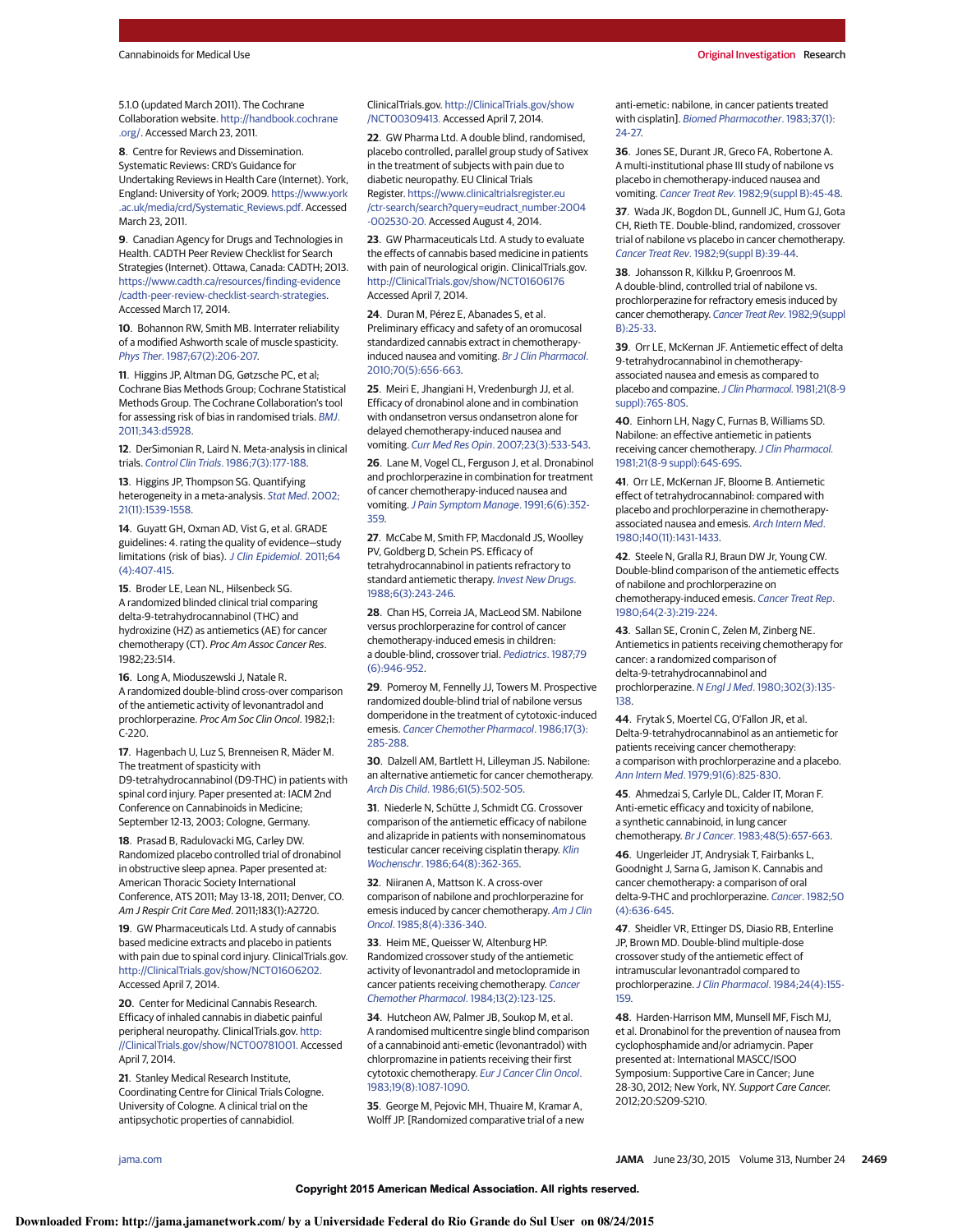**49**. Grunberg SM, Munsell MF, Morrow PKH, et al. Randomized double-blind evaluation of dronabinol for the prevention of chemotherapy-induced nausea. Paper presented at: Annual Meeting of the American Society of Clinical Oncology (ASCO); 1-5 Jun 2012; Chicago, IL. J Clin Oncol. 2012;30(15)(suppl 1):9061.

**50**. Lane M, Vogel CL, Ferguson J, et al. Dronabinol and prochlorperazine in combination are better than either single agent alone for treatment of chemotherapy-induced nausea and vomiting. Proc Am Soc Clin Oncol. 1989;8:326.

**51**. Levitt M. Nabilone vs placebo in the treatment of chemotherapy-induced nausea and vomiting in cancer patients. [Cancer Treat Rev.](http://www.ncbi.nlm.nih.gov/pubmed/6299556) 1982;9(suppl B): [49-53.](http://www.ncbi.nlm.nih.gov/pubmed/6299556)

**52**. Chan HS, MacLeod SM, Correia JA. Nabilone vs prochlorperazine for control of cancer chemotherapy-induced emesis in children. Proc Am Soc Clin Oncol. 1984;3:108.

**53**. Solvay Pharmaceuticals. Dronabinol versus standard ondansetron antiemetic therapy in preventing delayed-onset chemotherapy-induced nausea and vomiting. ClinicalTrials.gov. [http:](http://ClinicalTrials.gov/show/NCT00642512) [//ClinicalTrials.gov/show/NCT00642512](http://ClinicalTrials.gov/show/NCT00642512) Accessed April 7, 2014.

**54**. Frytak S, Moertel CG, Ofallon JR. Comparison of delta-9-tetrahydrocannabinol (THC), prochlorperazine (PCP) and placebo as anti-emetics for cancer-chemotherapy. Proc Am Assoc Cancer Res. 1979;20:391.

**55**. Jhangiani H, Vredenburgh JJ, Barbato L, et al. Dronabinol or ondansetron alone and combined for delayed chemotherapy-induced nausea and vomiting (CINV). Blood[. 2005;106\(11, part 2\):477B.](http://www.ncbi.nlm.nih.gov/pubmed/16342401)

**56**. McCabe M, Smith FP, Goldberg D, et al. Comparative trial of oral 9 tetrahydrocannabinol and prochlorperazine for cancer chemotherapy related nausea and vomiting. Proc Am Assoc Cancer Res and Am Soc Clin Oncol. 1981;22:416.

**57**. Herman TS, Einhorn LH, Jones SE, et al. Superiority of nabilone over prochlorperazine as an antiemetic in patients receiving cancer chemotherapy. N Engl J Med[. 1979;300\(23\):1295-](http://www.ncbi.nlm.nih.gov/pubmed/375088) [1297.](http://www.ncbi.nlm.nih.gov/pubmed/375088)

**58**. Melhem-Bertrandt AI, Munsell MF, Fisch MJ, et al. A randomized, double-blind, placebo-controlled trial of palonosetron plus dexamethasone with or without dronabinol for the prevention of chemotherapy-induced nausea and vomiting after moderately emetogenic chemotherapy [Unpublished manuscript]. 2014:1-23.

**59**. Abrams DI, Hilton JF, Leiser RJ, et al. Short-term effects of cannabinoids in patients with HIV-1 infection: a randomized, placebo-controlled clinical trial. Ann Intern Med[. 2003;139\(4\):258-266.](http://www.ncbi.nlm.nih.gov/pubmed/12965981)

**60**. Timpone JG, Wright DJ, Li N, et al; Division of AIDS Treatment Research Initiative. The safety and pharmacokinetics of single-agent and combination therapy with megestrol acetate and dronabinol for the treatment of HIV wasting syndrome: the DATRI 004 Study Group. [AIDS Res Hum Retroviruses](http://www.ncbi.nlm.nih.gov/pubmed/9071430). [1997;13\(4\):305-315.](http://www.ncbi.nlm.nih.gov/pubmed/9071430)

**61**. Struwe M, Kaempfer SH, Geiger CJ, et al. Effect of dronabinol on nutritional status in HIV infection. Ann Pharmacother[. 1993;27\(7-8\):827-831.](http://www.ncbi.nlm.nih.gov/pubmed/8395916)

**62**. Beal JE, Olson R, Laubenstein L, et al. Dronabinol as a treatment for anorexia associated

#### with weight loss in patients with AIDS. [J Pain](http://www.ncbi.nlm.nih.gov/pubmed/7730690) Symptom Manage[. 1995;10\(2\):89-97.](http://www.ncbi.nlm.nih.gov/pubmed/7730690)

**63**. Ware M, Fitzcharles MA, Joseph L, Shir Y. The effects of nabilone on sleep in fibromyalgia: results of a randomized controlled trial. Paper presented at: Canadian Rheumatology Association Meeting; February 18-21, 2009; Kananaskis, AB: Canada. Abstract 149 J Rheumatol. 2009;36(11):2607.

**64**. Ware MA, Fitzcharles M-A, Joseph L, Shir Y. The effects of nabilone on sleep in fibromyalgia: results of a randomized controlled trial. [Anesth Analg](http://www.ncbi.nlm.nih.gov/pubmed/20007734). [2010;110\(2\):604-610.](http://www.ncbi.nlm.nih.gov/pubmed/20007734)

**65**. Langford RM, Mares J, Novotna A, et al. A double-blind, randomized, placebo-controlled, parallel-group study of THC/CBD oromucosal spray in combination with the existing treatment regimen, in the relief of central neuropathic pain in patients with multiple sclerosis. J Neurol[. 2013;260](http://www.ncbi.nlm.nih.gov/pubmed/23180178) [\(4\):984-997.](http://www.ncbi.nlm.nih.gov/pubmed/23180178)

**66**. Wilsey B, Marcotte T, Deutsch R, Gouaux B, Sakai S, Donaghe H. Low-dose vaporized cannabis significantly improves neuropathic pain. [J Pain](http://www.ncbi.nlm.nih.gov/pubmed/23237736). [2013;14\(2\):136-148.](http://www.ncbi.nlm.nih.gov/pubmed/23237736)

**67**. Portenoy RK, Ganae-Motan ED, Allende S, et al. Nabiximols for opioid-treated cancer patients with poorly-controlled chronic pain: a randomized, placebo-controlled, graded-dose trial. J Pain[. 2012;](http://www.ncbi.nlm.nih.gov/pubmed/22483680) [13\(5\):438-449.](http://www.ncbi.nlm.nih.gov/pubmed/22483680)

**68**. Ware MA, Wang T, Shapiro S, et al. Smoked cannabis for chronic neuropathic pain: a randomized controlled trial. CMAJ[. 2010;182\(14\):](http://www.ncbi.nlm.nih.gov/pubmed/20805210) [E694-E701.](http://www.ncbi.nlm.nih.gov/pubmed/20805210)

**69**. Johnson JR, Burnell-Nugent M, Lossignol D, Ganae-Motan ED, Potts R, Fallon MT. Multicenter, double-blind, randomized, placebo-controlled, parallel-group study of the efficacy, safety, and tolerability of THC:CBD extract and THC extract in patients with intractable cancer-related pain. [J Pain](http://www.ncbi.nlm.nih.gov/pubmed/19896326) Symptom Manage[. 2010;39\(2\):167-179.](http://www.ncbi.nlm.nih.gov/pubmed/19896326)

**70**. Selvarajah D, Gandhi R, Emery CJ, Tesfaye S. Randomized placebo-controlled double-blind clinical trial of cannabis-based medicinal product (Sativex) in painful diabetic neuropathy: depression is a major confounding factor. [Diabetes Care](http://www.ncbi.nlm.nih.gov/pubmed/19808912). 2010; [33\(1\):128-130.](http://www.ncbi.nlm.nih.gov/pubmed/19808912)

**71**. Ellis RJ, Toperoff W, Vaida F, et al. Smoked medicinal cannabis for neuropathic pain in HIV: a randomized, crossover clinical trial. [Neuropsychopharmacology](http://www.ncbi.nlm.nih.gov/pubmed/18688212). 2009;34(3):672-680.

**72**. Wilsey B, Marcotte T, Tsodikov A, et al. A randomized, placebo-controlled, crossover trial of cannabis cigarettes in neuropathic pain. [J Pain](http://www.ncbi.nlm.nih.gov/pubmed/18403272). [2008;9\(6\):506-521.](http://www.ncbi.nlm.nih.gov/pubmed/18403272)

**73**. Narang S, Gibson D, Wasan AD, et al. Efficacy of dronabinol as an adjuvant treatment for chronic pain patients on opioid therapy. J Pain[. 2008;9\(3\):](http://www.ncbi.nlm.nih.gov/pubmed/18088560) [254-264.](http://www.ncbi.nlm.nih.gov/pubmed/18088560)

**74**. Skrabek RQ, Galimova L, Ethans K, Perry D. Nabilone for the treatment of pain in fibromyalgia. J Pain[. 2008;9\(2\):164-173.](http://www.ncbi.nlm.nih.gov/pubmed/17974490)

**75**. Frank B, Serpell MG, Hughes J, Matthews JNS, Kapur D. Comparison of analgesic effects and patient tolerability of nabilone and dihydrocodeine for chronic neuropathic pain: randomised, crossover, double blind study. BMJ[. 2008;336](http://www.ncbi.nlm.nih.gov/pubmed/18182416) [\(7637\):199-201.](http://www.ncbi.nlm.nih.gov/pubmed/18182416)

**76**. Nurmikko TJ, Serpell MG, Hoggart B, Toomey PJ, Morlion BJ, Haines D. Sativex successfully treats neuropathic pain characterised by allodynia:

a randomised, double-blind, placebo-controlled clinical trial. Pain[. 2007;133\(1-3\):210-220.](http://www.ncbi.nlm.nih.gov/pubmed/17997224)

**77**. Abrams DI, Jay CA, Shade SB, et al. Cannabis in painful HIV-associated sensory neuropathy: a randomized placebo-controlled trial. [Neurology](http://www.ncbi.nlm.nih.gov/pubmed/17296917). [2007;68\(7\):515-521.](http://www.ncbi.nlm.nih.gov/pubmed/17296917)

**78**. Pinsger M, Schimetta W, Volc D, Hiermann E, Riederer F, Pölz W. [Benefits of an add-on treatment with the synthetic cannabinomimetic nabilone on patients with chronic pain—a randomized controlled trial]. [Wien Klin Wochenschr](http://www.ncbi.nlm.nih.gov/pubmed/16855921). [2006;118\(11-12\):327-335.](http://www.ncbi.nlm.nih.gov/pubmed/16855921)

**79**. Blake DR, Robson P, Ho M, Jubb RW, McCabe CS. Preliminary assessment of the efficacy, tolerability and safety of a cannabis-based medicine (Sativex) in the treatment of pain caused by rheumatoid arthritis. [Rheumatology \(Oxford\)](http://www.ncbi.nlm.nih.gov/pubmed/16282192). [2006;45\(1\):50-52.](http://www.ncbi.nlm.nih.gov/pubmed/16282192)

**80**. Rog DJ, Nurmikko TJ, Friede T, Young CA. Randomized, controlled trial of cannabis-based medicine in central pain in multiple sclerosis. Neurology[. 2005;65\(6\):812-819.](http://www.ncbi.nlm.nih.gov/pubmed/16186518)

**81**. Berman JS, Symonds C, Birch R. Efficacy of two cannabis based medicinal extracts for relief of central neuropathic pain from brachial plexus avulsion: results of a randomised controlled trial. [Pain](http://www.ncbi.nlm.nih.gov/pubmed/15561385). [2004;112\(3\):299-306.](http://www.ncbi.nlm.nih.gov/pubmed/15561385)

**82**. Svendsen KB, Jensen TS, Bach FW. Does the cannabinoid dronabinol reduce central pain in multiple sclerosis? randomised double blind placebo controlled crossover trial. BMJ[. 2004;329](http://www.ncbi.nlm.nih.gov/pubmed/15258006) [\(7460\):253.](http://www.ncbi.nlm.nih.gov/pubmed/15258006)

**83**. Karst M, Salim K, Burstein S, Conrad I, Hoy L, Schneider U. Analgesic effect of the synthetic cannabinoid CT-3 on chronic neuropathic pain: a randomized controlled trial. JAMA[. 2003;290\(13\):](http://www.ncbi.nlm.nih.gov/pubmed/14519710) [1757-1762.](http://www.ncbi.nlm.nih.gov/pubmed/14519710)

**84**. Noyes R Jr, Brunk SF, Baram DA, Canter A. Analgesic effect of delta-9-tetrahydrocannabinol. J Clin Pharmacol[. 1975;15\(2-3\):139-143.](http://www.ncbi.nlm.nih.gov/pubmed/1091664)

**85**. Lynch ME, Cesar-Rittenberg P, Hohmann AG. A double-blind, placebo-controlled, crossover pilot trial with extension using an oral mucosal cannabinoid extract for treatment of chemotherapy-induced neuropathic pain. [J Pain](http://www.ncbi.nlm.nih.gov/pubmed/23742737) Symptom Manage[. 2014;47\(1\):166-173.](http://www.ncbi.nlm.nih.gov/pubmed/23742737)

**86**. Wallace M, Atkinson J, Gouaux B, Marcotte T, Umlauf A. Effect of smoked cannabis on painful diabetic peripheral neuropathy. Paper presented at: 32nd Annual Scientific Meeting of the American Pain Society; May 9-11, 2013; New Orleans: LA. J Pain. 2013;14(4)(suppl 1):S62 doi[:10.1016/j.jpain.2013.01](http://dx.doi.org/10.1016/j.jpain.2013.01.587) [.587.](http://dx.doi.org/10.1016/j.jpain.2013.01.587)

**87**. Berman J, Bosworth T, Guy G, Stott C; Sativex Spinal Cord Injury Study Group. Sativex in the treatment of central neuropathic pain due to spinal cord injury: a randomised controlled study. Paper presented at: British Pain Society Annual Scientific Meeting; April 2007; Glasgow: United Kingdom.

**88**. Serpell M, Ratcliffe S, Hovorka J, et al. A double-blind, randomized, placebo-controlled, parallel group study of THC/CBD spray in peripheral neuropathic pain treatment. Eur J Pain[. 2014;18\(7\):](http://www.ncbi.nlm.nih.gov/pubmed/24420962) [999-1012.](http://www.ncbi.nlm.nih.gov/pubmed/24420962)

**89**. Fitzcharles MA, Shir Y, Joseph L, Ware MA. The effects of nabilone on insomnia in fibromyalgia: results of a randomized controlled trial. Paper presented at: American College of Rheumatology/Association of Rheumatology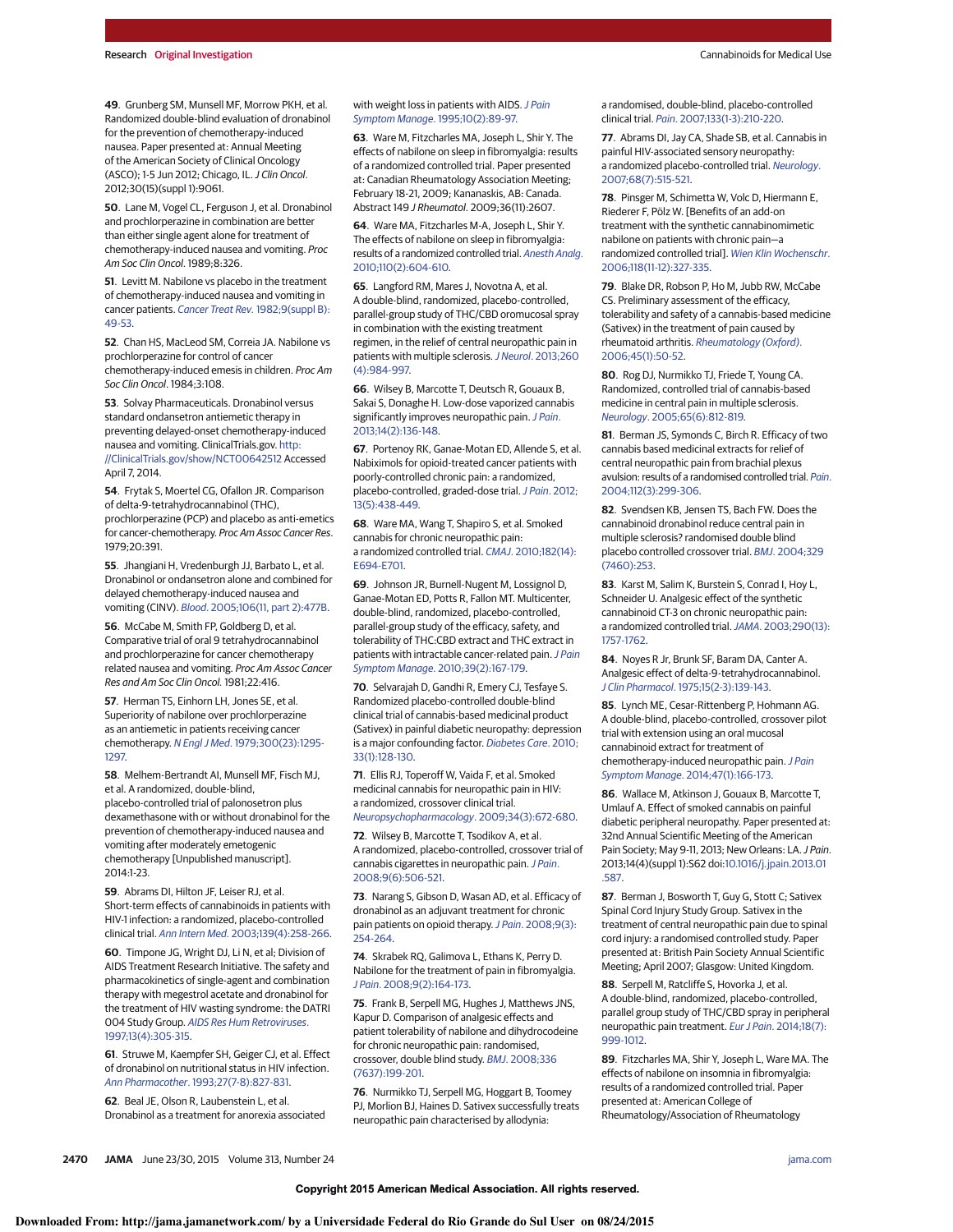Health Professionals Annual Scientific Meeting (ACR/ARHP 09); November 6-11, 2009; Atlanta: GA. Arthritis Rheum. 2009;60:1429.

**90**. McGill University Health Center. Nabilone versus amitriptyline in improving quality of sleep in patients with fibromyalgia. ClinicalTrials.gov. [http:](http://ClinicalTrials.gov/show/NCT00381199) [//ClinicalTrials.gov/show/NCT00381199](http://ClinicalTrials.gov/show/NCT00381199) Accessed April 7, 2014.

**91**. GW Pharmaceuticals Ltd. Sativex versus placebo when added to existing treatment for central neuropathic pain in MS. [http://ClinicalTrials](http://ClinicalTrials.gov/show/NCT00391079) [.gov/show/NCT00391079](http://ClinicalTrials.gov/show/NCT00391079) Accessed April 7, 2014.

**92**. Svendsen KB, Jensen TS, Bach FW. [Effect of the synthetic cannabinoid dronabinol on central pain in patients with multiple sclerosis–secondary publication]. Ugeskr Laeger. [2005;167\(25-31\):2772-](http://www.ncbi.nlm.nih.gov/pubmed/16014264) [2774.](http://www.ncbi.nlm.nih.gov/pubmed/16014264)

**93**. Salim K, Schneider U, Burstein S, Hoy L, Karst M. Pain measurements and side effect profile of the novel cannabinoid ajulemic acid. [Neuropharmacology](http://www.ncbi.nlm.nih.gov/pubmed/15910892). [2005;48\(8\):1164-1171.](http://www.ncbi.nlm.nih.gov/pubmed/15910892)

**94**. Pinsger M. Benefit of an add-on-treatment with a synthetic cannabinomimeticum on patients with chronic back pain-a randomized controlled trial. Paper presented at 8th International Conference on Early Psychosis: From Neurobiology to Public Policy; October 11-13, 2012; San Francisco: CA. Eur Spine J. 2012;21(11):2366 doi[:10.1007](http://dx.doi.org/10.1007/s00586-012-2522-6) [/s00586-012-2522-6.](http://dx.doi.org/10.1007/s00586-012-2522-6)

**95**. Nurmikko TJ, Serpell MG, Hoggart B, Toomey PJ, Morlion BJ. A multi-centre, double-blind, randomized, controlled trial of oro-mucosal cannabis based medicine in the treatment of neuropathic pain characterized by allodynia. Neurology. 2005;64(suppl 1):A374.

**96**. Issa MA, Narang S, Jamison RN, et al. The subjective psychoactive effects of oral dronabinol studied in a randomized, controlled crossover clinical trial for pain. Clin J Pain[. 2014;30\(6\):472-478.](http://www.ncbi.nlm.nih.gov/pubmed/24281276)

**97**. Abrams DI, Jay CA, Vizoso H, et al. Smoked cannabis therapy for HIV-related painful peripheral neuropathy: results of a randomized, placebo-controlled clinical trial. Paper presented at: IACM 3rd Conference on Cannabinoids in Medicine; September 9-10, 2005; Leiden, the Netherlands.

**98**. Young CA, Rog DJ. Randomised controlled trial of cannabis based medicinal extracts (CBME) in central neuropathic pain due to multiple sclerosis. Paper presented at: IV Congress of the European Federation of IASP Chapters (EFIC); September 2-6, 2003; Prague, Czech Republic.

**99**. Berman J, Lee J, Cooper M, et al. Efficacy of two cannabis-based medicinal extracts for relief of central neuropathic pain from brachial plexus avulsion: results of a randomised controlled trial. Paper presented at: Pain Society Annual Meeting; April 1-4, 2003; Glasgow, United Kingdom. Anaesthesia. 2003;58(9):938 doi[:10.1046](http://dx.doi.org/10.1046/j.1365-2044.2003.03408_3.x) [/j.1365-2044.2003.03408\\_3.x.](http://dx.doi.org/10.1046/j.1365-2044.2003.03408_3.x)

**100**. Center for Medicinal Cannabis Research. Effects of smoked marijuana on neuropathic pain. ClinicalTrials.gov. [http://ClinicalTrials.gov/show](http://ClinicalTrials.gov/show/NCT00254761) [/NCT00254761.](http://ClinicalTrials.gov/show/NCT00254761) Accessed April 7, 2014.

**101**. Center for Medicinal Cannabis Research. Medicinal cannabis for painful HIV neuropathy. ClinicalTrials.gov. [http://ClinicalTrials.gov/show](http://ClinicalTrials.gov/show/NCT00255580) [/NCT00255580.](http://ClinicalTrials.gov/show/NCT00255580) Accessed April 7, 2014.

**102**. University of California Davis. Center for Medicinal Cannabis Research, VA Northern

California Health Care System. Effects of vaporized marijuana on neuropathic pain. ClinicalTrials.gov. [http://ClinicalTrials.gov/show/NCT01037088.](http://ClinicalTrials.gov/show/NCT01037088) Accessed April 7, 2014.

**103**. Center for Medicinal Cannabis Research. Marijuana for HIV-related peripheral neuropathy. ClinicalTrials.gov. [http://ClinicalTrials.gov/show](http://ClinicalTrials.gov/show/NCT00046722) [/NCT00046722.](http://ClinicalTrials.gov/show/NCT00046722) Accessed April 7, 2014.

**104**. GW Pharmaceuticals Ltd. A study of Sativex® for pain relief in patients with advanced malignancy. ClinicalTrials.gov. [http://ClinicalTrials.gov/show](http://ClinicalTrials.gov/show/NCT00530764) [/NCT00530764.](http://ClinicalTrials.gov/show/NCT00530764) Accessed April 7, 2014.

**105**. GW Pharmaceuticals Ltd. A study of sativex® for pain relief in patients with advanced malignancy. ClinicalTrials.gov. [http://ClinicalTrials.gov/show](http://ClinicalTrials.gov/show/NCT00674609) [/NCT00674609.](http://ClinicalTrials.gov/show/NCT00674609) Accessed April 7, 2014.

**106**. GW Pharmaceuticals Ltd. A study of sativex® for relief of peripheral neuropathic pain associated with allodynia. ClinicalTrials.gov. [http://ClinicalTrials](http://ClinicalTrials.gov/show/NCT00711880) [.gov/show/NCT00711880.](http://ClinicalTrials.gov/show/NCT00711880) Accessed April 7, 2014.

**107**. GW Pharmaceuticals Ltd. A study of sativex in the treatment of central neuropathic pain due to multiple sclerosis. ClinicalTrials.gov. [http:](http://ClinicalTrials.gov/show/NCT01604265) [//ClinicalTrials.gov/show/NCT01604265.](http://ClinicalTrials.gov/show/NCT01604265) Accessed

April 7, 2014. **108**. GW Pharmaceuticals Ltd. A study of sativex®

for pain relief due to diabetic neuropathy. ClinicalTrials.gov. [http://ClinicalTrials.gov/show](http://ClinicalTrials.gov/show/NCT00710424) [/NCT00710424.](http://ClinicalTrials.gov/show/NCT00710424) Accessed April 7, 2014.

**109**. GW Pharmaceuticals Ltd. A study of Sativex® for pain relief of peripheral neuropathic pain, associated with allodynia. ClinicalTrials.gov. [http:](http://ClinicalTrials.gov/show/NCT00710554) [//ClinicalTrials.gov/show/NCT00710554.](http://ClinicalTrials.gov/show/NCT00710554) Accessed April 7, 2014.

**110**. Mary Lynch, Capital District Health Authority Canada. Sativex for treatment of chemotherapy induced neuropathic pain. .ClinicalTrials.gov. [http:](http://ClinicalTrials.gov/show/NCT00872144) [//ClinicalTrials.gov/show/NCT00872144.](http://ClinicalTrials.gov/show/NCT00872144) Accessed April 7, 2014.

**111**. Brigham and Women's Hospital; Solvay Pharmaceuticals. Study to evaluate the efficacy of dronabinol (Marinol) as add-on therapy for patients on opioids for chronic pain. ClinicalTrials.gov. [http:](http://ClinicalTrials.gov/show/NCT00153192) [//ClinicalTrials.gov/show/NCT00153192.](http://ClinicalTrials.gov/show/NCT00153192) Accessed April 7, 2014.

**112**. Winnipeg Regional Health Authority; Valeant Canada Limited. A trial assessing the effect of nabilone on pain and quality of life in patients with fibromyalgia. ClinicalTrials.gov. [http://ClinicalTrials](http://ClinicalTrials.gov/show/NCT00272207) [.gov/show/NCT00272207.](http://ClinicalTrials.gov/show/NCT00272207) Accessed April 7, 2014.

**113**. GW Pharma Ltd. A double blind, randomised, placebo controlled parallel group study of cannabis based medicine extract (CBME), in the treatment of peripheral neuropathic pain characterised by allodynia. metaRegister of Controlled Trials. [http:](http://www.controlled-trials.com/ISRCTN38250575) [//www.controlled-trials.com/ISRCTN38250575.](http://www.controlled-trials.com/ISRCTN38250575) Accessed April 7, 2014.

**114**. Montreal General Hospital. Pilot study of smoked cannabis for chronic neuropathic pain. metaRegister of Controlled Trials (mRCT), [http://www](http://www.controlled-trials.com/ISRCTN68314063) [.controlled-trials.com/ISRCTN68314063.](http://www.controlled-trials.com/ISRCTN68314063) Accessed April 7, 2014.

**115**. GW Pharma Ltd. A double blind, randomised, placebo controlled, parallel group study of Sativex, in the treatment of subjects with peripheral neuropathic pain associated with allodynia. EU Clinical Trials Register. [https://www](https://www.clinicaltrialsregister.eu/ctr-search/search?query=eudract_number:2004-002531-32)

[.clinicaltrialsregister.eu/ctr-search/search?query](https://www.clinicaltrialsregister.eu/ctr-search/search?query=eudract_number:2004-002531-32) [=eudract\\_number:2004-002531-32.](https://www.clinicaltrialsregister.eu/ctr-search/search?query=eudract_number:2004-002531-32) Accessed April 8, 2014.

**116**. Cambridge Laboratories Ltd. A randomised, crossover, double blind comparison of the analgesic effect and patient tolerability of nabilone and dihydrocodeine in chronic neuropathic pain. metaRegister of Controlled Trials. [http://isrctn.org](http://isrctn.org/ISRCTN15330757) [/ISRCTN15330757.](http://isrctn.org/ISRCTN15330757) Accessed April 7, 2014.

**117**. Selvarajah D, Gandhi RA, Witte D, Bowler H, Emery C, Tesfaye S. Treatment of painful diabetic neuropathy with Sativex (a cannabis based medicinal product)—results of a randomised placebo controlled trial. Diabetologia. 2006;49 (suppl 1):671-672 doi[:10.1007/s00125-006-0358-5.](http://dx.doi.org/10.1007/s00125-006-0358-5)

**118**. Rog DJ, Nurmikko T, Young C, Sarantis NS. Randomized controlled trial of sativex, a cannabis based medicine (CBM), in central neuropathic pain due to multiple sclerosis, followed by an open-label extension. Neurology. 2006;66(5):A31.

**119**. Ventegodt S, Merrick J. Psychoactive drugs and quality of life. [ScientificWorldJournal](http://www.ncbi.nlm.nih.gov/pubmed/12941969). 2003;3: [694-706.](http://www.ncbi.nlm.nih.gov/pubmed/12941969)

**120**. Wallace MS, Marcotte TD, Umlauf A, Gouaux B, Atkinson JH. [Efficacy of inhaled cannabis on](http://www.ncbi.nlm.nih.gov/pubmed/25843054) painful diabetic neuropathy. J Pain. [2015;pii:S1526-](http://www.ncbi.nlm.nih.gov/pubmed/25843054) [5900\(1515\)00601-X.](http://www.ncbi.nlm.nih.gov/pubmed/25843054)

**121**. Turcotte D, Doupe M, Torabi M, et al. Nabilone as an adjunctive to gabapentin for multiple sclerosis-induced neuropathic pain: a randomized controlled trial. Pain Med[. 2015;16\(1\):149-159.](http://www.ncbi.nlm.nih.gov/pubmed/25288189)

**122**. Zajicek JP, Sanders HP, Wright DE, et al. Cannabinoids in multiple sclerosis (CAMS) study: safety and efficacy data for 12 months follow up. [J Neurol Neurosurg Psychiatry](http://www.ncbi.nlm.nih.gov/pubmed/16291891). 2005;76(12):1664- [1669.](http://www.ncbi.nlm.nih.gov/pubmed/16291891)

**123**. Zajicek JP, Hobart JC, Slade A, Barnes D, Mattison PG; MUSEC Research Group. Multiple sclerosis and extract of cannabis: results of the MUSEC trial.[J Neurol Neurosurg Psychiatry](http://www.ncbi.nlm.nih.gov/pubmed/22791906). 2012; [83\(11\):1125-1132.](http://www.ncbi.nlm.nih.gov/pubmed/22791906)

**124**. Corey-Bloom J, Wolfson T, Gamst A, et al. Smoked cannabis for spasticity in multiple sclerosis: a randomized, placebo-controlled trial. [CMAJ](http://www.ncbi.nlm.nih.gov/pubmed/22586334). [2012;184\(10\):1143-1150.](http://www.ncbi.nlm.nih.gov/pubmed/22586334)

**125**. Collin C, Ehler E, Waberzinek G, et al. A double-blind, randomized, placebo-controlled, parallel-group study of Sativex, in subjects with symptoms of spasticity due to multiple sclerosis. Neurol Res[. 2010;32\(5\):451-459.](http://www.ncbi.nlm.nih.gov/pubmed/20307378)

**126**. Pooyania S, Ethans K, Szturm T, Casey A, Perry D. A randomized, double-blinded, crossover pilot study assessing the effect of nabilone on spasticity in persons with spinal cord injury. [Arch Phys Med](http://www.ncbi.nlm.nih.gov/pubmed/20434606) Rehabil[. 2010;91\(5\):703-707.](http://www.ncbi.nlm.nih.gov/pubmed/20434606)

**127**. Collin C, Davies P, Mutiboko IK, Ratcliffe S; Sativex Spasticity in MS Study Group. Randomized controlled trial of cannabis-based medicine in spasticity caused by multiple sclerosis. [Eur J Neurol](http://www.ncbi.nlm.nih.gov/pubmed/17355549). [2007;14\(3\):290-296.](http://www.ncbi.nlm.nih.gov/pubmed/17355549)

**128**. Freeman RM, Adekanmi O, Waterfield MR, Waterfield AE, Wright D, Zajicek J. The effect of cannabis on urge incontinence in patients with multiple sclerosis: a multicentre, randomised placebo-controlled trial (CAMS-LUTS). [Int Urogynecol J Pelvic Floor Dysfunct](http://www.ncbi.nlm.nih.gov/pubmed/16552618). 2006;17(6): [636-641.](http://www.ncbi.nlm.nih.gov/pubmed/16552618)

**129**. Wade DT, Makela P, Robson P, House H, Bateman C. Do cannabis-based medicinal extracts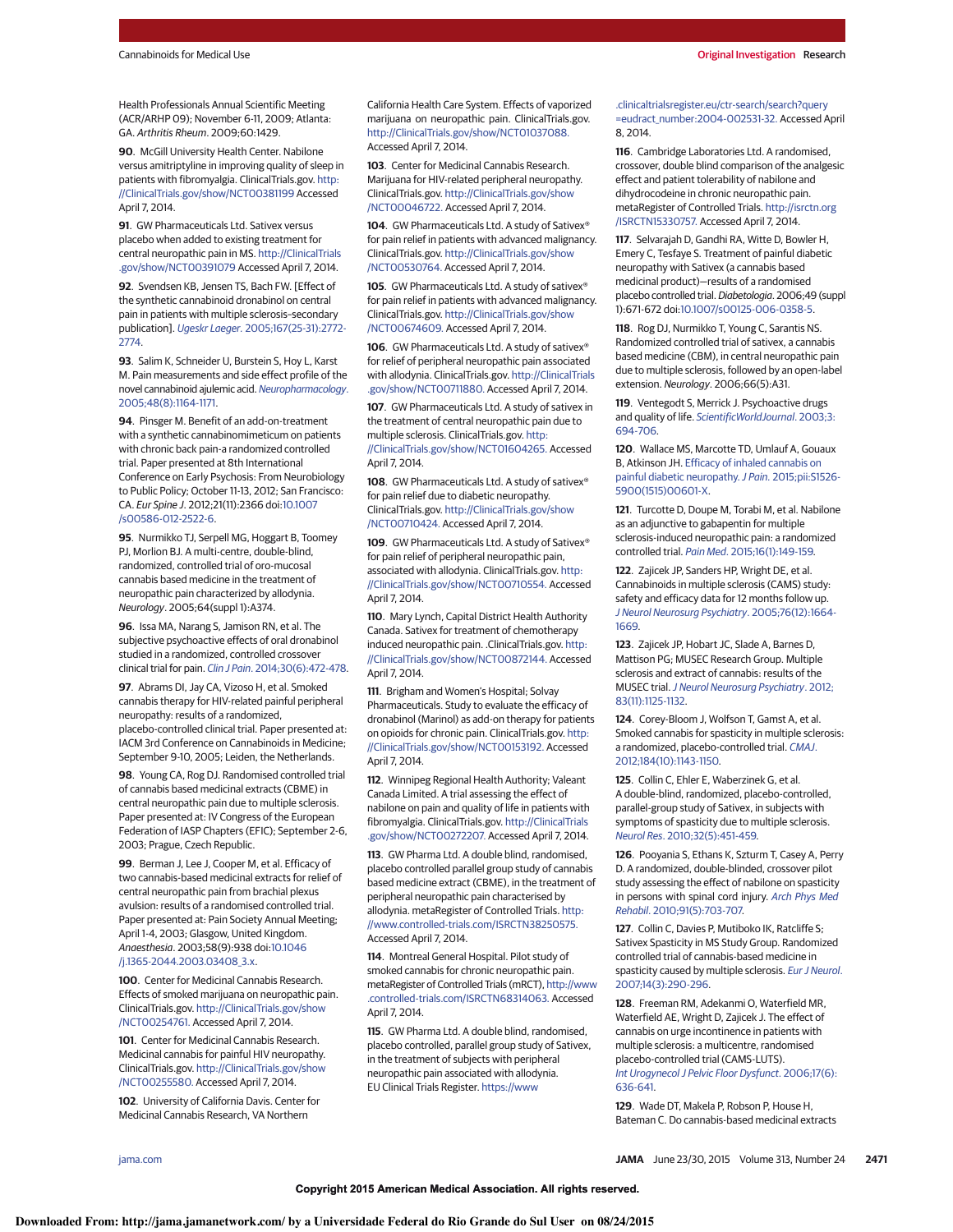have general or specific effects on symptoms in multiple sclerosis? a double-blind, randomized, placebo-controlled study on 160 patients. [Mult Scler](http://www.ncbi.nlm.nih.gov/pubmed/15327042). [2004;10\(4\):434-441.](http://www.ncbi.nlm.nih.gov/pubmed/15327042)

**130**. Vaney C, Heinzel-Gutenbrunner M, Jobin P, et al. Efficacy, safety and tolerability of an orally administered cannabis extract in the treatment of spasticity in patients with multiple sclerosis: a randomized, double-blind, placebo-controlled, crossover study. Mult Scler[. 2004;10\(4\):417-424.](http://www.ncbi.nlm.nih.gov/pubmed/15327040)

**131**. Zajicek J, Fox P, Sanders H, et al; UK MS Research Group. Cannabinoids for treatment of spasticity and other symptoms related to multiple sclerosis (CAMS study): multicentre randomised placebo-controlled trial. Lancet[. 2003;362\(9395\):](http://www.ncbi.nlm.nih.gov/pubmed/14615106) [1517-1526.](http://www.ncbi.nlm.nih.gov/pubmed/14615106)

**132**. Killestein J, Hoogervorst ELJ, Reif M, et al. Safety, tolerability, and efficacy of orally administered cannabinoids in MS. [Neurology](http://www.ncbi.nlm.nih.gov/pubmed/12011290). 2002; [58\(9\):1404-1407.](http://www.ncbi.nlm.nih.gov/pubmed/12011290)

**133**. Hobart JC, Zajicek JP. Cannabis as a symptomatic treatment for MS: Clinically meaningful MUSEC to the stiffness and walking problems of people with MS. Paper presented at: 28th Congress of the European Committee for Treatment and Research in Multiple Sclerosis; October 10-13, 2012; Lyon: France. [Mult Scler](http://www.ncbi.nlm.nih.gov/pubmed/23030018). 2012; [18\(4 suppl 1\):247.](http://www.ncbi.nlm.nih.gov/pubmed/23030018)

**134**. Zajicek J, Reif M, Schnelle M. Cannabis extract in the treatment of muscle stiffness and other symptoms in multiple sclerosis—Results of the MUSEC study. Paper presented at: 25th Congress of the European Committee for Treatment and Research in Multiple Sclerosis; September 9-12, 2009; Dusseldorf: Germany. Mult Scler. 2009;15(9) (suppl S):S274 doi[:10.1177/1352458509107025.](http://dx.doi.org/10.1177/1352458509107025)

**135**. Killestein J, Hoogervorst ELJ, Kalkers NF, et al. The effects of orally administred cannabinoids in multiple sclerosis patients: a pilot study. Mult Scler. 2000;6(1 suppl 1):S28 doi[:10.1177](http://dx.doi.org/10.1177/135245850000600101) [/135245850000600101.](http://dx.doi.org/10.1177/135245850000600101)

**136**. Zajicek J, Reif M, Schnelle M; UK MUSEC Study Investigators. Cannabis extract in the treatment of muscle stiffness and other symptoms in multiple sclerosis – results of the MUSEC study. Paper presented at: IACM 5th Conference on Cannabinoids in Medicine; October 2-3, 2009; Cologne, Germany.

**137**. Collin C, Ambler Z, Kent R, McCalla R. A randomised controlled study of Sativex® in patients with symptoms of spasticity due to multiple sclerosis. Paper presented at: 22nd Congress of the ECTRIMS; September 27-30, 2006; Madrid, Spain.

**138**. Robson P, Wade D, Makela P, House H, Bateman C. Cannabis-based medicinal extract (Sativex) produced significant improvements in a subjective measure of spasticity which were maintained on long-term treatment with no evidence of tolerance. Paper presented at: IACM 3rd Conference on Cannabinoids in Medicine; September 9-10, 2005; Leiden, the Netherlands.

**139**. Center for Medicinal Cannabis Research. Short-term effects of medicinal cannabis therapy on spasticity in multiple sclerosis. ClinicalTrials.gov. [http://ClinicalTrials.gov/show/NCT00248378.](http://ClinicalTrials.gov/show/NCT00248378) Accessed April 7, 2014.

**140**. Institut fur Klinische Forschung Germany; Weleda AG. Multiple Sclerosis and Extract of

Cannabis (MUSEC) study. ClinicalTrials.gov. [http:](http://ClinicalTrials.gov/show/NCT00552604) [//ClinicalTrials.gov/show/NCT00552604.](http://ClinicalTrials.gov/show/NCT00552604) Accessed April 7, 2014.

141. GW Pharmaceuticals Ltd. A study of Sativex® for relief of spasticity in subjects with multiple sclerosis. ClinicalTrials.gov. [http://ClinicalTrials.gov](http://ClinicalTrials.gov/show/NCT00711646) [/show/NCT00711646.](http://ClinicalTrials.gov/show/NCT00711646) Accessed April 7, 2014.

**142**. GW Pharmaceuticals Ltd. A study to evaluate the efficacy of Sativex in relieving symptoms of spasticity due to multiple sclerosis. ClinicalTrials.gov[.http://ClinicalTrials.gov/show](http://ClinicalTrials.gov/show/NCT01599234) [/NCT01599234.](http://ClinicalTrials.gov/show/NCT01599234) Accessed April 7, 2014.

**143**. GW Pharmaceuticals Ltd. An investigation of delta-9-tetrahydrocannabinol (THC) and cannabidiol (CBD) in multiple sclerosis patients. ClinicalTrials.gov. [http://ClinicalTrials.gov/show](http://ClinicalTrials.gov/show/NCT01610700) [/NCT01610700.](http://ClinicalTrials.gov/show/NCT01610700) Accessed April 7, 2014.

**144**. University of Manitoba, Valeant Canada Limited. Randomized double blind cross over study for nabilone in spasticity in spinal cord injury persons. ClinicalTrials.gov. [http://ClinicalTrials.gov](http://ClinicalTrials.gov/show/NCT00623376) [/show/NCT00623376.](http://ClinicalTrials.gov/show/NCT00623376) Accessed April 7, 2014.

**145**. Medical Research Council (MRC). A multiple randomised controlled trial of cannabinoids on spasticity in multiple sclerosis (MS). metaRegister of Controlled Trials. [http://www.controlled-trials.com](http://www.controlled-trials.com/ISRCTN39371386) [/ISRCTN39371386.](http://www.controlled-trials.com/ISRCTN39371386) Accessed April 7, 2014.

**146**. Gesellschaft fuer klinische Forschung e.V. Multiple Sclerosis and Extract of Cannabis (MUSEC): a randomised, double-blind, placebo-controlled phase III trial to determine the efficacy and safety of a standardised oral extract of cannabis sativa for the symptomatic relief of muscle stiffness and pain in multiple sclerosis. EU Clinical Trials Register. [https://www.clinicaltrialsregister.eu/ctr-search](https://www.clinicaltrialsregister.eu/ctr-search/search?query=eudract_number:2005-005263-29) [/search?query=eudract\\_number:2005-005263-29.](https://www.clinicaltrialsregister.eu/ctr-search/search?query=eudract_number:2005-005263-29) Accessed April 8, 2014.

**147**. Corey-Bloom J, Wolfson TJ, Anthony GC, Bentley H, Gouaux B. Short-term effects off medicinal cannabis on spasticity in multiple sclerosis. Neurology. 2008;70(11)(suppl 1):A86-A87.

**148**. Leocani L, Nuara A, Houdayer E, et al. Effect of THC-CBD oromucosal spray (Sativex) on measures of spasticity in multiple sclerosis: a double-blind, placebo-controlled, crossover study. Paper presented at: Joint Americas Committee for Treatment and Research in Multiple Sclerosis ACTRIMS—European Committee for Treatment and Research in Multiple Sclerosis ECTRIMS Meeting; September 10-13, 2014; Boston, MA. Mult Scler. 2014;20(1 suppl 1):498 doi[:10.1177](http://dx.doi.org/10.1177/1352458514547846) [/1352458514547846.](http://dx.doi.org/10.1177/1352458514547846)

**149**. Van Amerongen G, Beumer T, Killestein J, Groeneveld GJ. Individualized dosing of a novel oral DELTA9-THC formulation improves subjective spasticity and pain in patients with progressive multiple sclerosis. Paper presented at Joint Americas Committee for Treatment and Research in Multiple Sclerosis ACTRIMS—European Committee for Treatment and Research in Multiple Sclerosis ECTRIMS Meeting; September 10-13, 2014; Boston,MA. Mult Scler. 2014;20(1)(suppl 1):478-479 doi[:10.1177/1352458514547846.](http://dx.doi.org/10.1177/1352458514547846)

**150**. Bergamaschi MM, Queiroz RH, Chagas MH, et al. Cannabidiol reduces the anxiety induced by simulated public speaking in treatment-naïve social phobia patients. [Neuropsychopharmacology](http://www.ncbi.nlm.nih.gov/pubmed/21307846). 2011; [36\(6\):1219-1226.](http://www.ncbi.nlm.nih.gov/pubmed/21307846)

**151**. Leweke FM, Piomelli D, Pahlisch F, et al. Cannabidiol enhances anandamide signaling and alleviates psychotic symptoms of schizophrenia. [Transl Psychiatry](http://www.ncbi.nlm.nih.gov/pubmed/22832859). 2012;2:e94.

**152**. Leweke FM, Gerth CW, Nolden BM, et al. Cannabidiol as antipsychotic. Paper presented at: 21st ECNP Congress; August 30, 2008; Barcelona, Spain. Eur Neuropsychopharmacol. 2008;18(S4):S171 doi[:10.1016/S0924-977X\(08\)70156-1.](http://dx.doi.org/10.1016/S0924-977X(08)70156-1)

**153**. Leweke FM, Koethe D, Pahlisch F, et al. Antipsychotic effects of cannabidiol. Paper presented at: 17th European Psychiatric Association, EPA Congress; January 24-28, 2009; Lisbon, Portugal. Eur Psychiatry. 2009;24(supp 1): S207 doi[:10.1016/S0924-9338\(09\)70440-7.](http://dx.doi.org/10.1016/S0924-9338(09)70440-7)

**154**. University of Cologne. Evaluation of the antipsychotic efficacy of cannabidiol in acute schizophrenic psychosis. ClinicalTrials.gov. [http:](http://ClinicalTrials.gov/show/NCT00628290) [//ClinicalTrials.gov/show/NCT00628290.](http://ClinicalTrials.gov/show/NCT00628290) Accessed April 7, 2014.

**155**. Rohleder C, Pahlisch F, Schaefer C, et al. The endocannabinoid system as a pharmacological target for antipsychotic treatment and more? Paper presented at: 8th International Conference on Early Psychosis: From Neurobiology to Public Policy; October 11-13, 2012; San Francisco, CA. Early Interv Psychiatry. 2012;6(suppl 1):7 doi[:10.1111/j.1751-7893](http://dx.doi.org/10.1111/j.1751-7893.2012.00392.x) [.2012.00392.x.](http://dx.doi.org/10.1111/j.1751-7893.2012.00392.x)

**156**. Markus F, Leweke M, Kranaster L, et al. The efficacy of cannabidiol in the treatment of schizophrenia—A translational approach. Paper presented at: 13th International Congress on Schizophrenia Research, ICOSR; April 2-6, 2011; Colorado Springs, CO. Schizophr Bull. 2011;37(suppl 1):313 doi[:10.1093/schbul/sbq173.](http://dx.doi.org/10.1093/schbul/sbq173)

**157**. Leweke FM, Kranaster L, Hellmich M, Koethe D. Cannabidiol as a new type of an antipsychotic: results from a placebo-controlled clinical trial. Paper presented at: 49th Annual Conference of the American College of Neuropsychopharmacology, ACNP 2010; December 5-9, 2010; Miami Beach, FL. Neuropsychopharmacology. 2010;35(suppl 1):S280 doi[:10.1038/npp.2010.217.](http://dx.doi.org/10.1038/npp.2010.217)

**158**. Leweke FM, Hellmich M, Kranaster L, Koethe D. Cannabidiol as a new type of an antipsychotic: results from a placebo-controlled clinical trial. Paper presented at: 67th Annual Scientific Convention and Meeting of the Society of Biological Psychiatry; May 3-5, 2012; Philadelphia, PA. Biol Psychiatry. 2012;78(8)(suppl 1):63S.

**159**. Tomida I, Azuara-Blanco A, House H, Flint M, Pertwee RG, Robson PJ. Effect of sublingual application of cannabinoids on intraocular pressure: a pilot study. J Glaucoma[. 2006;15\(5\):349-353.](http://www.ncbi.nlm.nih.gov/pubmed/16988594)

**160**. Müller-Vahl KR, Prevedel H, Theloe K, Kolbe H, Emrich HM, Schneider U. Treatment of Tourette syndrome with delta-9-tetrahydrocannabinol (delta 9-THC): no influence on neuropsychological performance. [Neuropsychopharmacology](http://www.ncbi.nlm.nih.gov/pubmed/12589392). 2003;28 [\(2\):384-388.](http://www.ncbi.nlm.nih.gov/pubmed/12589392)

**161**. Müller-Vahl KR, Schneider U, Prevedel H, et al. Delta 9-tetrahydrocannabinol (THC) is effective in the treatment of tics in Tourette syndrome: a 6-week randomized trial. [J Clin Psychiatry](http://www.ncbi.nlm.nih.gov/pubmed/12716250). 2003; [64\(4\):459-465.](http://www.ncbi.nlm.nih.gov/pubmed/12716250)

**162**. Müller-Vahl KR, Koblenz A, Jöbges M, Kolbe H, Emrich HM, Schneider U. Influence of treatment of Tourette syndrome with delta9 tetrahydrocannabinol (delta9-THC) on neuropsychological performance. [Pharmacopsychiatry](http://www.ncbi.nlm.nih.gov/pubmed/11229617). 2001;34(1):19-24.